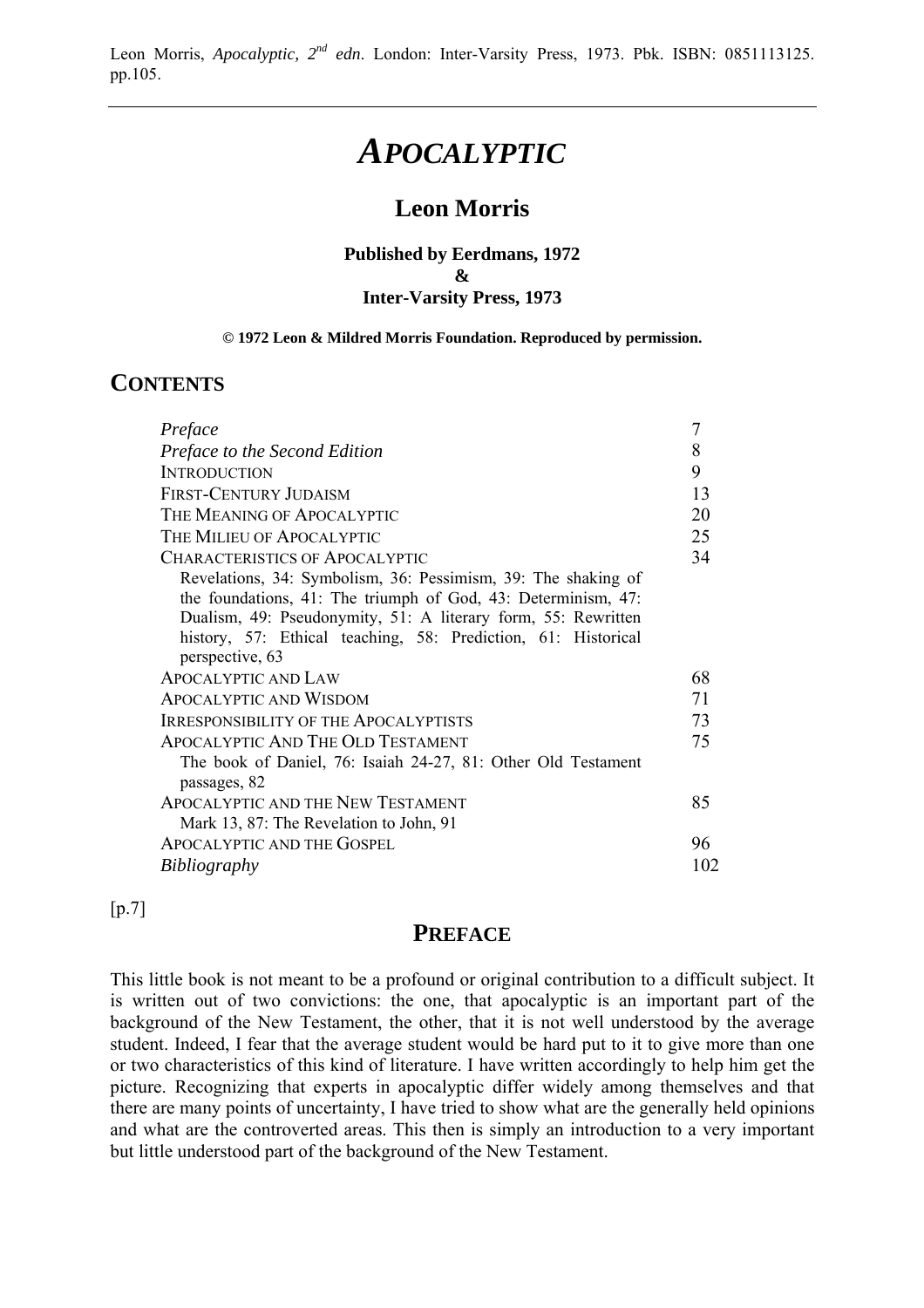In writing it I have learned much from those who have worked at the difficult problems posed by this literature. I have tried to indicate my indebtedness with acknowledgments in the footnotes.

Leon Morris

[p.8]

#### **PREFACE TO THE SECOND EDITION**

Some readers of the first edition of this little study suggested that it would have been more useful had some treatment of Old Testament apocalyptic been included. Though the book was intended primarily as a study of the background of New Testament apocalyptic there seems no reason why attention should not be given to the Old Testament as well. The main treatment of the subject is as applicable to the one Testament as to the other. So in this second edition I have included a section on the Old Testament. Apart from this changes have been minor. I have reworded one or two places to make the meaning clearer and have included a few more references.

One reviewer of the first edition took the line that the book was a discussion of the statement of Käsemann with which it opens. So perhaps I should make it clear that the book is nothing of the sort. For that a very different approach would be needed. Käsemann's words are no more than a jumping-off point. The book is meant as a summary of the characteristics of apocalyptic.

Leon Morris

[p.9]

 $\overline{a}$ 

#### **INTRODUCTION**

'Apocalyptic―since the preaching of Jesus cannot really be described as theology―was the mother of all Christian theology.<sup>1</sup> So writes E. Käsemann. His statement is perhaps extreme, but it expresses the mood of a good deal of writing today. Many are excited at the new possibilities that open up before us as we see the New Testament against an apocalyptic background. D. N. Freedman expresses much the same confident spirit as Käsemann when he speaks of the 'discovery and subsequent demonstration that the controlling factor in the literature of the New Testament is apocalyptic'.<sup>2</sup> Käsemann sees apocalyptic as the 'mother' of Christian theology, Freedman as the 'controlling factor' in New Testament literature. Both ascribe to it a dominating role.

Others reach much the same position through a consideration of leading New Testament concepts. Ethelbert Stauffer did this some time back when he described 'the Kingdom of God' and 'the Son of Man' as technical terms in apocalyptic. He went on to maintain that the crucial problems dealt with by the New Testament writers are all subjects that have previously been the concern of the apocalyptists. He sums up: 'In fine, the NT writers are rooted, so far as their exegetical and theological thought forms go, in a living tradition which comes to them from the OT via the apocryphal literature down to the apocalyptic national writings of their own time.<sup>3</sup> If this is the case, then clearly we must become familiar with

<sup>&</sup>lt;sup>1</sup> E. Käsemann, in *Journal for Theology and the Church*, no. 6, 1969, p. 40. R. H. Charles similarly speaks of apocalyptic as 'the parent of Christianity' (*The Apocrypha and Pseudepigrapha of the Old Testament*, ii, Oxford, 1963, p. 1).

<sup>&</sup>lt;sup>2</sup> D. N. Freedman, in *Journal for Theology and the Church*, no. 6, 1969, p. 167.

E. Stauffer, *New Testament Theology*, London, 1955, p. 20.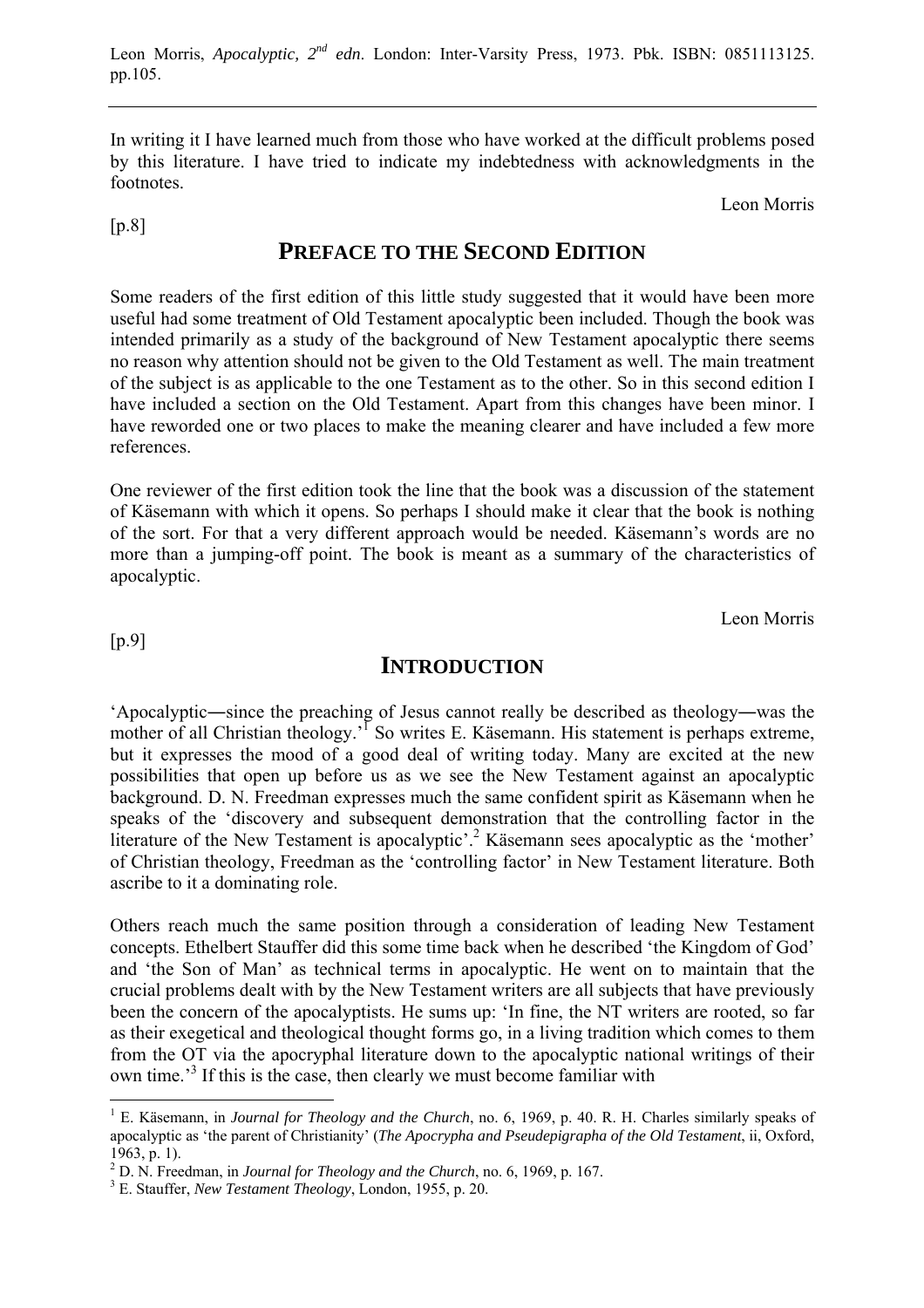#### [p.10]

apocalyptic if we are to understand what the New Testament writers are saying. William A. Beardslee points to this when he says, 'Many of the central New Testament symbols for interpreting God's coming to man, including the resurrection, the Kingdom of God, and the Messiah or Christ, are apocalyptic symbols.<sup>34</sup> Notice that among the concepts he selects are some that students of the New Testament have usually thought could safely be interpreted without recourse to apocalyptic. If concepts that we have hitherto understood apart from apocalyptic are now shown in fact to be apocalyptic terms, then we must think again about a great deal of our exegesis of the New Testament.

It is this that makes the subject so important right now. I do not mean to infer that we must necessarily agree with writers such as those cited. We shall presently notice a different opinion. But whether we agree with them or not, we must know something about apocalyptic. Otherwise we shall not know whether we are meeting it or not. It is plain that apocalyptic ideas were more widely held in New Testament times than has always been realized. Nobody denies that this type of thinking is behind some at any rate of the New Testament. So study of this kind of writing is more than ever necessary.

But it would be wrong to give the impression that all or even most scholars unhesitatingly accept apocalyptic as the key that will unlock all the mysteries of the New Testament. Some oppose such an idea with considerable vigour. Wayne G. Rollins, for example, has written a very incisive article in which he takes issue with Käsemann and his allies.<sup>5</sup> Rollins refuses to see apocalyptic as anything more than one strand in a very complex pattern. And it is not an original strand. That is to say, he flatly denies Käsemann's contention that it was 'the mother of all Christian theology'. Other theological ideas were found in the early church, he thinks, before apocalyptic gained entrance. He also finds certain aspects of early Christianity opposed to the main thrust of apocalyptic.

[p.11]

 $\overline{a}$ 

For example, the church was incurably interested in Christology, and Christology 'was inextricably rooted in the life-teaching-death-resurrection of Jesus of Nazareth'.<sup>6</sup> In other words, the church looked back to Jesus; apocalyptic looked forward to the End. Of course the church also looked for the End, but not in the same way as did apocalyptic. For the apocalyptist the whole of history pointed to the End and he concentrated his gaze on it. But the church saw the End as the consummation of what God had already begun in sending His Son. While not minimizing the significance of the *parousia*, it was the incarnation that was critically important. Rollins also notices that, whereas apocalyptic sees history as meaningless, the church saw God's word as already producing results within history. God discloses Himself in history. The present world has meaning for Christianity that it lacks for apocalyptic. He thinks also that the Christians put more emphasis on preaching and less on the written word than did the apocalyptists.

<sup>&</sup>lt;sup>4</sup> W. A. Beardslee, in *Interpretation*, xxv, 1971, p. 419.

W. G. Rollins, 'The New 'Testament and Apocalyptic', in *New Testament Studies*, 17, 1970-71, pp. 454-476. 6 *Ibid*.. p. 47.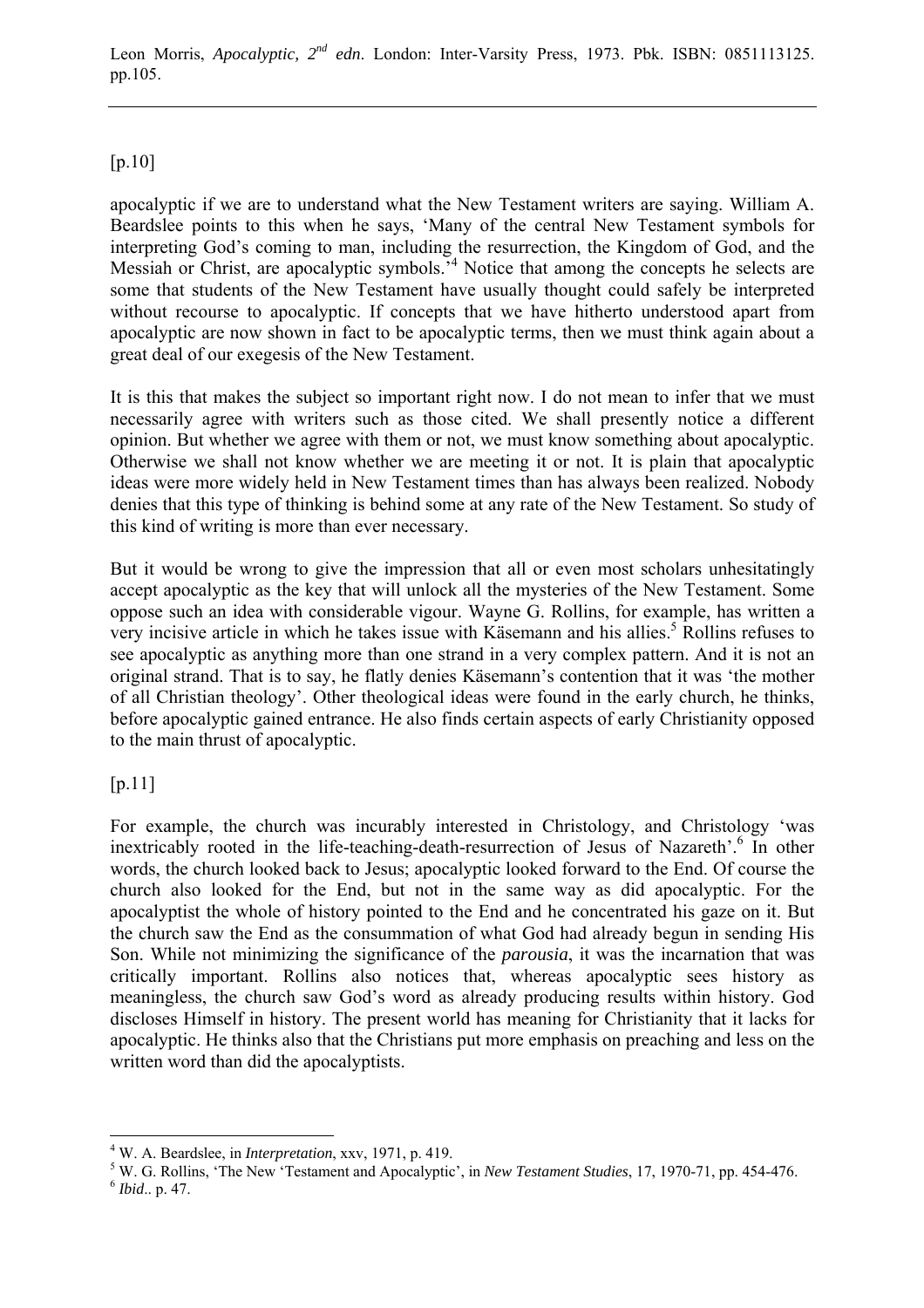Criticisms like these are serious and must be given due weight. They make it difficult to see New Testament Christianity as fundamentally apocalyptic in character. If any position like that of Käsemann is to be maintained they must be answered. There appears to be an interesting battle ahead as New Testament scholars grapple with these opposing points of view. But whatever the ultimate outcome, I do not see how it can be denied that apocalyptic was one strand in the fabric of early church teaching (as Rollins himself allows). We must have some understanding of it.

It has, of course, been plain for a long time that we need some understanding of apocalyptic if we are to read our New Testaments intelligently. To cite nothing else, one reason for the widespread neglect of the book of Revelation by many ordinary Christians, and also for its eager misinterpretation among certain ardent students of prophecy, is that modern Christians in general simply do not know what to make of this kind of literature. We no longer write it (at least in its biblical form; there are some modern writers who employ an apocalyptic style and who may not unfairly be designated

[p.12]

'apocalyptists'; but for all their resemblance to the classical apocalyptists they are not writing in the same genre). We have lost the clue to its meaning. Thus a determined effort must be made if we are to make sense of Revelation. The same, of course, applies to the expressions derived from this type of literature in the Gospels and in other parts of the New Testament (*e.g*. 2 Thes. 2).

[p.13]

 $\overline{a}$ 

### **FIRST-CENTURY JUDAISM**

There are obvious differences between Christianity and what has been called 'normative Judaism', the form in which Judaism with its distinctive tenets finally emerged. This is usually understood to have been a development of the Pharisaic position, $\frac{7}{1}$  and the Pharisees appear in the Gospels as determined opponents of Jesus and His followers. These differences make it difficult to think of the Christian movement as having evolved from Pharisaism, though some have thought this to have been the case.<sup>8</sup> It is much more likely that it found its adherents among the followers of one or more of the other ways of life that existed among the Jews of the time. We have always known that there were other Jewish groups, such as the Sadducees, the Herodians and the Essenes. We have known little about them, for their writings have not been preserved. But enough has been known for it to be fairly clear that we are to locate the Christian movement in some such circles rather than see it as a development of Pharisaism.

<sup>&</sup>lt;sup>7</sup> W. D. Davies, however, cautions us against following Josephus in exaggerating the importance of the Pharisees in New Testament times (*Peake's Commentary on the Bible*, ed. M. Black and H. H. Rowley, London, 1962, p. 705). But his point is rather that the importance of people like the zealots has been underestimated than that the Pharisaic position did not triumph eventually.

<sup>&</sup>lt;sup>8</sup> For example P. Winter says, '...in historical reality Jesus was a Pharisee. His teaching was Pharisaic teaching' (*On the Trial of Jesus*, Berlin, 1961, p. 133; Winter's italics). But the arguments brought against this seem decisive. See, for example, D. R. Catchpole in *The Trial of Jesus*, ed. E. Bammel, London, 1970, pp. 48-51.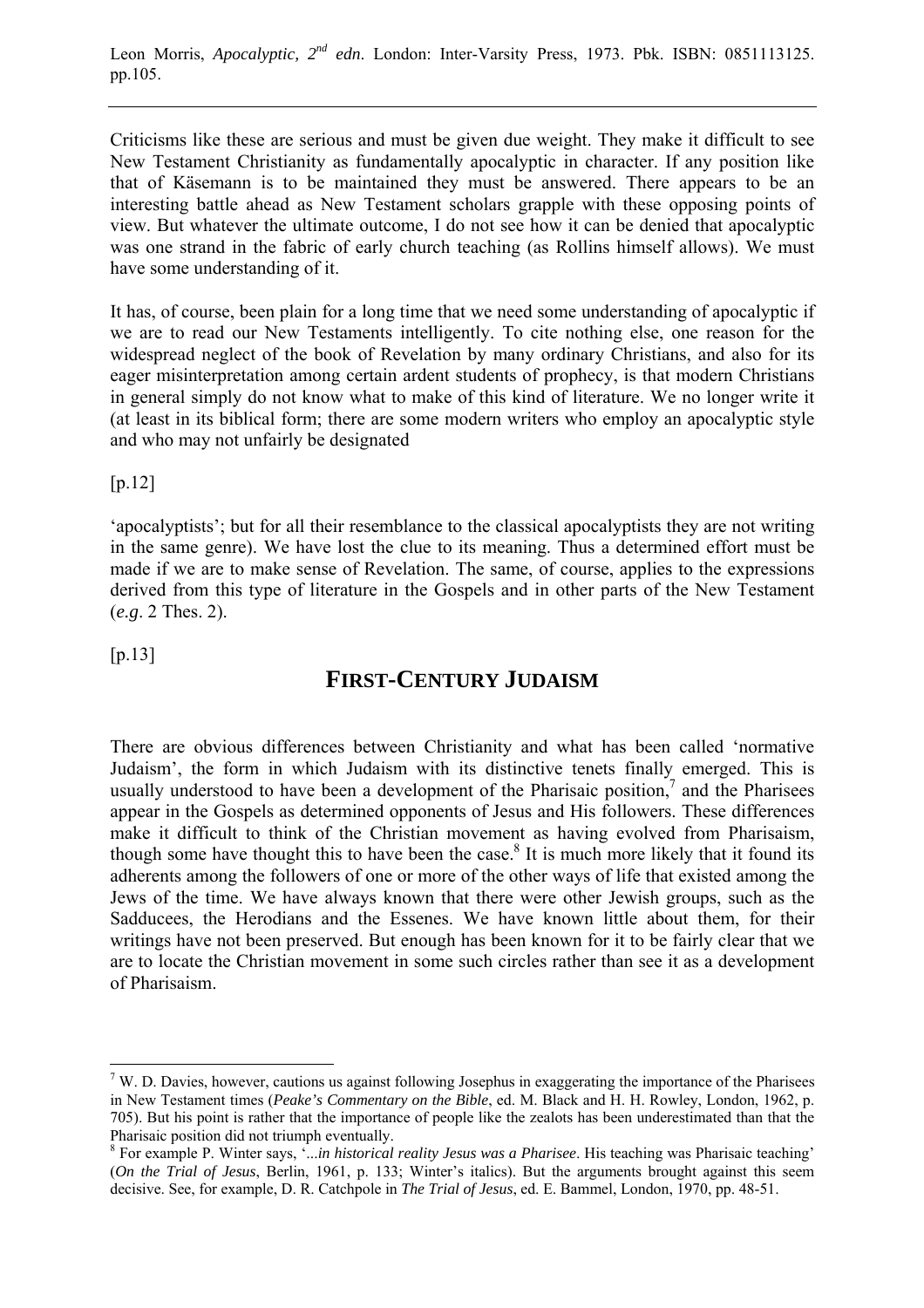Some of these other Jewish groups were characterized by 'enthusiasm'. That is to say, they put a good deal of emphasis on new revelations and the like. They expected God to be active in the affairs of men and looked for evidence of this activity in their own circles. They stressed immediate

[p.14]

religious experience and the workings of the Spirit of God. Their religion was not as formal as that of the chief priests or the Sadducees or the Pharisees. It included a marked element of spontaneity. While they had great respect for the Law, they did not look at it in quite the same way as did the Pharisees. They had a more dynamic understanding of revelation, where it would not be unfair to suggest that the Pharisees saw it as static, at least by comparison. The Pharisees stressed the 'given' element in the Law. The Law, it is true, could be thought about and expounded in such a way as to bring out new applications and new understandings in new situations. But the idea that God had made a fresh revelation, something not in the Law, came from a different world. It was quite foreign to the Pharisees.

But it was not foreign to all the Jews around the turn of our era. That God had made other revelations, some of them having been made, or at least having become known, only quite recently, was accepted by not a few enthusiasts. This was heady stuff and it is not surprising that some Jews of the time had a very different understanding of God's ways from that which was characteristic of the establishment.

It is with this side of Judaism that Christianity must be connected. It seems impossible to understand it as a development of the more formal and official type of Jewish religion. Its original adherents must have come largely from this 'enthusiastic' section of the nation. What Käsemann and his allies are suggesting is that we should not look to 'enthusiastic' circles generally and say no more than that it was from somewhere in this general region that Christianity emerged. They are saying that we can speak specifically of apocalypticism as the matrix for Christian theology.

Perhaps this is the place where we should notice the relations between Pharisaism and apocalypticism. The subject is one of great difficulty and the most varied opinions have been held. Thus George Foot Moore thought of the Pharisees and of the Judaism that developed from them as completely out of sympathy with apocalyptic. He saw it as 'a fallacy of method for the historian to make them [the apocalypses] a primary source for the eschatology of Judaism,

 $[p.15]$ 

much more to contaminate its theology with them'.<sup>9</sup> He thought of the Gospels and the early part of Acts as 'witnesses to authentic Jewish tradition, while the apocalypses (and the kindred element in the Gospels) represent groups, or at least tendencies, outside the main current of thought and life'.<sup>10</sup> On the other hand, C. C. Torrey could say, 'The Jewish apocalyptic writings were not the property of any sect or school. Their point of view was in

 $\overline{a}$ <sup>9</sup> G. F. Moore, *Judaism*, i, Harvard, 1958, p. 12'7. He also says of the apocalypses, '...not only are the writings themselves ignored in the Tannaite literature, but many of the subjects with which they deal are foreign to it' (*ibid*.). 10 *Ibid*., p. 132.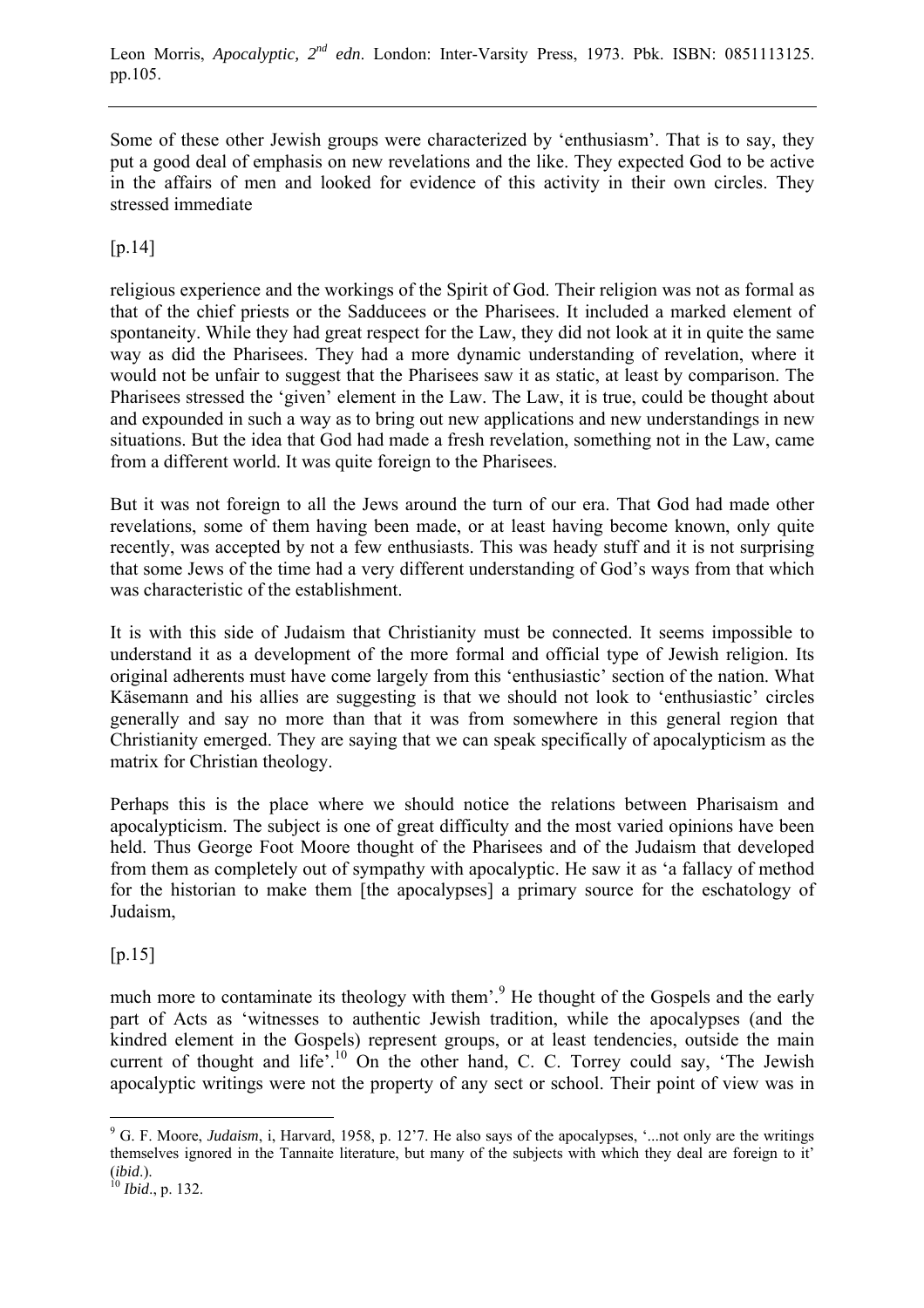general that of Palestinian orthodoxy, of the type of which the Pharisees were the best representatives.11 More recently the new edition of the Hastings one-volume *Dictionary of the Bible* has taken much the same line. The apocalypses, it says, 'are the output of one phase of Pharisaism, which while elevating both Torah and the Oral Law was not content with bald legalism, but dared trust in the realization of its religious hopes'.12 It is not easy to see how such diverse views can be reconciled or to see where the evidence is that may afford us the means of judging between them. The problem is the paucity of literature from the New Testament period setting forth the Pharisaic position. The great Jewish collections, the Mishnah, the Talmud and others, are much later, and, while everybody agrees that they embody a great deal of early material, it is not easy to identify enough of it that is relevant for us to decide such an issue.

Perhaps the best view until further evidence comes to light is that which recognizes some change within Jewish orthodoxy. While some apocalyptic concepts still remain in the later Rabbinic literature, there can be no doubt but that as a whole it is antagonistic to all that apocalyptic stands for. But there seems no reason for holding that this was the earliest state of affairs. R. H. Charles held that in pre-Christian times 'apocalyptic Judaism' and 'legalistic Judaism' were not essen-

[p.16]

 $\overline{a}$ 

tially antagonistic. But he thinks that in time the apocalyptic wing of Judaism passed over to Christianity. He sees the destruction of the temple as a significant happening: 'Before AD 70 Judaism was a Church with many parties: after AD 70 the legalistic party succeeded in suppressing its rivals.<sup>13</sup> W. D. Davies is another who sees some kinship between Pharisaism and apocalyptic. He adduces considerations which 'at least invalidate any complete differentiation of Apocalyptic from Pharisaism'.<sup>14</sup> Again he says, 'To deny the difference of emphasis in Apocalyptic and Pharisaism would be idle, but it is grievously erroneous to enlarge this difference into a cleavage.<sup>'15</sup>

A different but important question is the relationship of Jesus to the apocalyptic movement. Albert Schweitzer saw Jesus as an apocalyptist: 'The eschatology of Jesus can therefore only be interpreted by the aid of the curiously intermittent Jewish apocalyptic literature of the period between Daniel and the Bar-Cochba rising.'16 Not many have been able to follow Schweitzer in his general approach, but there have been some who have thought him right in linking Jesus with apocalyptic. Quite recently Carl E. Braaten has spoken of the 'discovery of the apocalyptic Jesus'. In the light of this he holds that the way forward for systematic

<sup>&</sup>lt;sup>11</sup> C. C. Torrey, in *The Jewish Encyclopedia*, i, p. 673.<br><sup>12</sup> *Dictionary of the Bible*, 2nd ed., orig. ed. by James Hastings, rev. F. C. Grant and H. H. Rowley, Edinburgh, 1963, p. 821.

<sup>&</sup>lt;sup>13</sup> R. H. Charles, *The Apocrypha and Pseudepigrapha of the Old Testament*, ii, p. vii. W. Förster also sees the destruction of the temple as the dividing point. After that, Pharisaism 'concentrated explicitly upon the "Law" and pushed wholly into the background the lines of thought that we were able to trace out in Essenism and the apocalyptic writings' (Palestinian Judaism in New Testament Times, Edinburgh and London, 1964, p. 179).<br><sup>14</sup> W. D. Davies, *Christian Origins and Judaism*, London, 1962, p. 25.<br><sup>15</sup> Ibid., p. 29. He goes on to suggest that

much the same way as different modern Christians differ in their attitude to the Second Advent. See also his *Paul and Rabbinic Judaism*, London, 1948, pp. 9f.

<sup>&</sup>lt;sup>16</sup> A. Schweitzer, *The Quest of the Historical Jesus*, London, 1945, p. 365.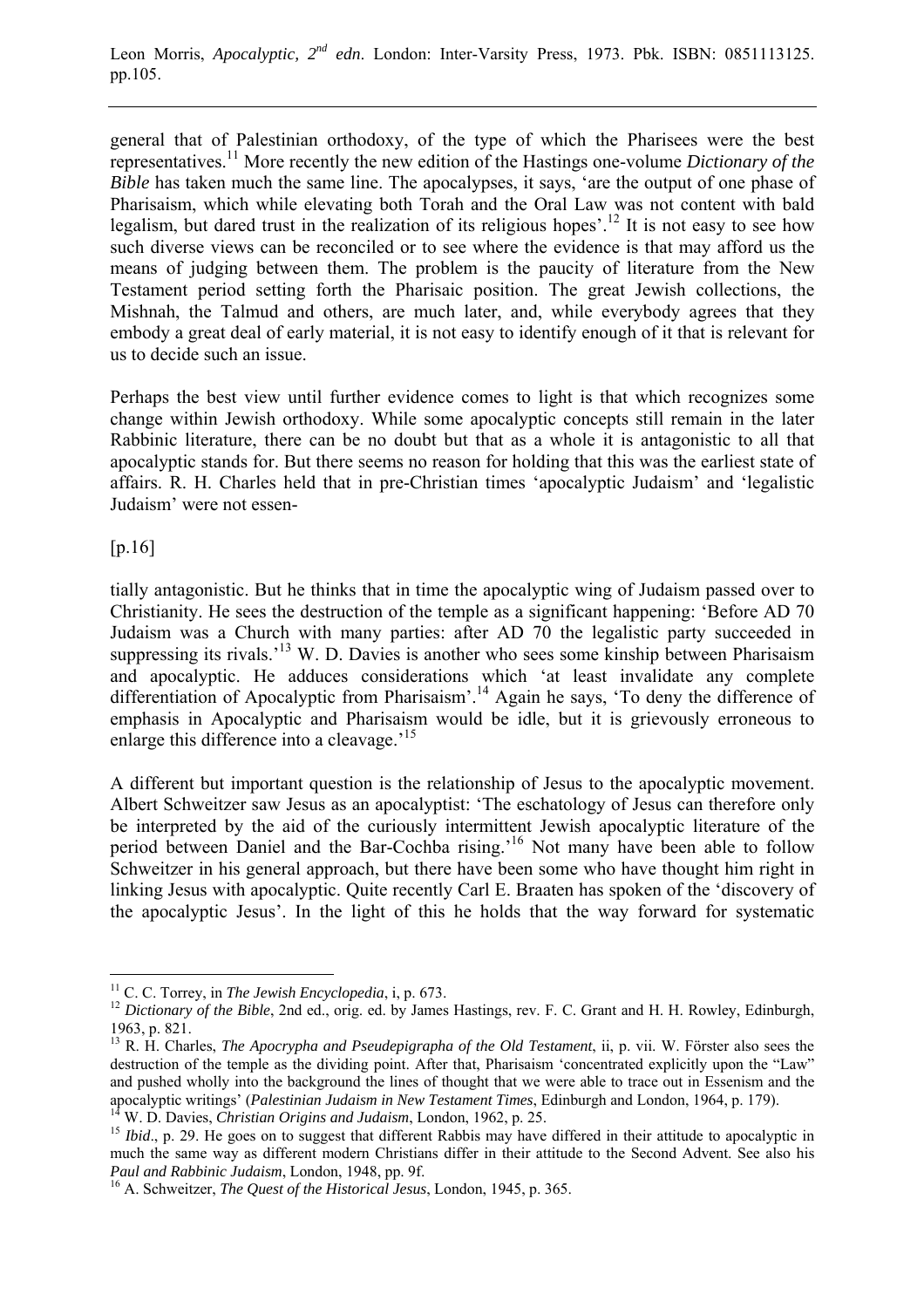theology is 'cheerfully to acknowledge the apocalypticism of Jesus and to make it the point of departure and of central significance for systematic theology today'.17

Interestingly Käsemann, who has done so much to emphasize the importance of apocalyptic for New Testament

 $[p.17]$ 

studies, does not go along with this. He sees primitive Christianity as resorting to 'apocalyptic terms as a means of responding to, and in a certain sense supplanting, Jesus' preaching of the nearness of God'.<sup>18</sup> He thus puts a marked break between what Jesus taught and what the early church taught, and it is the early church that he sees as markedly apocalyptic in its outlook.

Most students have found themselves unable to see Jesus as either an apocalyptist or as completely opposed to apocalyptic. They opt for a middling position. There are aspects of His ethical teaching, for example, which do not fit easily into apocalyptic (Schweitzer had to get rid of this by labelling it *Interimsethik*). But Jesus did make use of some apocalyptic expressions and apparently found some of its ideas congenial. His eschatology has undoubted points of contact with apocalyptic.

Our knowledge of apocalyptic has in recent days been enlarged by the discovery of the Qumran scrolls. The realization of the importance of apocalyptic for the Qumran community has stimulated interest in the whole subject and has helped us see how it might be of importance also as part of the background of the New Testament. The scrolls have revealed to us from the inside something of the thinking of a sect hitherto unknown. Many, of course, identify the men of Qumran with the Essenes. But even if the identification be accepted, the sect is still new, for we have no other information about Essene teaching from within the sect. The scrolls show among other things that the men of Qumran had a deep interest in apocalyptic. Among the writings the sect copied out and evidently held in high esteem are several apocalypses, for example, the *Book of Jubilees*, the Testaments of the *Twelve Patriarchs* and the *Book of Enoch*. The sect itself also produced works of a similar character, such as the *War Scroll*.

[p.18]

It is plain that the information now brought to light about the thinking and practice of the men of Qumran underlines the importance of apocalyptic for their own sect and by implication for others. Apocalypticism did not originate with Qumran. While some of the members of the sect evidently did produce apocalyptic writings, they did not begin the genre. They simply carried on something that derived from outside. But if it was important to them, it was presumably important to others as well. The men of Qumran add their quota to the pile of evidence that shows that this type of thinking was widely popular.<sup>19</sup>

<sup>&</sup>lt;sup>17</sup> C. E. Braaten, in *Interpretation*, xxv, 1971, p. 482.

<sup>&</sup>lt;sup>18</sup> E. Käsemann, in *Journal for Theology and the Church*, no. 6, 1969, p. 40. He thinks that if the validity of his statement about apocalyptic being the mother of Christian theology (quoted in my opening sentence) 'were to be repudiated and Jesus were to be regarded as more firmly bound up with the beginnings of Christian theology than seems to me to be justified, yet it would still be necessary to see in post-Easter apocalyptic a theological new beginning'.

<sup>19</sup> See further, W. Förster, *op. cit*., pp. 74-81.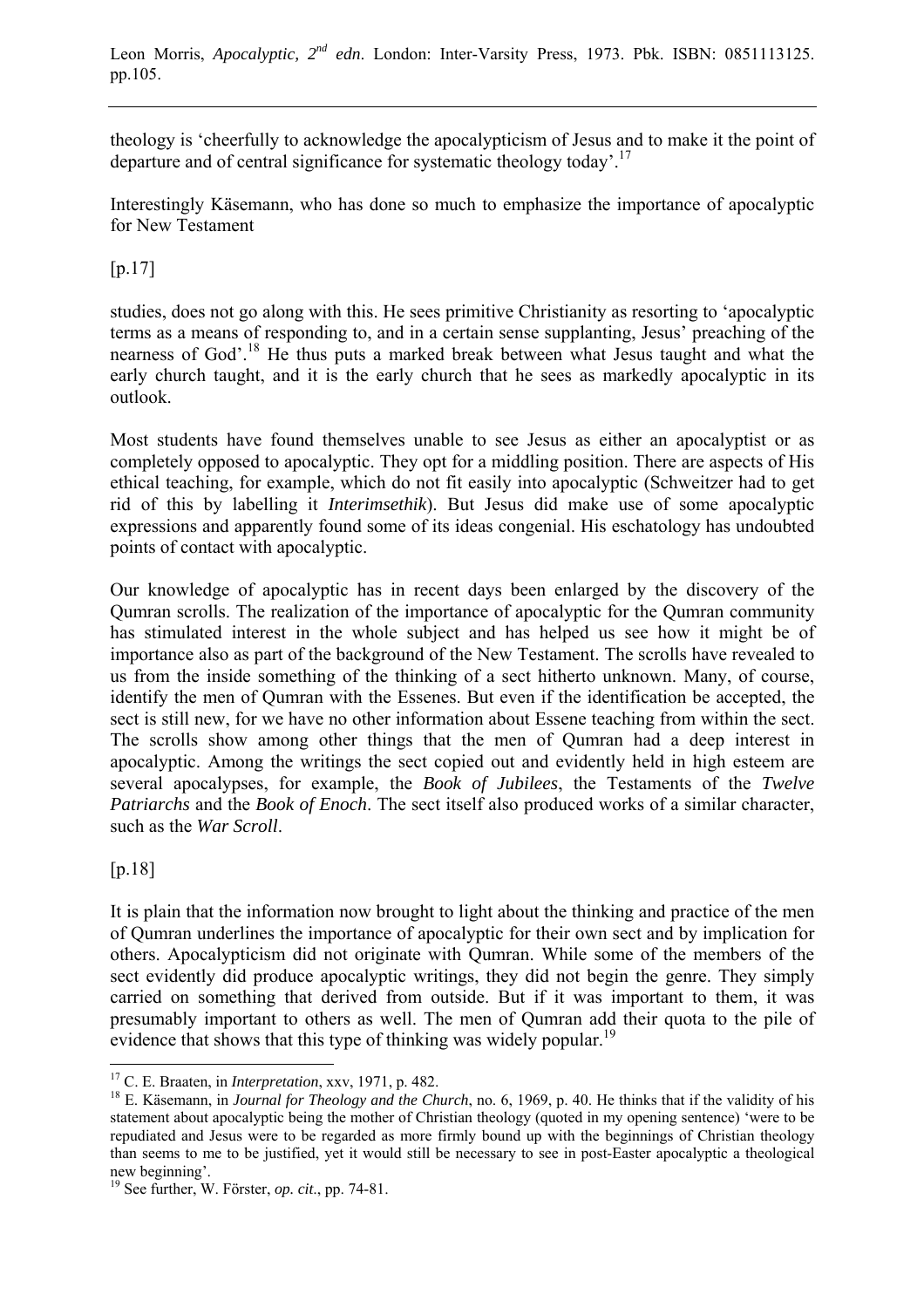It should perhaps be emphasized that much of the present attitude of scholars to apocalyptic is recent. F. M. Cross cites a description of apocalyptic he himself made ten years ago and goes on to remark, it 'sounds archaic in my ears today'.20 Albert Schweitzer awakened the theological world to the importance of eschatology years ago. His presentation was so onesided that few were prepared to follow him wholeheartedly. But one result of his work was that eschatology assumed a new importance. After Schweitzer, few would be ready to deny the very great importance of eschatology, both in the teaching of Jesus and in that of His followers. Jesus could no longer be seen as a precursor of the modern liberal thinkers. He was a man of the first century, not the twentieth century. And He was interested in first-century eschatological ideas.

But eschatology and apocalyptic are not synonymous terms. Schweitzer had demonstrated that a deep eschatological concern ran through the New Testament. But to many scholars this was very different from the assertion that apocalyptic was a major influence on the New Testament preachers and writers. In the last few years the discovery of new texts and the realization of the relevance of some previously known texts are altering the whole situation.

That this subject is a live one today may be seen from the fact that a recent number of the periodical *Interpretation* was

[p.19]

given over entirely to this subject, as a year or two ago was a number of the *Journal for Theology and the Church* (from which our citations of Käsemann are taken). The editorial in *Interpretation* noted the 'rather vigorous discussion and debate during the past decade over the origins and nature of apocalyptic as well as its continuing theological meaning and usefulness'. It went on to point to the relevance of apocalyptic for the men of today. It saw as a common concern running through all the articles it published on this theme 'a very serious interest in the relationship of ancient apocalyptic to the theological and cultural situation of our time'.<sup>21</sup> It is thus more than ever important that the student of the New Testament (to say nothing of the student of the modern scene) have some understanding of what apocalyptic is. After this somewhat lengthy introduction, we accordingly turn to the nature of apocalyptic.

[p.20]

 $\overline{a}$ 

### **THE MEANING OF APOCALYPTIC**

The term 'apocalyptic' is derived from the Greek word *apokalypsis* (found in Rev. 1:1), which means 'uncovering' or 'revelation'. Literature bearing this name may thus be expected to be largely taken up with revealing what has been hidden. The term may be used in more ways than one. In the first instance it applies to a group of writings with certain characteristics which we shall note, mostly from the last two centuries BC and the first century AD. In the second place it denotes the ideas and concepts that are so characteristic of this kind of

<sup>20</sup> F. M. Cross, in *Journal for Theology and the Church*, no. 6, 1969, p. 157. 21 *Interpretation*, xxv, 1971, p. 500.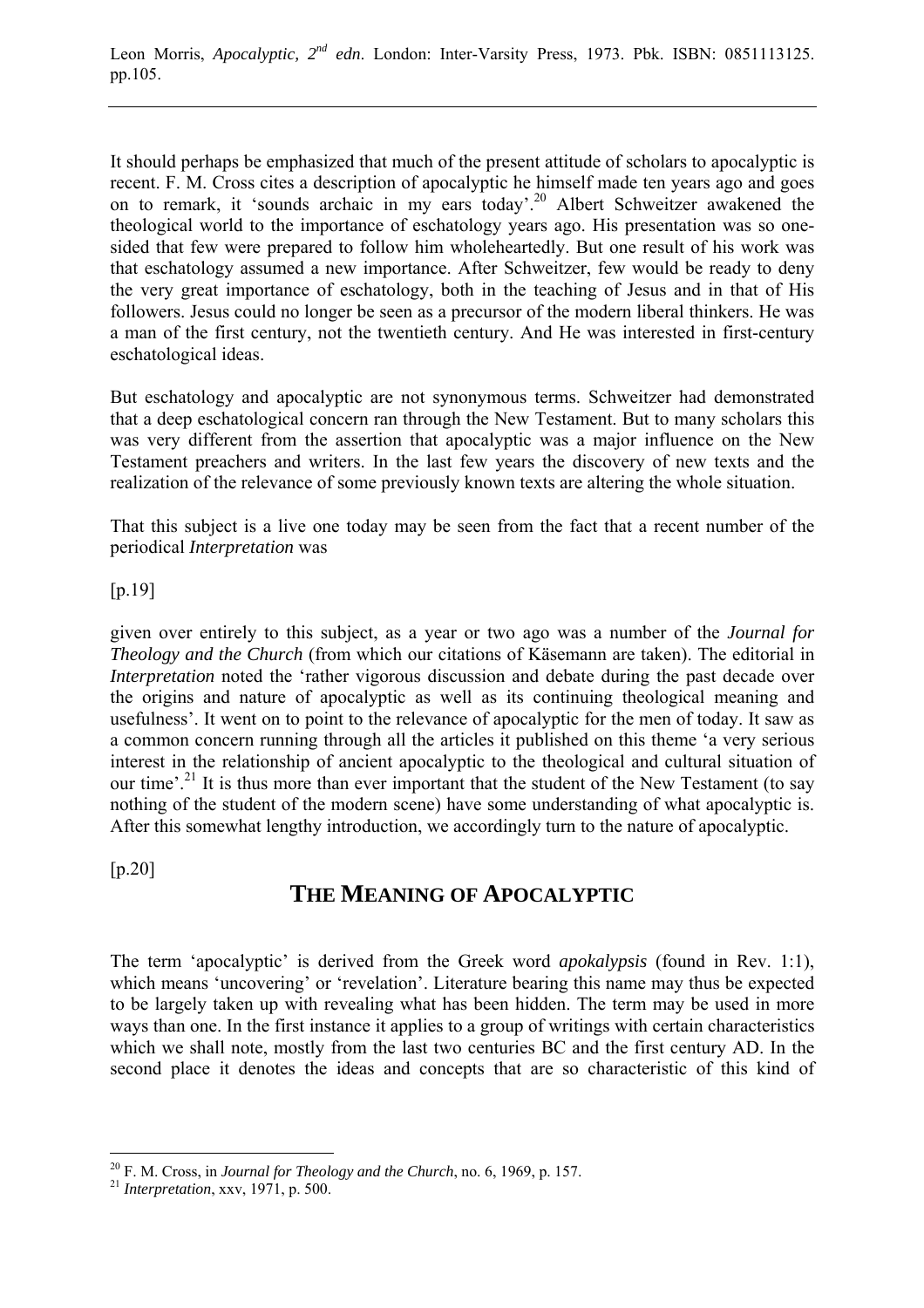literature.<sup>22</sup> There may thus be 'apocalyptic' sections in writings which as a whole do not come within this category.

We should make it clear that 'apocalyptic' is our term. It is not one which the ancients used, at least in this way. It is not even certain that they regarded the books we speak of as apocalyptic as constituting a definite class. Doubtless they saw some similarities, but whether they were as impressed by them as are modern scholars, we do not know. If they were, they have not left it on record. There is quite a range of apocalyptic opinion, and the men who wrote this kind of literature seem to have come from all parties and from none. It may well not have occurred to the men of antiquity, accordingly, to group their writings together. They may have been more impressed by the differences than the resemblances. In

[p.21]

antiquity then there is neither the name *(i.e.* as applied to a class of books;<sup>23</sup> the term occurs but is used otherwise), nor the classification. When we look for the characteristics of this class of books the ancients are no help to us.

One would have thought that a modern classification would be comparatively easy to handle. Since modern men have coined and used the term it would be natural to expect that they have a clear idea in mind as to what it should denote. This, however, proves not to be the case. While most are agreed that the term is valuable, because there is such a thing as apocalyptic, there is no consensus as to exactly what the term denotes. There is no agreed list of apocalyptic books and it is not easy to define what we mean by apocalyptic literature.

Now and then an attempt is made to describe it in terms of biblical literature. Thus J. L. Koole thinks it possible 'to present a description of the concept "apocalyptic literature". It is those Bible passages in which, at divine bidding, an organ of revelation (prophet or apostle) presents an account of the mystery of the future, especially of the latter days, as it is made known to him in a condition of ecstatic vision by means of symbolic figures and events.<sup>24</sup> It is, however, much more usual to recognize that the name is applicable to a wide range of nonbiblical literature and to seek its essential characteristics there.

C. C. Torrey lists as Jewish apocalypses the canonical book of Daniel, to which he adds *Enoch* (a composite work, with the oldest part written *c*. 120 BC); *Slavonic Enoch*, also called

 $\overline{a}$ <sup>22</sup> The point is made by G. Ebeling, who sees it as 'necessary to distinguish between apocalyptic in the sense of the literary form known as "apocalypse", and apocalyptic in the sense of specific theological motifs' (*Journal for Theology and the Church*, no. 6, 1969, p. 52). In the same periodical Hans Dieter Betz remarks: 'In general we understand "apocalyptic" to apply to two things: first, a certain body of writings, the apocalypses, that is, revelatory writings which intend to reveal the secrets of the transcendental world and the end-time; second, it applies to the world of concepts and ideas which comes to expression in those texts' (op. cit., p. 135).<br><sup>23</sup> P. Vielhauer notices that the term occurs in the title of the Syrian Baruch: 'Book of the Revelation of Baruch,

son of Neria, translated from Greek into Syriac'. But he points out that the Greek is itself a translation from an original Hebrew or Aramaic of the period AD 70-132: '...consequently we may regard the influence of Christian usage on the title of the Syriac translation as possible or even probable. The same is true of the title of the Greek Baruch. At all events, the use of the term "Revelation" to describe this literary work it not proved to be pre-Christian.' He adds, 'This literary genre does not appear originally to have had any common title' (E. Hennecke, New Testament Apocrypha, ed. W. Schneemelcher, trans. R. McL. Wilson, ii, London, 1965, p. 582).<br><sup>24</sup> J. L. Koole, in *The Encyclopedia of Christianity*, i, ed. Edwin H. Palmer et al., Wilmington, Delaware, 1964,

p. 297.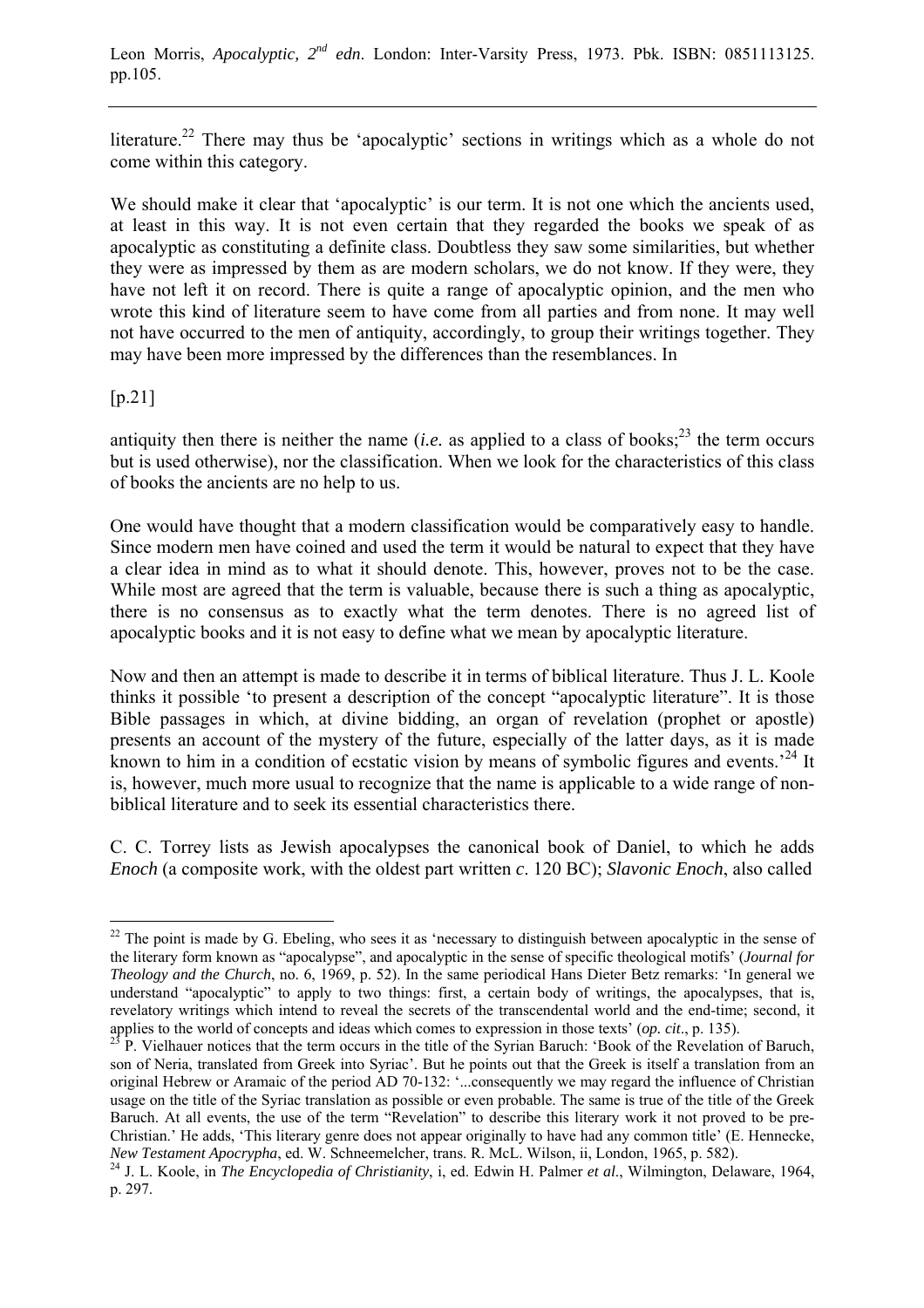#### [p.22]

the *Book of the Secrets of Enoch* (written probably in the first half of the first century AD; Torrey sees Gnostic elements, in the book and points out as noteworthy features the seven heavens, the millennium and life after death); the *Assumption of Moses* (written about the beginning of the Christian era); 2 Esdras, also called 4 Ezra (the best specimen of a theological apocalypse); the *Apocalypse of Baruch* (dating from the beginning of the second century AD; though written originally in Hebrew or Aramaic it is preserved only in Syriac); the Greek *Apocalypse of Baruch* (from the latter part of the second century AD, and described by Torrey as a 'good example of a degenerate Apocalypse of the Enoch type'); the *Sibylline Oracles*, Books III-V (from *c*. 140 BC down to *c*. AD 80); the *Testaments of the Twelve Patriarchs* (probably first century AD, though others date them earlier; the apocalyptic parts are in the Testaments attributed to Levi and Naphtali); the *Life of Adam and Eve*, or in another recension, the *Apocalypse of Moses* (of uncertain date; contains little apocalyptic). He also lists as deserving mention, but with very little discussion, the *Book of Jubilees*, the *Ascension of Isaiah*, the *Apocalypse of Abraham*, the *Apocalypses of Elias and Zephaniah*, those of *Moses* and *Esdras*, of *Sedrachis*, of *Adam*, the *Testament of Abraham*, and the *Testaments of Abraham*, *Isaac*, and *Jacob*. Of Christian apocalypses he lists the *Revelation* and the *Shepherd of Hermas*. 25

D. S. Russell lists seventeen apocalyptic books:<sup>26</sup>

*The Book of Daniel 1 Enoch* 1-36, 37-71, 72-82, 83-90, 91-108 *The Book of Jubilees The Sibylline Oracles*, Book III *The Testaments of the XII Patriarchs The Psalms of Solomon The Assumption of Moses The Martyrdom of Isaiah The Life of Adam and Eve*, or *The Apocalypse of Moses The Apocalypse of Abraham* 

[p.23]

 $\overline{a}$ 

*The Testament of Abraham II Enoch*, or *The Book of the Secrets of Enoch The Sibylline Oracles*, Book IV *II Esdras* (=*4 Ezra*) *II Baruch*, or *The Apocalypse of Baruch III Baruch The Sibylline Oracles*, Book V.

He also points out that some of the writings among the Qumran scrolls have apocalyptic features, so deserve to be noticed. These are the following:

<sup>&</sup>lt;sup>25</sup> C. C. Torrey, in *The Jewish Encyclopedia*, i, pp. 673f.<br><sup>26</sup> D. S. Russell, *The Method and Message of Jewish Apocalyptic*, London, 1964, pp. 37f..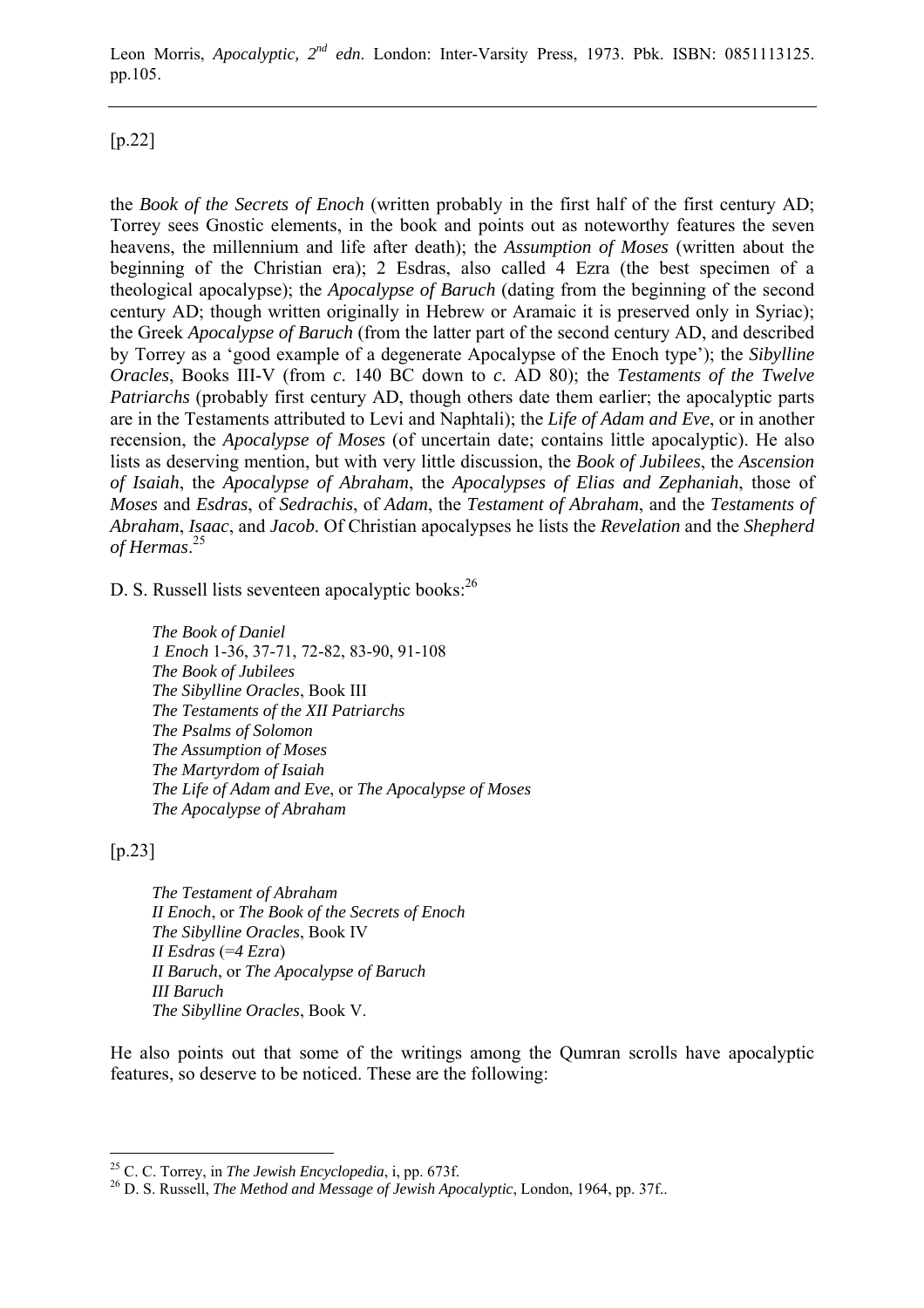*Commentaries on Isaiah, Hosea, Micah, Nahum, Habakkuk, Zephaniah and Psalm 37 The Zadokite Document* (or the *Damascus Document*) *The Manual of Discipline* (or the *Rule of the Community*) *The Rule of the Congregation A Scroll of Benedictions The Testimonies Scroll* (or a *Messianic Anthology*) *Hymns* (*or Psalms*) *of Thanksgiving The War of the Sons of Light Against the Sons of Darkness* (or the *Rule for the Final War*) *The Book of Mysteries A Midrash on the Last Days A Description of the New Jerusalem An Angelic Liturgy The Prayer of Nabonidus and a Pseudo-Daniel Apocalypse A Genesis Apocryphon*. 27

It is clear that the Qumran scrolls have added to our knowledge of this kind of literature. While it would perhaps be too much to describe the covenanters as an apocalyptic sect (they were interested in other things), there can be no doubt of their deep interest in this type of writing. The *War Scroll* is, for example, an apocalyptic work and the same description could be applied to certain other scrolls. The *Thanksgiving Psalms*, while not apocalyptic, yet do include a description of the 'pangs' that will come on Israel in the last days in language which is markedly apocalyptic in tone.

[p.24]

Other writers give other lists. There is no point in trying to be exhaustive. But enough has been said to show that there is wide divergence as to what we should understand by the term 'apocalyptic'. To some extent this arises because on any showing apocalyptic grades off into other styles of writing. Many ancient books are partly apocalyptic and partly something else. Some students will accordingly stress the apocalyptic features and regard a given book as on the whole apocalyptic. Others will stress the differences and classify it differently. Since, then, there is no agreement as to exactly which books are apocalyptic and which not, it is not surprising that it is somewhat difficult to give the term an exact definition. The boundaries of apocalyptic are not well defined and those who know most about it are least apt to be dogmatic. But there are certain broad characteristics of the literature which goes by this name. At the very least, it is worth drawing attention to the kind of books that are in mind when the term is used, the general ideas which these books express, and the problems they raise.

 $\overline{a}$ <sup>27</sup> *Ibid*. p.39.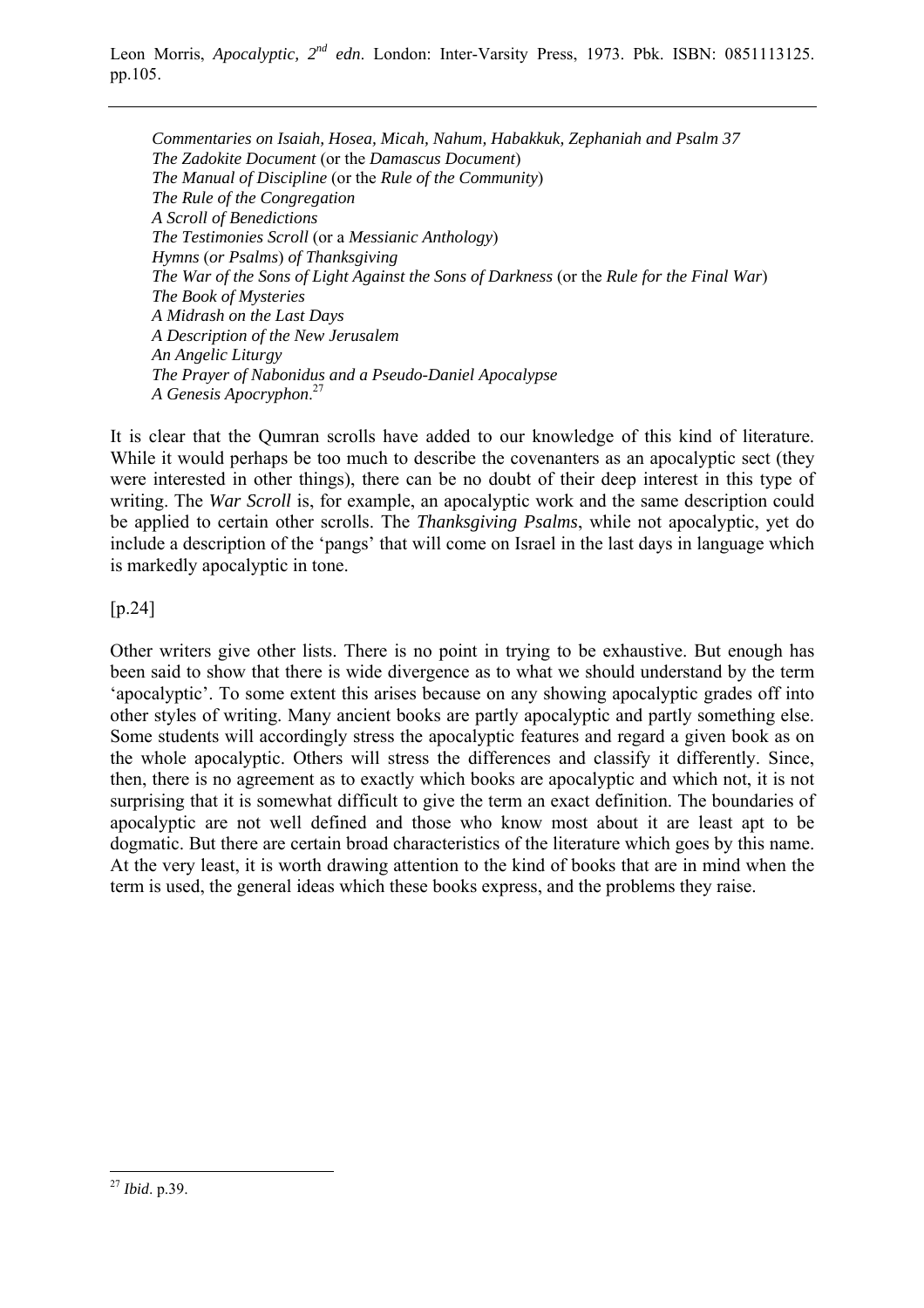$[p.25]$ 

## **THE MILIEU OF APOCALYPTIC**

G. E. Ladd sees this class of literature as called forth by three main factors.<sup>28</sup> There is first the emergence of the 'Righteous Remnant'. This is an expression derived from the prophets, which a number of groups applied to themselves. Ladd cites the Chasidim, the Pharisees, and the men of Qumran as examples of groups who at one time or another saw themselves in this role. Whenever men found themselves in a minority group, faithfully serving God but with little prospect of the nation as a whole coming to see things from their point of view, there was a tendency for them to hold that the 'Righteous Remnant' prophecies were fulfilled in them. Even if prophecy was not held to be involved there was a mentality of a special kind in such minority groups and it found apocalyptic congenial. The literature it produced was essentially protest literature.

Paul D. Hanson expresses essentially the same point in a slightly different way when he denies that the apocalyptists formed a single party. He sees them as coming from a variety of circles, but as having as their common characteristic that they lacked power: 'whatever their party affiliation, the visionaries stem from the disenfranchised, especially those having fallen from positions of power'.<sup>29</sup> This scarcely does justice to the intense religious feeling of the apocalyptists (though Hanson recognizes this elsewhere). But it does emphasize an important feature of the apocalyptic outlook.

Ladd's second point is the problem of evil. In earlier days the simple viewpoint that God punished the wicked and rewarded the righteous seems to have sufficed. This accounted

[p.26]

for enough of the facts to satisfy most Israelites for a long time. But after the Exile, Israel was restored to her own land, where she was more or less faithful in keeping the Law. She was not perfect, but most of the grosser offences of earlier days disappeared. For example, in the postexilic period the nation was not notorious for idol worship. There was a marked tendency to stress the place of the Law and to try to obey God's commandments. At the very least it could be said that Israel lived on a higher moral plane than did most of her neighbours. But she was not prosperous. Instead, except for brief periods, she simply passed from subjection to one nation to subjection to another.

The third factor was the cessation of prophecy. Sometimes this is explicitly stated, *e.g*., 'the prophets have fallen asleep' (2 Baruch 85:3). For centuries Israel had heard those spiritual giants thunder forth their denunciations of evil as they pointed the way to the service of God. But when the voice of prophecy fell silent there was the need for something to fill the vacuum. The apocalyptists spoke for God as best they knew. And if they did not reach the spiritual stature of the prophets, that is not to be wondered at. Who did? We may still be grateful to the apocalyptists for their fervent advocacy of the cause of righteousness. So they wrote their books in the endeavour to bring a word of God to the need of the men of their day.

 $\overline{a}$ 28 G. E. Ladd, art. 'Apocalyptic', in *Baker's Dictionary of Theology*, Grand Rapids, 1960. 29 P. D. Hanson, in *Interpretation*, xxv, 1971, p. 474.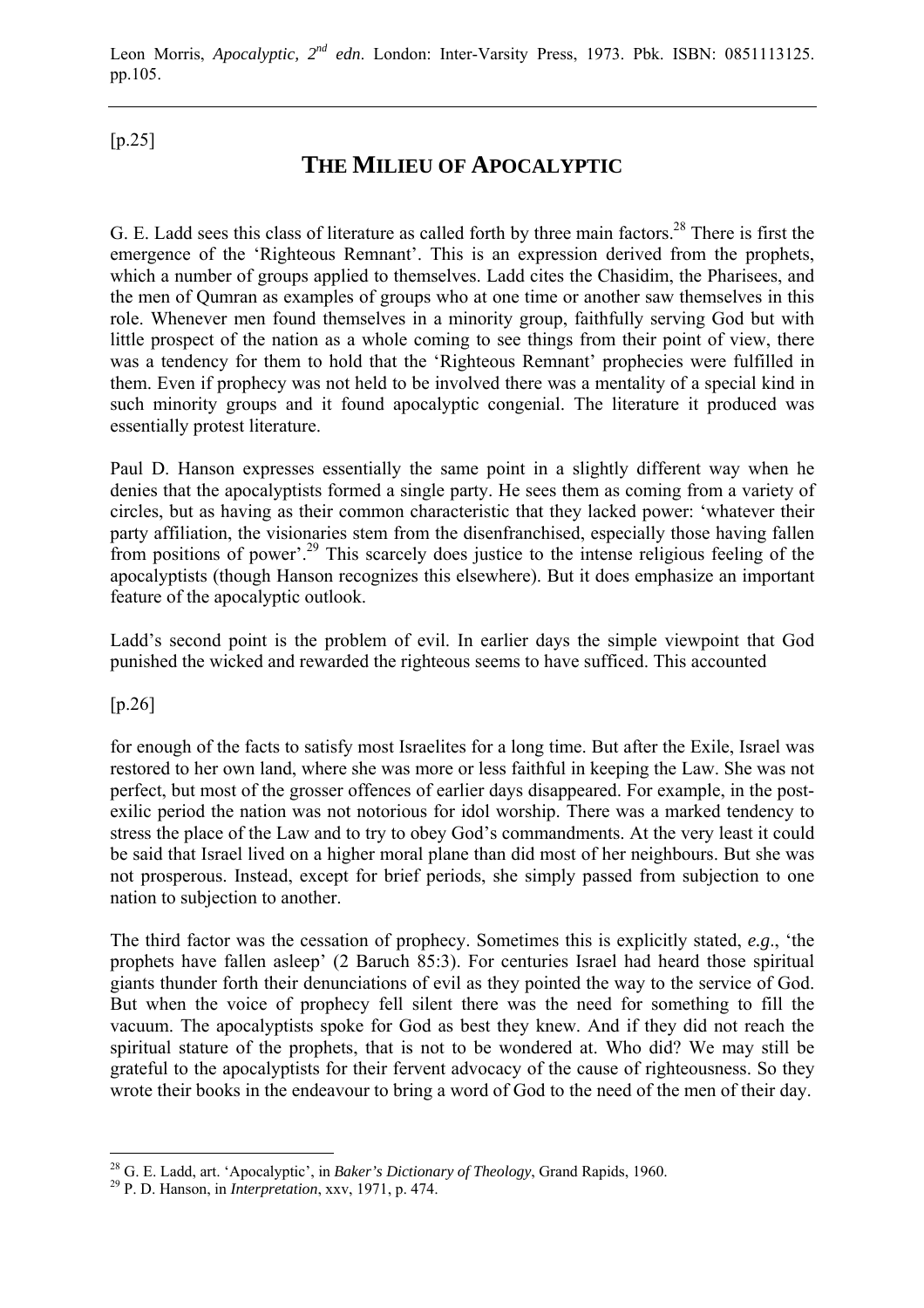D. S. Russell sees the apocalyptic books as a record of difficult years

not in terms of historical event, but in terms of the response of faith which the nation was called upon to make. They cannot be understood apart from the religious, political and economic circumstances of the times, nor can the times themselves be understood apart from these books whose hopes and fears echo and re-echo the faith of God's chosen people.30

The point is important. Apocalyptic was indeed called forth by the circumstances of the day. But it should not be understood in opportunistic terms, or in terms of worldly wisdom or

[p.27]

of fanatical piety. It was 'the response of faith', responding to the times, but also reacting in its turn on the times, for it built up faith in God's people. It was scarcely possible apart from the unusual times and circumstances in which it arose.

This combination of circumstances brought about a situation in which the new type of writing could flourish. It was directed mainly to a people in trouble, a people who saw themselves as God's own, but who were puzzled by the plight in which they found themselves. The apocalyptists sought to justify God's ways to men and to give courage and confidence to God's people. They put meaning into life for confused and troubled men. As William A. Beardslee puts it,

Apocalyptic was a Judeo-Christian world-view which located the believer in a minority community and gave his life meaning by relating it to the end, soon to come, which would reverse his present status. The key to the interpretation of apocalyptic has usually been seen, rightly, in its restlessness with the imperfections of the present and its quest for a new and total solution to the human problem. $31$ 

Apocalyptic never flourished when life was easy and straightforward. But it made life livable for men under intolerable conditions with its emphasis on God's final and perfect solution.

There can be no doubt but that apocalyptic flourished in Jewish and Christian circles. But it is another question whether it originated there. H. H. Rowley thinks it did, and he says forthrightly: 'That apocalyptic is the child of prophecy, yet diverse from prophecy, can hardly be disputed.<sup>32</sup> D. S. Russell likewise sees in the Old Testament prophets much that prepares the way for the apocalyptists. He discusses a number of passages and concludes that these prophecies

cannot be called 'apocalyptic' in the sense that the name can be applied to books like Daniel and its successors, but

[p.28]

<sup>&</sup>lt;sup>30</sup> D. S. Russell, *The Method and Message of Jewish Apocalyptic*. p. 16.<br><sup>31</sup> W. A. Beardslee, in *Interpretation*, xxv; 1971, p. 424.<br><sup>32</sup> H. H. Rowley, *The Relevance of Apocalyptic*, London, 1963, p. 15. C. K. Barret Jewish and Christian apocalyptic as 'in Old Testament prophecy', though he admits that 'not a few non-Jewish influences helped to shape its development' (*The New Testament Background: Selected Documents*, London, 1957, p. 227).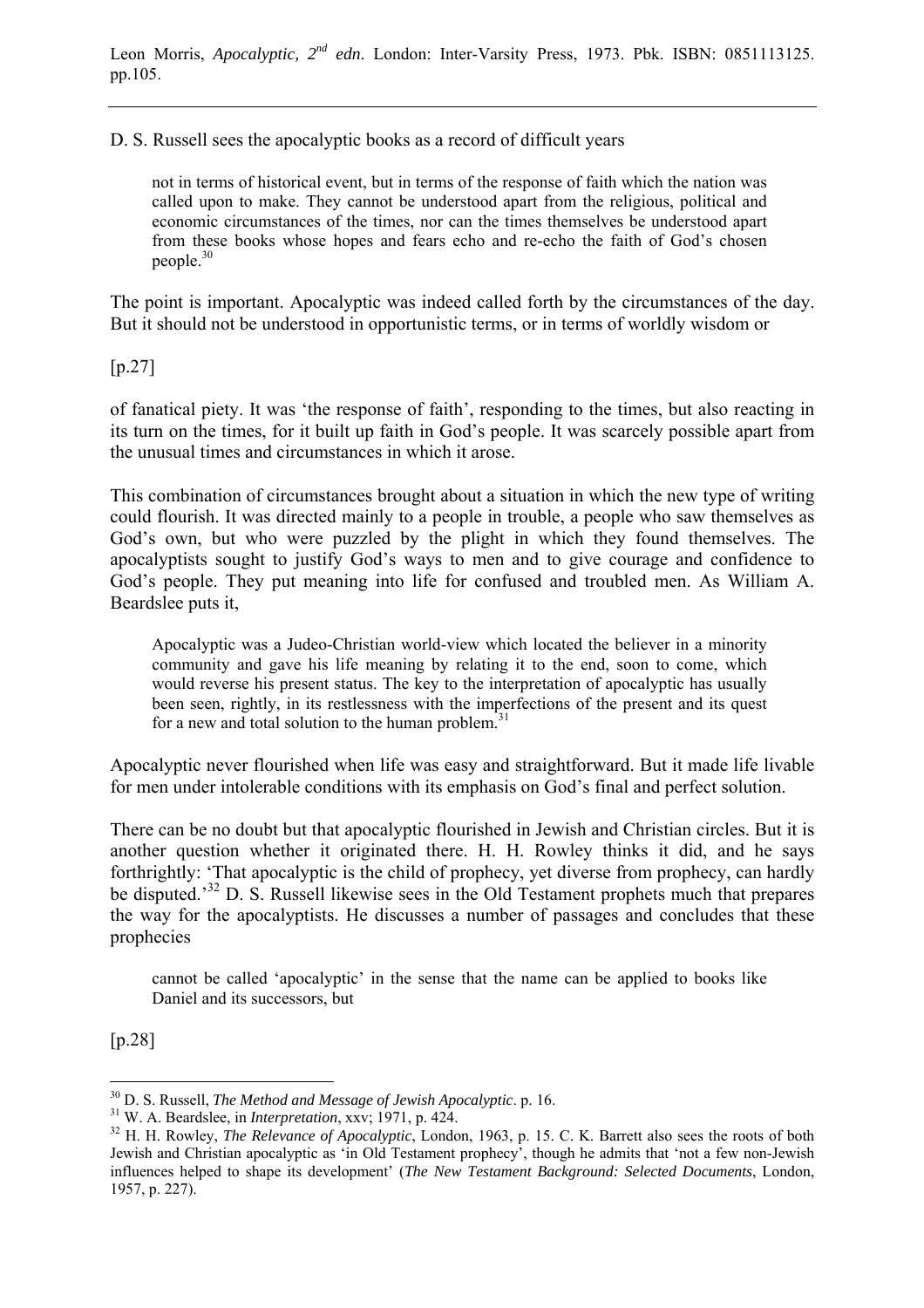it can be said that they contain the 'stuff' from which apocalyptic is made―the notion of divine transcendence, the development of angelology, fantastic symbolism, cosmic imagery, the use of foreign mythology, reinterpretation of prophecy, the visionary form of inspiration, a distinctly literary form, cataclysm and judgment, the Day of the Lord, the destruction of the Gentiles, the Coming of the Golden Age, the messianic deliverer and the resurrection of the dead. When at last the historical conditions for growth were right, these seeds rapidly grew into full flower in the colourful and diverse literature of Jewish apocalyptic.<sup>33</sup>

This is a lengthy list and seems to show that it is impossible to regard apocalyptic as essentially foreign. It is fundamentally Jewish.

S. B. Frost, of course, worked out in detail the thesis that apocalyptic was a development of prophecy. He sums up his view in these words: '...in general, prophecy shifted its eschatological interest from the outworking of history to the end of time itself, and reemerged as apocalyptic.<sup>34</sup> There had always been a prophetic interest in eschatology, but Frost saw it as initially concerned with the historical process, as indeed do most people. The Hebrews had a great interest in this world and its history, and prophecy is fully in accordance with this emphasis. But, Frost holds, at a later time circumstances caused many people to fix their gaze on the End, and that was the beginning of apocalyptic. Actually Frost is not fully consistent on this point, for he sometimes sees myth as basic<sup>35</sup> and sometimes he sees un-Hebraic elements as when he refers to 'the task of Hebrew-Babylonian synthetizing' and goes on to say, 'although the apocalyptic school flourished so strongly at the beginning of the Christian era, it was nevertheless always conscious of its exotic and alien origin'.36 But

[p.29]

though he allows in this way for important infusions of ideas and methods from outside Hebrew prophecy, the main thrust of his book leaves us in no doubt but that Hebrew prophecy and not some other source is the true origin from which apocalyptic sprang.

Paul D. Hanson is another to work out the thesis that apocalyptic developed from prophecy. He sees the Hebrew prophets as preserving a tension between a 'realistic' and a 'visionary' activity. The prophet 'was called by Yahweh to straddle two worlds, to view the deliberation and events of the cosmic realm, but then immediately to integrate that vision into the events of the politico-historical order'.<sup>37</sup> The true prophet was thus a man of vision, but one who took this mundane temporal history with full seriousness. He expected that he would have to do things (as would other men), but the action of God would be seen in and through these actions. When this tension was not maintained, prophecy was replaced by something else. 'Prophetic eschatology is transformed into apocalyptic at the point where the task of translating the cosmic vision into the categories of mundane reality is abdicated.'38 While not

<sup>&</sup>lt;sup>33</sup> D. S. Russell, *op. cit.*, p. 91.<br><sup>34</sup> S. B. Frost, *Old Testament Apocalyptic*, London, 1952, p. 83.<br><sup>35</sup> See below, p. 32, n. 2.<br><sup>36</sup> S. B. Frost, *op. cit.*, p. 86.

<sup>&</sup>lt;sup>37</sup> P. D. Hanson, *art. cit.*, p. 459.<br><sup>38</sup> *Ibid.*, p. 469. Eric Voegelin is another who sees prophecy as the basis of apocalyptic. He uses the term 'metastasis' to denote 'the change in the constitution of being envisaged by the prophets' (*Order and History*, vol. i, *Israel and Revelation*, Louisiana, 1969, p. 452), and he says, 'This metastasic component became so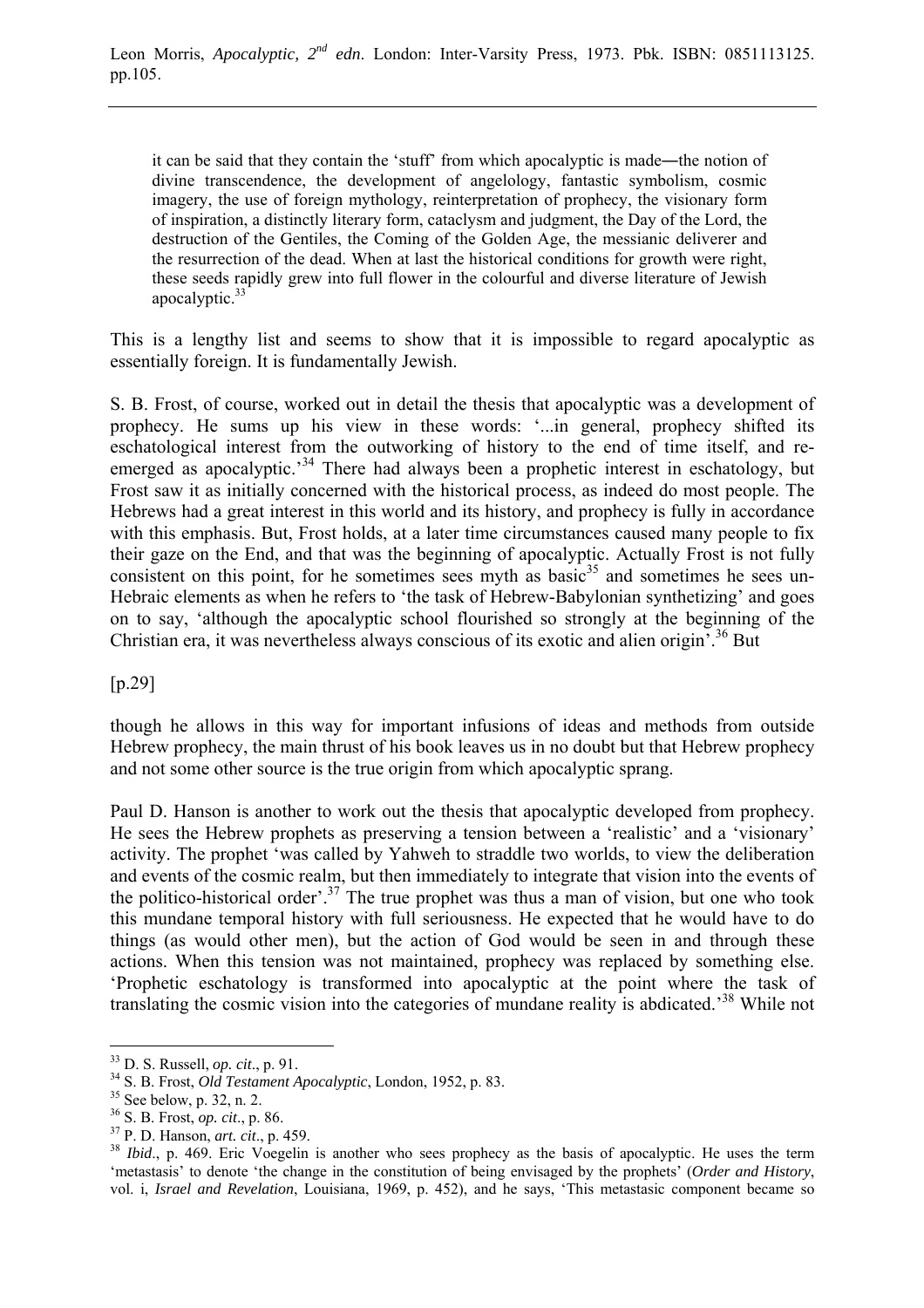all will feel able to go along with Hanson's argument (I cannot accept it all myself), at least he has from another point of view drawn attention to the kinship between prophecy and apocalyptic. He thinks that 'the "taproot" of apocalyptic lies in prophecy',  $39\overline{3}$  so must be grouped with Rowley and Russell as seeing apocalyptic as essentially a home-grown Jewish product.

R. G. Hamerton-Kelly has advanced a thesis that connects apocalyptic with yet another strand in Hebrew life, namely, the temple and its worship. He finds in apocalyptic 'a clear tradition of hostility to the temple of Jerusalem, coupled with

[p.30]

a great concern for the temple as a religious idea'.<sup>40</sup> This is, of course, well illustrated in the case of the Qumran sectarians, but Hamerton-Kelly sees it elsewhere in apocalyptic circles as well. He does not argue that it is in those directly associated with the temple, the priests, and other officials, that apocalyptic has its essential being, but that 'apocalyptic arose in circles estranged from the theocracy by the temple—as well as by eschatology<sup> $^{41}$ </sup>. There is much that is suggestive in his article, and, without committing ourselves to the entire argument, we may yet agree that in much apocalyptic there is a love for the temple coupled with a profound conviction that those responsible for running it are doing so in a manner contrary to the divine ordinance. We need not doubt that many apocalyptists, including some early ones, were opposed to the temple authorities, though interested in priestly affairs. It may well be that if we are to understand apocalyptic aright we must take account of the priestly tradition as well as the prophetic and perhaps other traditions as well. Apocalyptic has a complex background. Though he differs greatly from writers like those we have so far considered, Hamerton-Kelly lends support to those who see apocalyptic as thoroughly Jewish in origin.

However, some scholars, particularly continental scholars, deny that it is. Thus Betz sees apocalyptic as part of a great movement throughout the Hellenistic world of the day. He adopts a religio-historical approach and looks for parallels to apocalyptic ideas and expressions in a number of Hellenistic sources. On the basis of this research he decides that 'Jewish and, subsequently, Christian apocalypticism as well cannot be understood from themselves or from the Old Testament alone, but must be seen and presented as peculiar expressions within the entire development of Hellenistic syncretism'.<sup>42</sup>

Betz cites an interesting array of parallels and makes it likely that the influence on apocalyptic of ideas and expressions from the richly endowed field of Hellenism has been underestimated. But it is more than doubtful whether he has

[p.31]

really shaken Rowley's position. The parallels he adduces are often so inexact that we need not postulate syncretistic Hellenism as the necessary background to the world of apocalyptic.

predominant in the complex phenomenon of prophetism that in late Judaism it created its specific symbolic form in the apocalyptic literature' (*ibid.*, p. 453).<br><sup>39</sup> D. Hanson, *art. cit.*, p. 456.<br><sup>40</sup> R. G. Hamerton-Kelly, in *Vetus Testamentum*, xx, 1970, p. 1.<br><sup>41</sup> Ibid., p. 15.<br><sup>42</sup> H. D. Betz, in *Journal for Theology and th*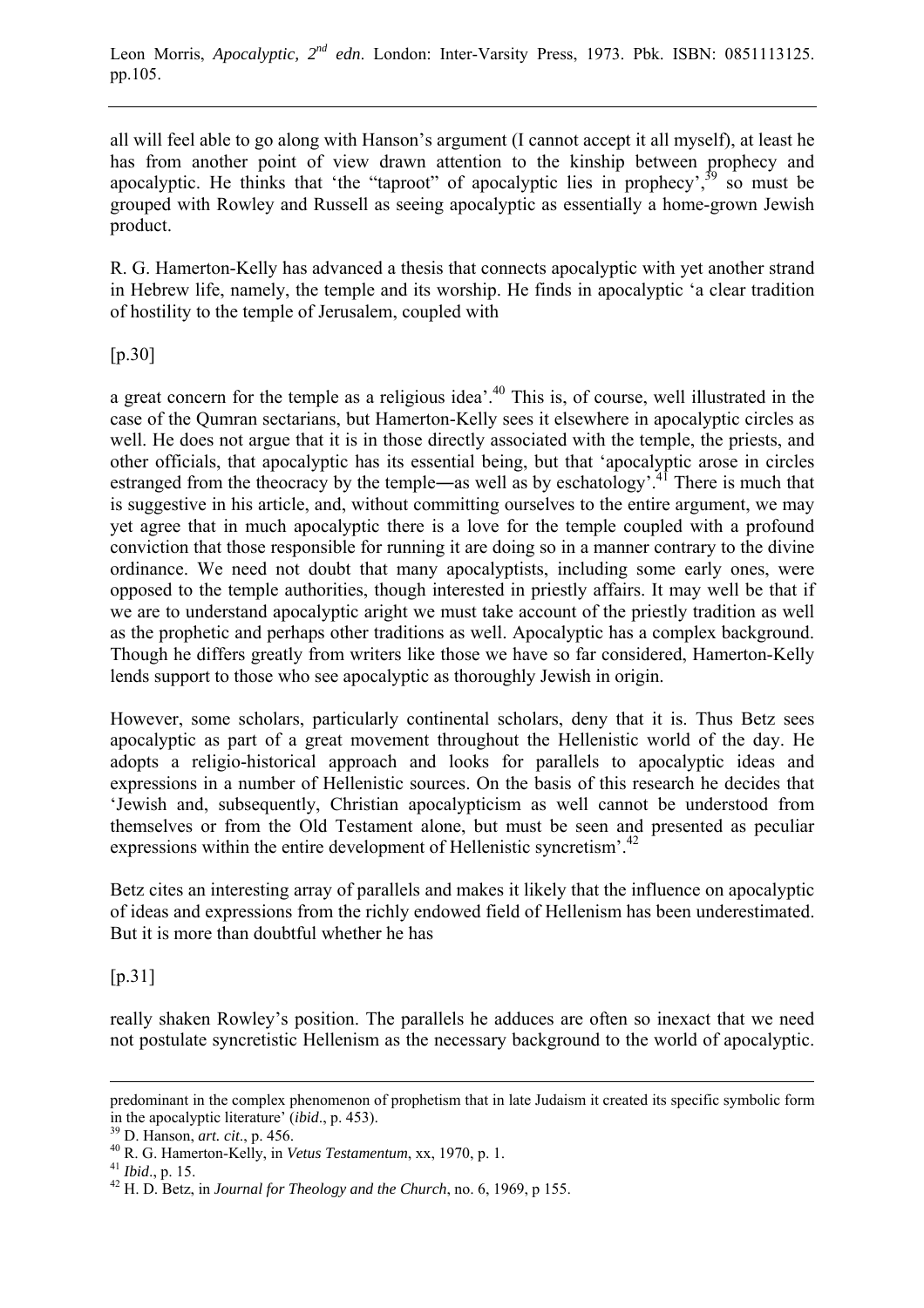It may well have given apocalyptic some of its forms of expression, but it has yet to be shown that it was in any real sense determinative. $43$ 

Others argue with a greater show of plausibility that apocalyptic is not so much a general Hellenistic phenomenon as a development from Iranian religion.<sup>44</sup> As we will see later, dualism is very characteristic of apocalyptic and a strong case has been made out for seeing dependence on Iranian dualism accordingly. Gerhard Gloege thinks that Daniel 'uses ideas that come from outside, from the religion of the Persian Zarathustra, and to some extent also from Babylonian religion'45 He gives as examples of what he has in mind the ideas of the four ages of the world, of the resurrection and judgment and of the heavenly 'Man'.

A difficulty in the way of all such views is that apocalyptic is a stubbornly Jewish and Christian development. This type of literature flourished (the word is not too strong) in a Jewish environment, but we see nothing comparable in any other environment known to us. It is also the case that the characteristic concepts of this literature are not really found elsewhere, at least as far as it is known at present. We may think of Iranian dualism as perhaps influencing the apocalyptic doctrine of the two ages. But the expectation of the near end of the present age and the imminence of that to come, which is such a feature of apocalyptic, does not appear to be Iranian. This kind of comment could be made often. Apocalyptic has been influenced by ideas from non-Jewish sources, but so far

[p.32]

 $\overline{a}$ 

it has not been shown that its characteristic ideas are derivable from any such non-Jewish source.

F. M. Cross roots apocalyptic quite firmly in a Hebrew milieu, though he does not connect it with prophecy as do Rowley and Barrett. He takes it back further and sees other, influences as also important, and in each case it should be; noted that they are Hebrew influences. It is in 'late exilic and early post-exilic literature that we detect the rudimentary traits and motives of apocalypticism'.46 In a footnote to this statement he says:

With the recovery of the Canaanite mythic and epic poetry, certain judgments about the character of apocalyptic syncretism must be modified. It has become vividly clear that the primary source of mythic material informing Jewish apocalyptic was *old* Canaanite mythic lore. This, of course, is not to dispense with all resort to Iranian, Mesopotamian, or Greek borrowings in describing the evolution of apocalyptic. It does mean, however, that many apocalyptic traditions go back through earliest Israel to Canaanite sources so that more continuities with the old biblical community must be recognized rather than fewer.<sup>47</sup>

<sup>&</sup>lt;sup>43</sup> Beardslee agrees that there are syncretistic elements in apocalyptic. But he maintains that 'Betz's sampling of the data is too limited for him to have yet made a convincing case' (*Interpretation*, xxv, 1971, p. 435

<sup>&</sup>lt;sup>44</sup> Cf. H. Conzelmann, 'The most important problem from the point of view of the history of religion is that of the origin of apocalyptic. Persian influence is determinative' (*An Outline of the Theology of the New Testament*, London, 1969, p. 23).

<sup>&</sup>lt;sup>45</sup> G. Gloege, *The Day of His Coming*, London, 1963, p. 56. Gloege does not see Daniel as essentially Iranian or Babylonian, so he can say 'the seer does not work in a Persian or Babvlonian spirit; his is the old prophetic spirit' (ibid.).<br><sup>46</sup> F. M. Cross, in *Journal for Theology and the Church*, no. 6, 1969, p. 166.<br><sup>47</sup> *Ibid.*, p. 165, n. 23. S. B. Frost also emphasizes the place of myth, and for example says, 'Apocalyptic is the

result of the eschatologizing of Semitic myth, or to put it more truly, the result of Hebrew eschatology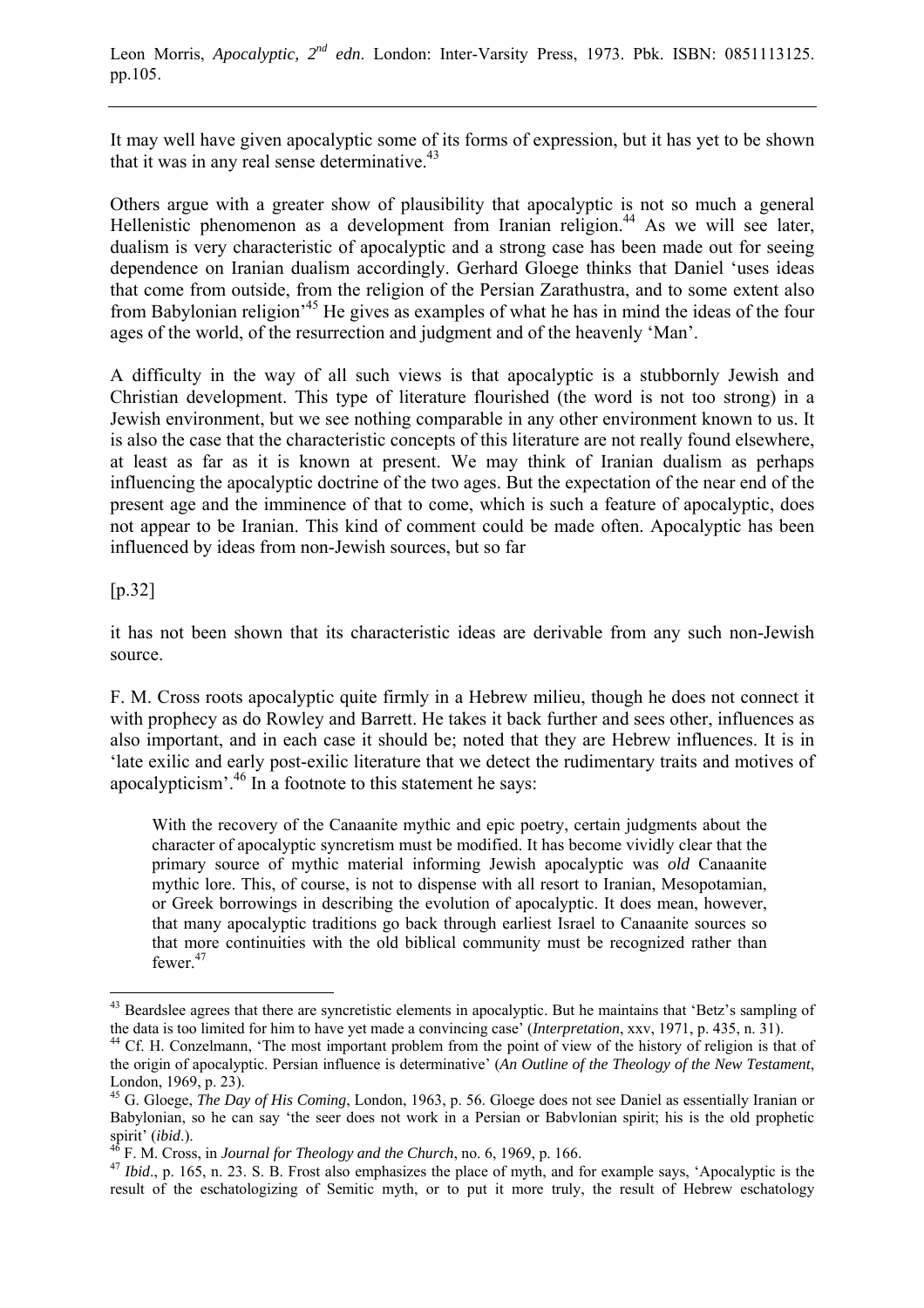Nobody seems to have disposed of the stubborn fact that apocalyptic is a Jewish and Christian phenomenon. It is hard to see this literature as derived from a source which does not know it. Granted that there have been borrowings from many sources, the main idea is surely Jewish. Even if Cross's idea be accepted that much goes back ultimately to old Canaanite, we still look for an explanation of why, if this is the essential

[p.33]

story, we have to wait so long for the appearance of this class of literature. It does not appear in the Canaanite so far known to us and it does not appear in Israelite literature for centuries after the settlement in Canaan. There is clearly more to the story than old Canaan. It is better to see apocalyptic as gathering in from many sources, both old and new, but as being basically of Jewish origin.

It may or may not, as Rowley holds, be derived from prophecy. As we will see in a later section, von Rad stresses the connection with the Wisdom literature and thinks this the true origin of apocalyptic. Perhaps in our present state of knowledge it is wise not to be dogmatic. Fully developed apocalyptic is a Jewish and Christian affair. We may discern influences that have gone to shaping it and these come from a variety of sources. But there is none that we can postulate with absolute confidence as the origin of apocalyptic.

[p.34]

### **CHARACTERISTICS OF APOCALYPTIC**

### **Revelations**

Usually the apocalyptic writers tell of revelations made to their heroes. Indeed the very name 'apocalypse' means 'revelation', as we have already seen. The writer of an apocalypse tends to choose some great man of the past and make him the centre of the book (a good deal of literature clusters round the names of Enoch and Noah, and again of Moses and of Ezra, the second Moses). Not uncommonly this great one speaks the words of the book. Sometimes he has visions which he narrates (and which convey the message for the writer's own day). Not uncommonly he goes on a journey with an angel or other celestial guide who shows him interesting sights and comments on them. At the very least there are interviews with heavenly personages. Some maintain that vision is characteristic of apocalypse and audition of prophecy. This may perhaps stand as a rough generalization. But it should not be overlooked that it breaks down in both directions. Some of the prophets had visions and some of the apocalyptists had auditions. But it is certainly the case that among the apocalyptists visions predominate.

The revelations cover a wide range of subjects. Commonly there is a concentration on the end-time, and we read a good deal about the way this world will be brought to a close and the kingdom of God ushered in. But the revelation might be concerned with the secrets of heaven, or with the explanation of natural phenomena. Or its subject might be history, which may take

expressing itself in terms of Semitic myth' (*op. cit*., p. 76). He can speak of apocalyptic as 'mythologized eschatology' (*ibid*., p. 39; cf. pp. 247f.). The revised Hastings one-volume *Dictionary of the Bible* likewise finds an amalgam of various sources including myth: 'In the apocalypse we thus can see a union of the symbolism and myths of Babylonia with the religious faith of the Jews, under the influence of Hellenistic culture' (*loc. cit*.).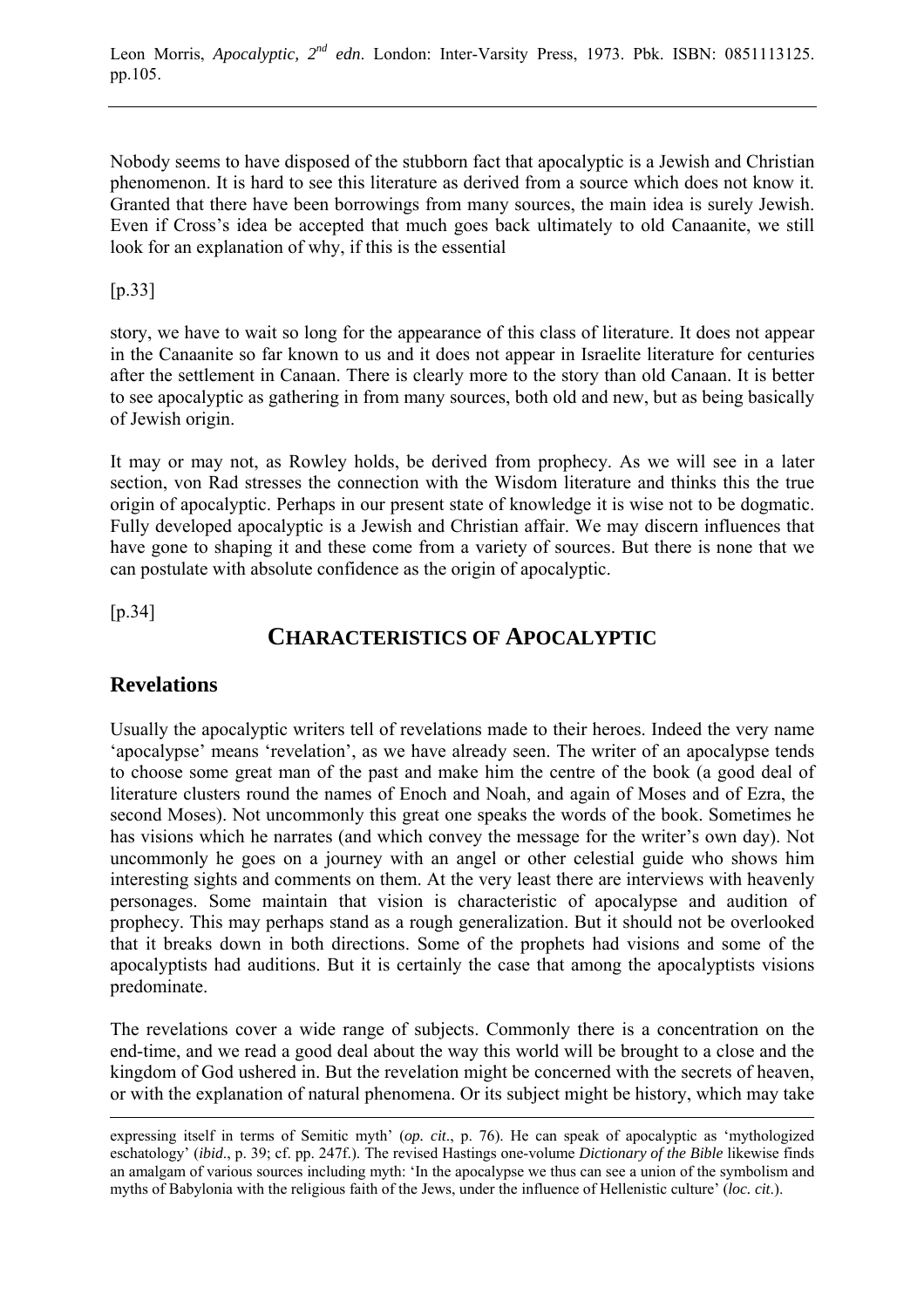in anything from creation to the coming of Messiah and may indeed cover this whole range in short compass. Sometimes we are given information about the characters and deeds of angels, both good and bad. Or we may be told

#### [p.35]

about final judgment and given information about events leading up to it. Heaven and hell, which follow it, are sometimes described, as is the Messianic kingdom. The variety of topics is very wide. The one thing in common appears to be that these are things that could not be known naturally. They had to be the subject of special revelation. And in apocalyptic this normally means special revelation to some hero of the faith of past days.

A feature of the revelation is its esoteric character. Often it is explicitly said that it is to be kept secret until the last days, which, of course, turn out to be the apocalyptist's own times. And when it is made known, apocalyptic is scarcely literature for the masses. It cannot ever have been easy to interpret in detail, and it properly belongs within a sect or party. It is for 'the wise', those initiated (not necessarily in any formal sense) into the apocalyptic group.

It is often said that this is a somewhat indirect way of arriving at God's word for the situation, and that in this apocalyptic contrasts with prophecy. The characteristic of the prophets was that they could say, 'Thus saith the Lord.' They had an immediate experience of God, and they told of that experience in direct, forthright words. The apocalyptists, by contrast, made no claim to this direct experience.<sup>48</sup> While they were sure that what they wrote was a message from God to the men of their own day and generation, yet they occupied a secondary position compared with that of the prophets. They looked to an angel or other intermediary as the source of their information. Angels are especially prominent.

But this may be too simple. In fact, in some apocalypses the writer tells us that God did speak directly to him (*e.g*. the *Book of the Secrets of Enoch*, *2 Baruch*, *etc*.). While the typical apocalyptist may well interpose an intermediary between himself and the message of God, this rule is broken often enough to be significant. Perhaps, however, even when it is so broken there is a difference from the prophets. The typical prophet has an urgent ethical imperative the apocalyptist

[p.36]

 $\overline{a}$ 

does not have. He has a sense that God, none less, has spoken, and men must accept God's word with awe. This does not seem to be characteristic of apocalyptic. Even when God is the speaker in the apocalypses, an angel could usually have said much the same without appreciable difference. Indeed, when God speaks there is a tendency for the apocalyptists to see Him as giving much the same kind of explanation or teaching as do angels in other apocalypses. The awe-inspiring authoritative divine pronouncement is rarely found. The sense of having 'stood in the council of the Lord' (Je. 23:18) is distinctive of the prophets and is scarcely to be found if at all in the apocalyptists.

This is not to say that these latter think they are giving no more than the word of man in their situation. They normally regard the content of their writings as beyond the ability of human

<sup>48</sup> Cf. A. Oepke: 'Judaism forged a certain substitute for living revelation in apocalyptic' (*Theological Dictionary of the New Testament*, ed. G. Kittel, trans. G. W. Bromiley, iii, Grand Rapids, 1965, p. 578).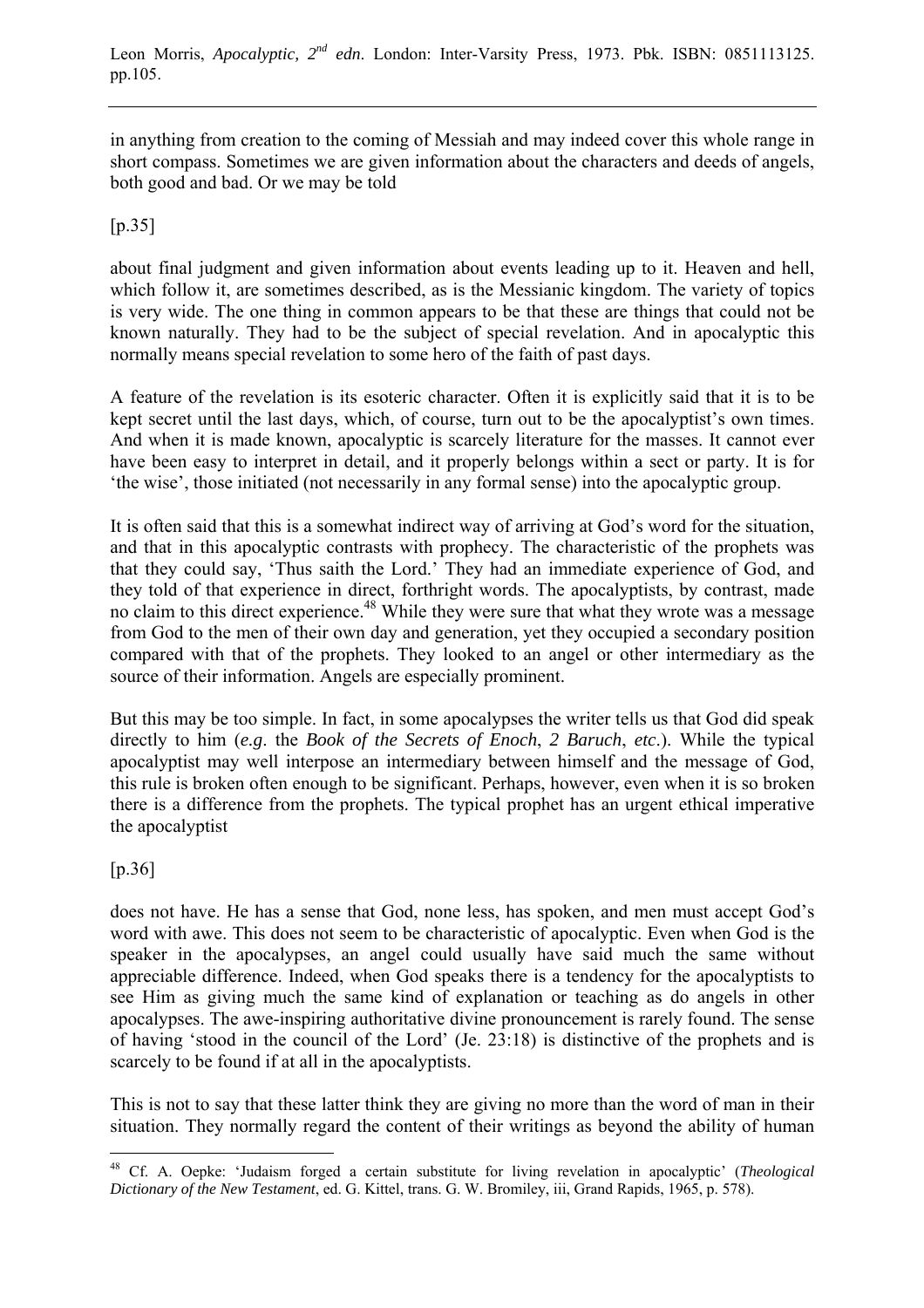ingenuity to search out. In one way or another their books deal with the purpose of God. Sometimes this is seen in the past, it is true, where it may be discerned by any. But sometimes also it is in historical events yet to take place, and sometimes it is in heaven or some other extra-terrestrial sphere. Sometimes we are given information about the activities of good or evil spirits, or about the phenomena of nature. All this shows that the apocalyptists did not think of themselves as uttering commonplaces. They saw their message as revealed and their role as that of giving a word from God to the men of their day. But they did not have the same awareness of the immediate presence of God as did the great prophets. There is qualitative difference.

#### **Symbolism**

A feature of much apocalyptic that often makes it unintelligible to modern men is the use of strange symbolism. So typical is this that E. Schürer could regard it as the characteristic feature:

The peculiarity of this later 'apocalyptic' medium as distinguished from the older genuine prophecy is this, that it

#### [p.37]

 $\overline{a}$ 

imparts its revelations not in clear and plain language, but in a mysterious enigmatical form. The thing intended to be communicated is veiled under parables and symbols, the meaning of which can only be guessed at.<sup>49</sup>

This type of literature abounds in beasts and seals, in rivers and mountains and stars, in personages celestial and infernal. The symbols may change in bewildering fashion. Thus in *1 Enoch* we read of stars falling from heaven and becoming bulls. They cohabit with cows and sire elephants, camels, and asses (*1 Enoch* 86:1-4). Later we learn of a white bull that became a man (*1 Enoch* 89:1), and of bulls which sired creatures as diverse as lions, tigers, wolves, squirrels, vultures and others (*1 Enoch* 89:10). Such wonders are found over and over. It may be that some of it was derived from the dream life of the apocalyptists, but much is found in a number of different authors and must be regarded as more or less conventional. Thus beasts often stand for people, horns for kings, and stars or men for angels.

Paradoxically this use of conventional symbols does not mean that the apocalyptists were not transmitting genuine experiences of their own. As Th. Mann puts it,

There is in fact an apocalyptic culture which transmits to the ecstatics visions and experiences which are to a certain degree fixed,―however much it may appear as a psychological curiosity that someone gives frenzied expression to what someone else has previously communicated to him in a frenzied state, and that people are raptured, not independently, but in something like a process of borrowing, and according to a mechanical routine. Nevertheless this is the position.<sup>50</sup>

They had genuine experiences but these come to us in an accepted terminology which may show that the same experience befell numbers of individuals of a similar outlook.

<sup>&</sup>lt;sup>49</sup> E. Schürer, *A History of the Jewish People in the Time of Jesus Christ*, II, iii, Edinburgh, 1886, pp. 46f. <sup>50</sup> Cited by P. Vielhauer in *New Testament Apocrypha*, ii, p. 584 (from *Doctor Faustus*, p. 567).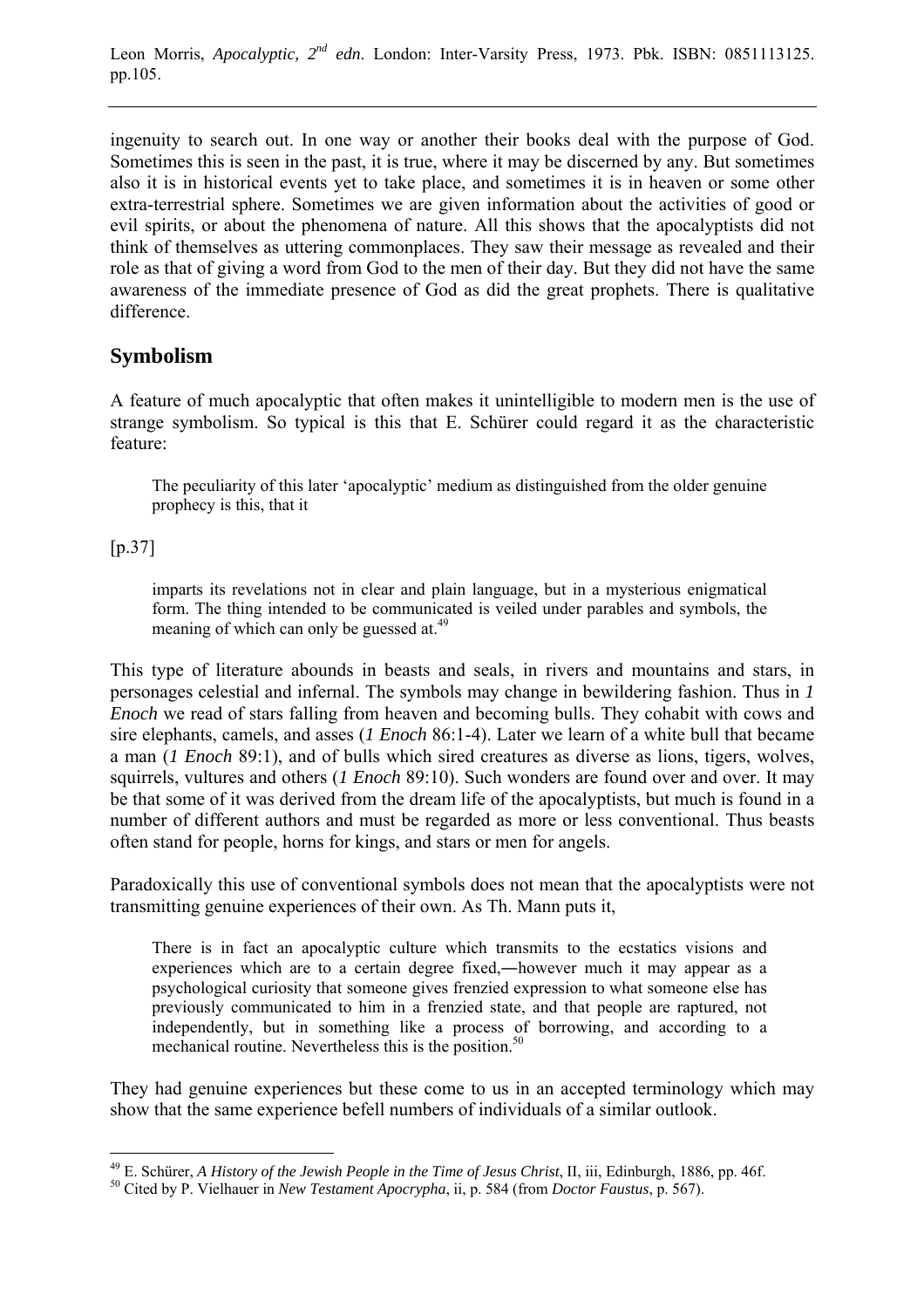Russell argues strongly that the apocalyptists record

[p.38]

genuinely personal experiences. He cites a number of passages from a variety of apocalypses which describe in vivid language mental and physical phenomena said to have been experienced by the great one in whose name the revelation is recorded. Russell proceeds, 'All these experiences are so true psychologically that it is difficult to see in them nothing more than the expression of literary convention; their very nature argues strongly that they reflect the actual experiences of the apocalyptic writers themselves.<sup>51</sup> The point should be taken with full seriousness at the same time as we realize that much of the imagery is repeated in a number of apocalypses. Sometimes, we may be sure, the apocalyptists simply used conventional imagery with no thought of recording a genuine experience. But the point made by both Mann and Russell is that on other occasions they record genuine personal experiences, even though they use the same imagery as do others.<sup>52</sup>

Sometimes the meaning of the symbolism is fairly plain. But unfortunately more often the modern reader can make neither head nor tail of it. The apocalyptists did not always (or even usually) think it necessary to explain their symbolism. There appear to have been times when it would have been politically unwise for them to have done so. They evidently trusted that their friends would be able to discern their essential meaning, and that their enemies would not be able to do so. Part of their reason for using bizarre symbolism will also be that they were trying to describe something that was too big for words. After all, their main theme was the end of the world, and this is something for which we have no adequate language. In the nature of the case there are no parallels. So the apocalyptists used symbolism as their subject practically compelled them to do.

[p.39]

It is quite possible that within certain Jewish circles a generally accepted symbolism was widely understood. This would be supported by the way different apocalypses make use of the same kind of imagery. C. C. Torrey finds 'one of the most noticeable features in the history of this literature' in 'the constancy with which its own traditions are maintained'. He goes on, 'Phraseology, imagery, and modes of thought or interpretation are passed on from hand to hand.<sup>53</sup> It seems as if some at any rate of the fantastic world of beasts and heavenly portents and angels was shared by a wide circle who apparently could readily comprehend what was meant. Yet we must bear in mind that the same symbol could mean different things in different apocalypses. While there was continuity there was also development.

Perhaps we should notice that numbers were often employed symbolically. We frequently meet the numerals 3, 4, 7, 10, 12, and multiples of any of them. Seventy is very common in a variety of Jewish books while in the Christian book of Revelation the number seven keeps

<sup>&</sup>lt;sup>51</sup> D. S. Russell. *The Method and Message of Jewish Apocalyptic*, pp. 165f.

<sup>&</sup>lt;sup>52</sup> Cf. Amos N. Wilder, 'I am convinced that this cultural medium of writing nevertheless incorporates mimetic and ecstatic utterance and formulas, whether originating in his own vision or in ancient hierophanies quickened in his own imaginative act' (*Interpretation*, xxv, 1971, p. 446). He also cites Lars Hartman, '...an author who uses well-established, conventional literary forms for rendering visions may nevertheless cast his own visionary experiences in precisely these forms which he has taken over' (*ibid*., n. 21). 53 C. C. Torrey, in *The Jewish Encyclopedia*, i, p. 672.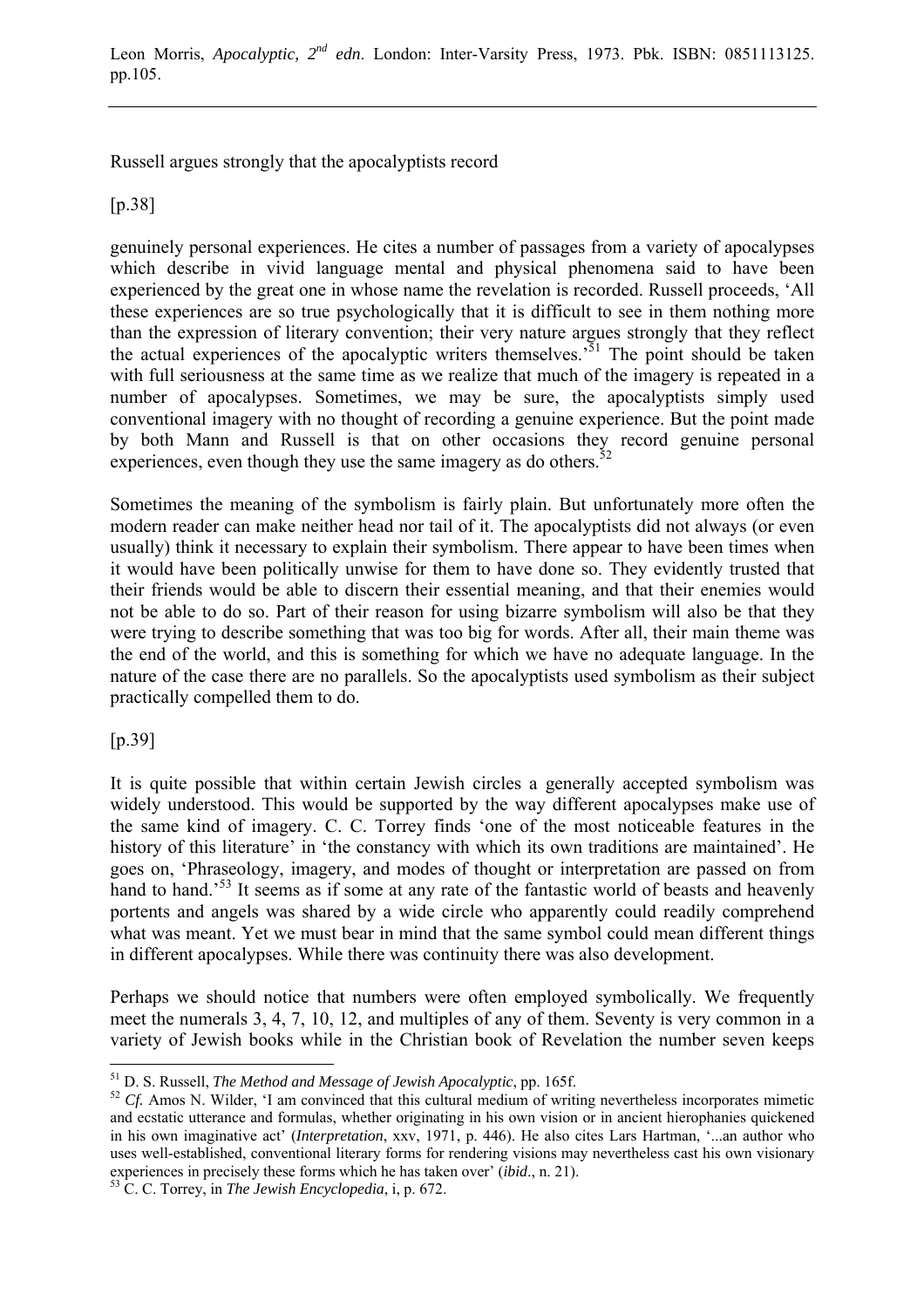recurring. The apocalyptists loved schematism, and the constant use of numerical patterns is a feature of their systems.

Symbolism and significant numbers, then, abound. Whether they explain them or not, the apocalyptists use their bizarre symbolism and their curious numerology consistently. Any student of these writings must make an effort to grapple with the phenomenon.

#### **Pessimism**

There is a pessimistic strain in this literature generally, and sometimes the apocalyptists are said without qualification to be pessimists. This estimate must be taken with caution, but there is a sense in which it is true. The apocalyptists wrote to a people who were in difficulties. D. N. Freedman sees this type of literature as 'born of crisis―from the start it was underground literature, the consolation of the persecuted'.  $54$ 

[p.40]

The apocalyptists certainly believed that 'man's extremity is God's opportunity' and they were confident that God would eventually intervene. But until that time came, things were hopeless. They saw no solution within the framework of human endeavour. They had no faith in progress. They did not believe there would be an orderly evolution to a better state of affairs.

Their attitude to rebellion is not uniform. Their distrust of man's ability to solve his problems should have led them to hold that rebellion, just as much as any other human activity, was hopeless, and clearly some did take this line. But others thought differently. During the period when apocalyptic flourished there were men who raised the standard of revolt against the entrenched authorities, and on occasion they were inspired at least in part by the apocalyptists. They evidently took to heart that strand of apocalyptic teaching which saw God as intervening in the last days and felt sure that they were living in the last times. The wild visions of apocalyptic spurred them on to heroic endeavour. If they struck the first blow, they seem to have reasoned, no doubt God would stand by them.

But God cannot be compelled to act in accordance with this kind of reasoning and there were disasters. Jerusalem was destroyed in AD 70 and again in the war of AD 132-135. Indeed, many believe that it was these disasters which finally discredited apocalyptic and that this was the basic reason for its cessation. Militant apocalypticism was tried in the fires of war and found wanting.

Be that as it may, some at any rate of the writers of apocalyptic must have discouraged armed intervention, for they put no trust in human endeavour. For them it was a basic truth that most men were on the wrong path and that accordingly they would never put their efforts behind the cause of right. Evil was powerful in the affairs of men. This world was in a bad state and it would get worse. This was an inevitable process. Sometimes this is emphasized with the thought of a time of especially great trouble right at the end of this age (*cf*. Dn. 12:1). The 'woes of the Messiah' were conceived of as a period of great distress just before the coming of the

 $\overline{a}$ 54 D. N. Freedman, in *Journal for Theology and the Church*, no. 6, 1969, p. 173.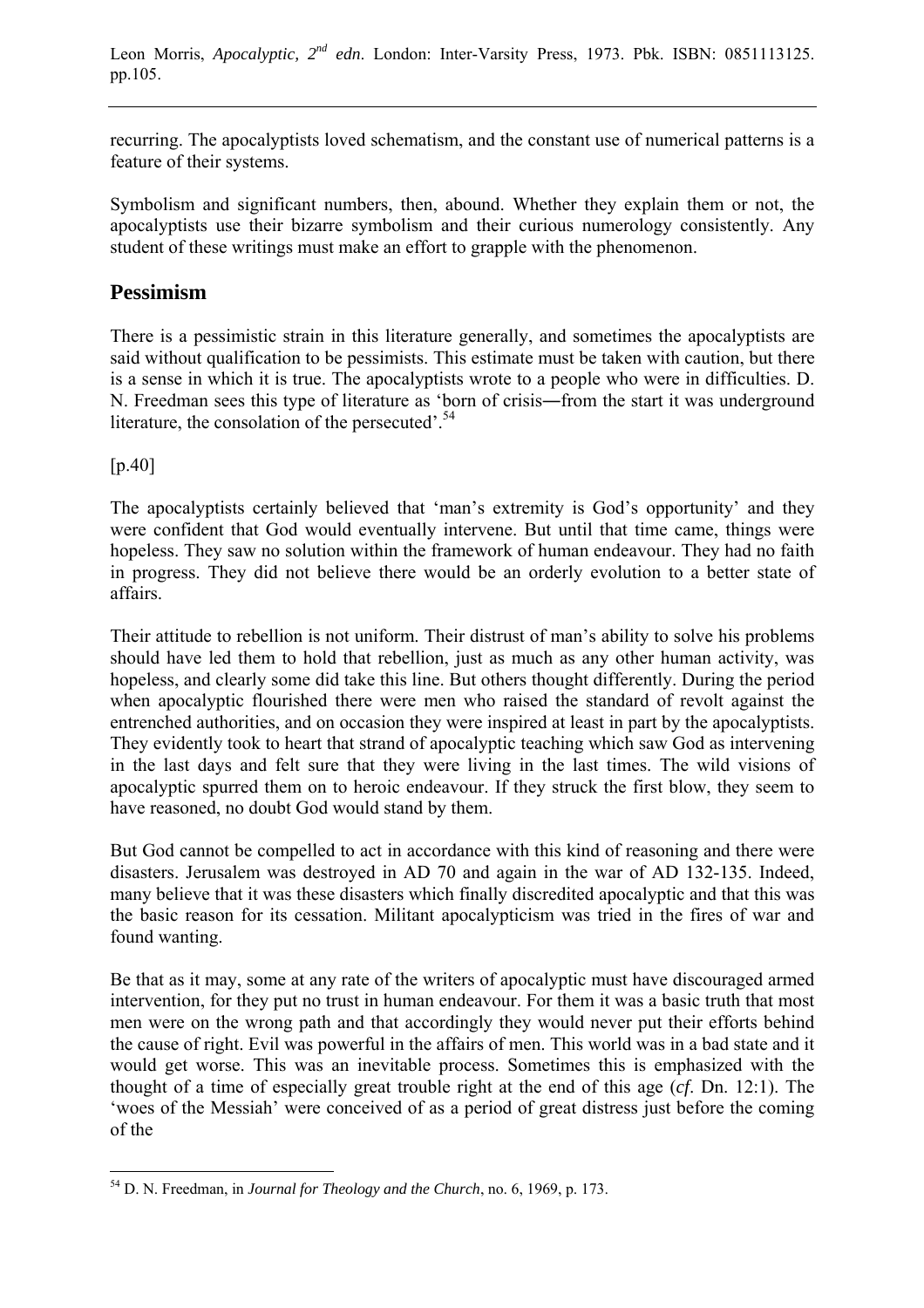[p.41]

Messiah. Wars, famines, earthquakes and other disasters are often mentioned. Right till the end of this present age the apocalyptists could discern nothing but trouble for a sinful world.

And when the new age is ushered in they did not envisage the majority of mankind as sharing in it. 'This age the Most High has made for many, but the age to come for few' (4 Ezra 8:1). Not only are most men sinners, but they will continue so to be and they will suffer accordingly in the final overthrow of evil. While the triumph of good is sure, it will be realized in only a minority of men.

### **The shaking of the foundations**

The apocalyptists' pessimism did not arise from some passing discomfort. They were men whose whole world seemed to be crashing about their heads. Paul D. Hanson speaks of 'the crisis sociologists find at the base of every apocalyptic movement: the collapse of a wellordered world view which defines values and orders the universe for a people, thrusting them into the unchartered chaos of anomie and meaninglessness'.55 It was this that gripped the apocalyptists with whom we are dealing. The well-ordered world of the monarchy had long since passed away. Even the Exile had meant stability of a kind, and the days immediately after the return were, by comparison with what came later, well ordered.

But when little Judah found herself caught up in the conflict of world empires, the times were out of joint. She might enjoy her moments of triumph, as under the Maccabees, but these were all too rare. And they did not give the time or the opportunity for the development of the kind of ordered life in which a man may settle into a routine confident that God's in His heaven and all's right with the world. For the apocalyptist God might indeed be in His heaven, but all was far from being right in the world. And as far as he could see it never would be, short of catastrophic divine intervention.

He was caught up in changing values as well as in the clash

[p.42]

of arms and the clash of empires. There was a clash of cultures as Hellenism came in like a flood. The simplistic view that all would come out well for those who served God faithfully did not seem to be working. The result was that many were troubled exceedingly. The apocalyptists were thus not lamenting a sorry state of affairs that would, they hoped, soon be put right. Part of their trouble was the deep-seated conviction that there was no way on earth of its ever being put right unless and until God should intervene and destroy the whole world order.

So out of the greatness of their despair they envisaged the greatness of God's intervention. Amos N. Wilder puts a great deal of emphasis on the total character of the apocalyptic crisis. He points out that men can use extravagant language over small losses ('whether a baby rattle or a bank account, whether our sense of class or national pride, or our sense of how things

 $\overline{a}$ 55 P. D. Hanson, in *Interpretation*, xxv, 1971, p. 455.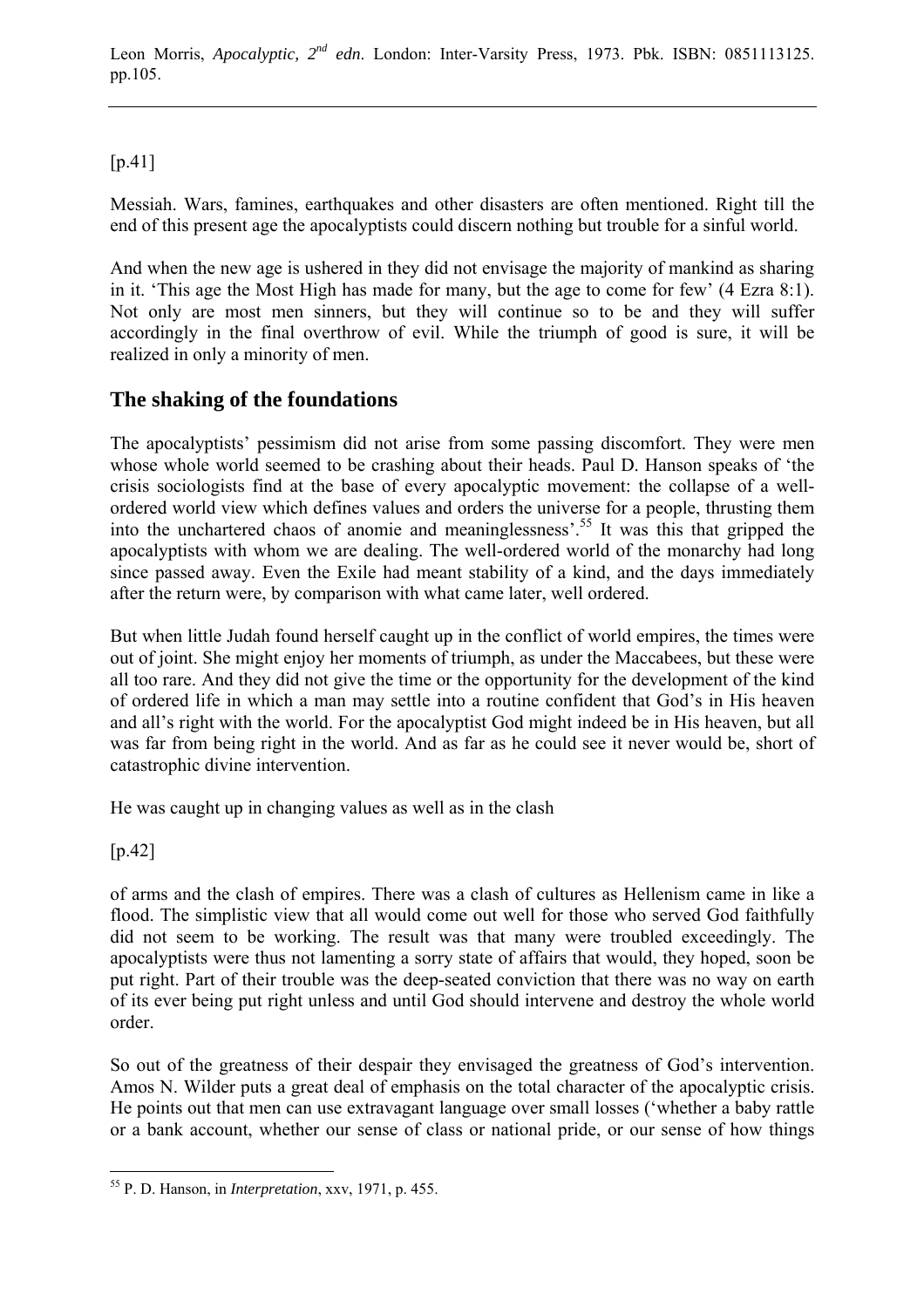should be generally'). 'But one should be able to tell the difference between the tantrums of a romantic who cannot bring the world to heel and the impersonal voice which speaks out of the crucible where the world is made and unmade.'56

A little later he describes true apocalyptic this way:

Common to all true apocalyptic is a situation characterized by anomie, a loss of 'world', or erosion of structures, psychic and cultural, with the consequent nakedness to Being or immediacy to the dynamics of existence. Hence the rhetorics of this 'panic' exposure in which all is at stake, involving antinomies of life and death, light and darkness, knowledge and nescience, order and chaos. And it can never be only a question of the individual. It is a juncture which renews the archaic crisis of all existence: that of survival, the viability of life. $57$ 

We should be clear that the true apocalyptist is seeing clear-sightedly a crisis of the uttermost magnitude. He is talking about the final breaking up of everything that is familiar,

[p.43]

the destruction of a whole way of life, even of a whole universe. It is true that he sees also that God is supreme even then, and out of chaos He will bring order. But we do not understand apocalyptic until we see its authors as wrestling with the ultimate disaster.<sup>58</sup>

#### **The triumph of God**

They look for catastrophe but it is a mistake to call the apocalyptists pessimists and stop there. Absolutely characteristic of this class of literature is the thought that in His own good time God will intervene. He will bring the present evil world to a cataclysmic end and establish a better state of affairs. The absolute rule of God is the significant thing. W. Sanday says,

The fundamental idea of all apocalypse is really one that goes back far in the history of Israel, and is found in germ as soon as men began to reflect upon the nature of Monarchy, and in particular of Hebrew Monarchy. There soon grew up the conception to which Josephus gave the name of 'theocracy'. The rightful King of Israel was God; the human king was at best only God's vicegerent. The age when as yet there was no king in Israel was idealised, and hope for the future took the form of a restoration of that ideal condition<sup>59</sup>

It is well for us to be reminded of the continuity of apocalyptic with earlier Israelite thought in this matter.

<sup>&</sup>lt;sup>56</sup> Ibid., p. 440.

<sup>&</sup>lt;sup>57</sup> *Ibid.*, pp. 440f. *Cf.* also, 'In this situation of disorientation, vertigo, and weightlessness there are not only no answers; there are no categories, no questions' (*ibid.*, p. 444).<br><sup>58</sup> Paul D. Hanson has a relevant comment about modern apocalyptists: 'This world-weariness has been the mark

of every apocalyptic movement. It is shared today by men of vision who find a harshly brutal world denying them the opportunity to integrate their vision into the institutions of the historical realm. For them, too, myth often becomes a source of repose from a reality which they find too brutal to integrate into their apocalyptic vision' (ibid., p. 479).

<sup>&</sup>lt;sup>59</sup> W. Sanday, in *The Hibbert Journal*, x, 1911-12, p. 96.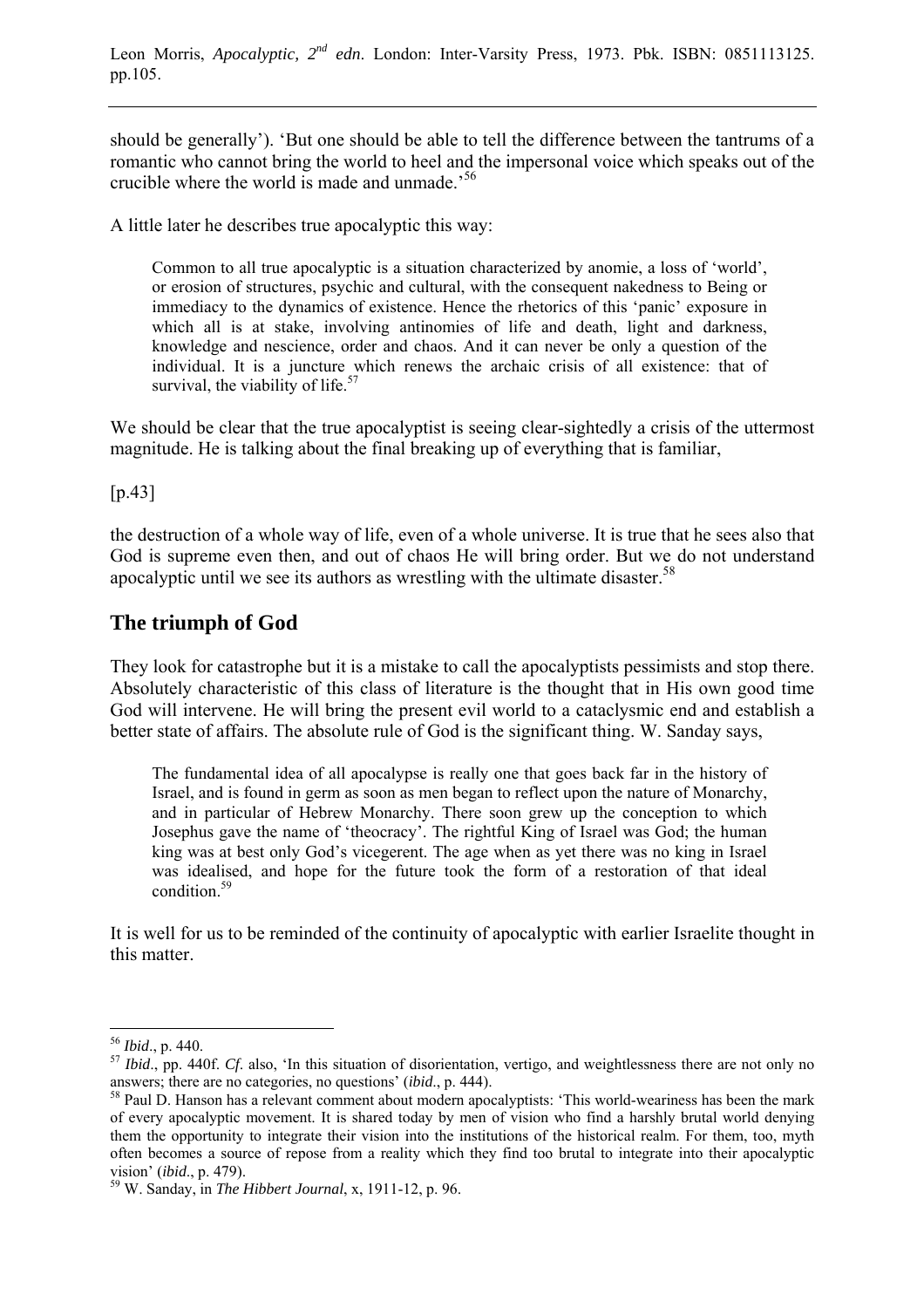Yet we must also bear in mind that apocalyptic introduced an other-worldly dimension that is not stressed earlier. It may be found in the prophets, as in the new heaven and earth (Is. 66:22). But more characteristically the prophets are inter-

#### [p.44]

ested in what takes place on this present earth. They are interested in the resolution of present difficulties and they concentrate on national hopes and the like. By contrast the apocalyptists put their emphasis on the next world. In that world, not this, God's purposes would be worked out fully.<sup>60</sup>

The apocalyptists differed widely in detail. They were not sure when the End would be, though they usually thought it would take place not far in the future from their own standpoint. Sometimes this was expressed in words of great power and beauty, *e.g*. 'For the youth of the world is past; the strength of the creation has long ago come to its end, and the approach of the times is (already) at hand and (indeed already) passed by. For the pitcher is near to the well, the ship to harbour, the caravan to the city, and life to its conclusion.<sup>61</sup> Such words graphically express the conviction that the end of the world is very near indeed.

The apocalyptists differed as to how the End would be brought about. They were not even agreed as to what the ultimate outcome would be. Some looked for a kingdom on this earth, and some thought this earth would be done away and that a new heaven and a new earth would make their appearance.<sup>62</sup> Some looked for a Messiah and some did not. Again to quote Sanday,

Sometimes God Himself was to reign upon earth; sometimes He was to reign, not in person, but through His Viceroy, the Davidic King, His Anointed or Messiah. There was not felt to be the slightest antagonism between these

#### [p.45]

two ideals; they might quite well exist, and they did exist, side by side.<sup>63</sup>

Perhaps we should add that the Messianic kingdom, where it appeared, was normally a kingdom on this earth. It was a temporary affair, spanning the time between the end of this world's kingdoms and the setting up of God's final order. A point Christians are apt to get wrong, taking as they do Jesus Christ as the pattern of the Messiah, is that where the apocalypses do speak of a messiah he is usually a man like other men, often with nothing remarkable about him. Indeed Frost can differentiate the Son of man in the Parables of *1 Enoch* from the messiah elsewhere by saying, 'If he is the Messiah, then from being a

<sup>&</sup>lt;sup>60</sup> L. H. Brockington speaks of 'a catastrophic intervention in the affairs of men by God who dwells apart from it' and he sees the apocalyptic writers as 'writing of things that in effect belong to God's world, that other world so far removed from this'; he goes on to speak of 'God's aloofness' (*A Critical Introduction to the Apocrypha*, London, 1961, pp. 151f.).

<sup>61</sup> *2 Baruch* 85:10 (cited from P. Vielhauer, in *New Testament Apocrypha*, ii, p. 593). The idea that the world is old is found again in 4 Ezra 5:55; 14:10, 16.<br><sup>62</sup> The strand of apocalyptic that looks for a new heaven and a new earth makes a great appeal to some modern

apocalyptists. They are delighted with a theology that makes cosmic interests integral to God's final purpose and contrasts these ancient thinkers with our generation which has done so much to pollute its environment.

<sup>63</sup> W. Sanday, *art. cit*., p. 97.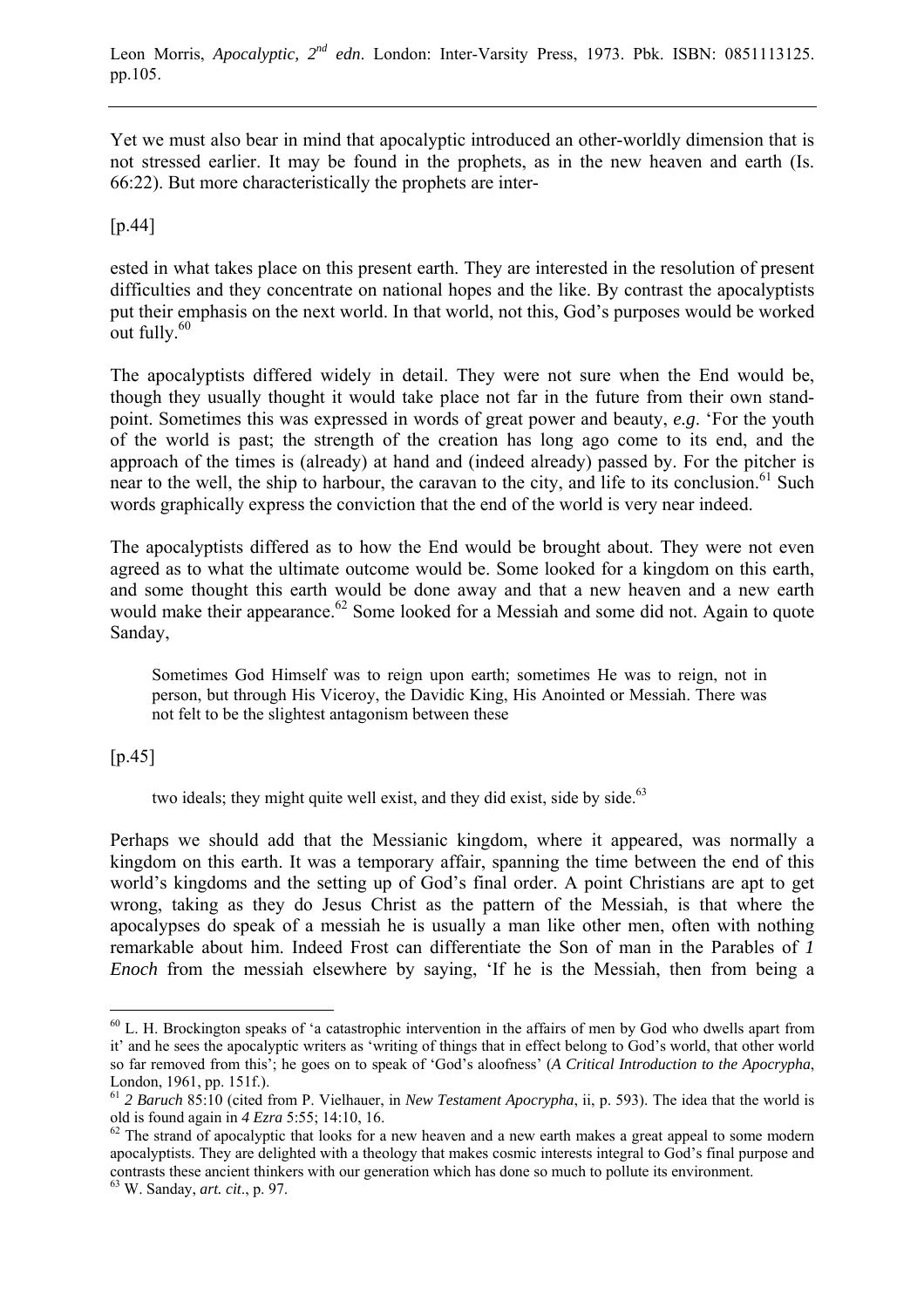complete nonentity he has at one bound become the *sine qua non* of the eschatological scene.<sup>'64</sup> The messiah then might be 'a complete nonentity' or this glorious Son of man. There was tremendous variety in the details of how the End would take place and what it would mean.

But absolutely fundamental is the thought that in the end God will prevail. He will overthrow all the evil this world contains. The apocalyptists were just as sure that God could and would defeat every evil man and every evil thing as they were that even the best efforts of good men could not bring this about. Their pessimism about men's efforts was balanced by a corresponding optimism about what God would do. They never lost their confident hope in the ultimate triumph of God. So characteristic is this that C. F. D. Moule can come close to defining apocalyptic in terms of it: 'Apocalypse―the anticipatory raising of the curtain to display the final scene―is a way of conveying, pictorially and in symbol, the conviction of the ultimate victory of God.'65

As they looked around them they saw the righteous oppressed and with no way out of their troubles. Humanly speaking there was no hope. But this did not weaken their faith in the slightest. The salvation they looked for would not be in the here and now but in an age yet to come. Thus the

[p.46]

 $\overline{a}$ 

troubles of the present age were quite irrelevant to the final triumph of good. It was unfortunate for those going through these troubles that there was no earthly hope for them. But they could be sustained by the eternal hope that burned brightly for the apocalyptists. Better to put up with troubles in this present life and make sure of a place with God in the blessedness to come than to join with the wicked and face eternal ruin.

This involved the thought of final judgment. Indeed so characteristic is the idea of judgment at the end time that F. C. Burkitt could say: 'It is this Divine Event that is set forth by the Apocalypses. The doctrine of the Apocalypses is the doctrine of the Last Judgment.<sup>'66</sup> Men cannot getaway with their evil deeds, for judgment is certain. A corollary of this is the doctrine of personal immortality, and the apocalyptists put a good deal of stress on this. They looked for a blessed future life in which the people of God would enjoy the blessing of God with nothing to hinder their enjoyment. As long as men were shut up to this life as the sphere in which God operated there were difficulties posed by the triumph of the wicked. The apocalyptists purchased their liberation from these difficulties at the price of handing over this world to the evil one. They were ready to concede to the wicked all the success they could attain in the here and now. But they held firmly to the view that this is not the only nor the more important segment of living. In due course this present evil age will cease, and when the final state of events is ushered in it is the righteous who will triumph. And their triumph will not last for a few brief moments. It will be for eternity. Their whole system would have been impossible without the thought of immortality for the individual.

Sometimes the apocalyptists tried to put a date on all this. They usually felt that the End was not far away. They saw themselves as living in the last days and their task as that of preparing

<sup>64</sup> S. B. Frost, *Old Testament Apocalyptic*, p. 40. 65 C. F. D. Moule, *The Birth of the New Testament*, London, 1962, p. 103. 66 F. C. Burkitt, *Jewish and Christian Apocalypses*, London, 1914, p. 2.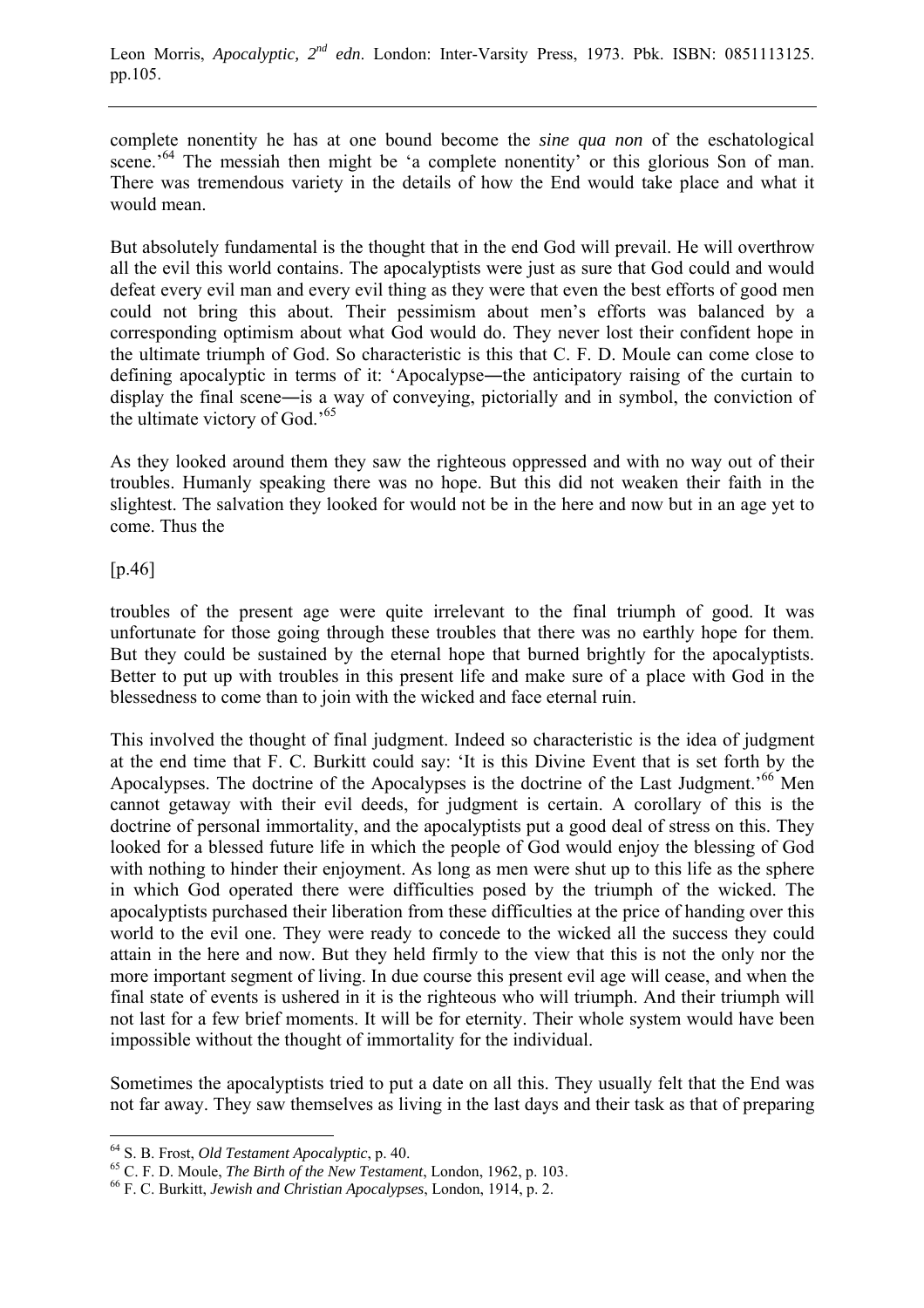the people for an imminent end to all things. This no doubt had the effect of heightening interest in their message. But it involved a corresponding disillusionment when their prophecies did not come to pass. Rabbi Samuel B.

[p.47]

Nahmani passed on a bitterly critical saying of Rabbi Jonathan: 'Blasted be the bones of those who calculate the end. For they would say, since the predetermined time has arrived and yet he (*i.e*. the Messiah) has not come, he will never come.'67 This sharp criticism is probably aimed at the apocalyptists. The Rabbis must have been very displeased when men began to abandon hope in the coming of the Messiah (a hope which meant a good deal to the Rabbis) on account of unfulfilled apocalyptic speculations.

#### **Determinism**

Allied to the idea of present evil to be followed by the final triumph of good is the rigid determinism so characteristic of this class of literature. For the apocalyptists it was clear that the course of this world's history is pre-ordained. They were not unduly perturbed by the power of evil about them, for they held that it was all part of the divine plan. As we have already seen, this had the unfortunate consequence that men could never hope to defeat the evil they encountered. But this did not engender an attitude of defeatism. The apocalyptists were not in the slightest dismayed, for they saw it as certain that this evil could not finally be triumphant. Its course was prescribed. It would have its little day. But then inevitably, inexorably it would perish.

This message was of immense value to the suffering righteous. Suffering has always been a problem to those who hold that God is both good and almighty. The people of God had usually in antiquity been taught that God would punish evil and reward good. It was, then, a special problem for the righteous when they saw evil men triumphant while they themselves were suffering deprivation and persecution. It was all so meaningless. There was nothing in the traditional approach that helped them. The tortured reasonings of Job and his comforters show us the kind of thing that must have gone on in the minds of many who could not solve the problem. In that particular book the climax is the vision

[p.48]

of God. No answer to the problem is given in set terms, but as Job draws near to God the problem falls away. The solution is in Him. But not all Israelites saw this. They agonized over the problem and found it perplexing in the extreme.

One great merit of the apocalyptic approach was that it did give meaning to the world's agony. The apocalyptists maintained that the hand of God was in it all. He had determined the course of events, and all must happen just as He had planned. The righteous might not understand all the workings of this plan, but they could understand that the plan existed and that their sufferings somehow fitted into it. The course of events must go as it was determined. This meant that the righteous could not expect their righteousness to save them here and now. Indeed, precisely on account of their righteousness they might well have to

 $\overline{a}$ <sup>67</sup> *Sanhedrin* 97b (Soncino translation).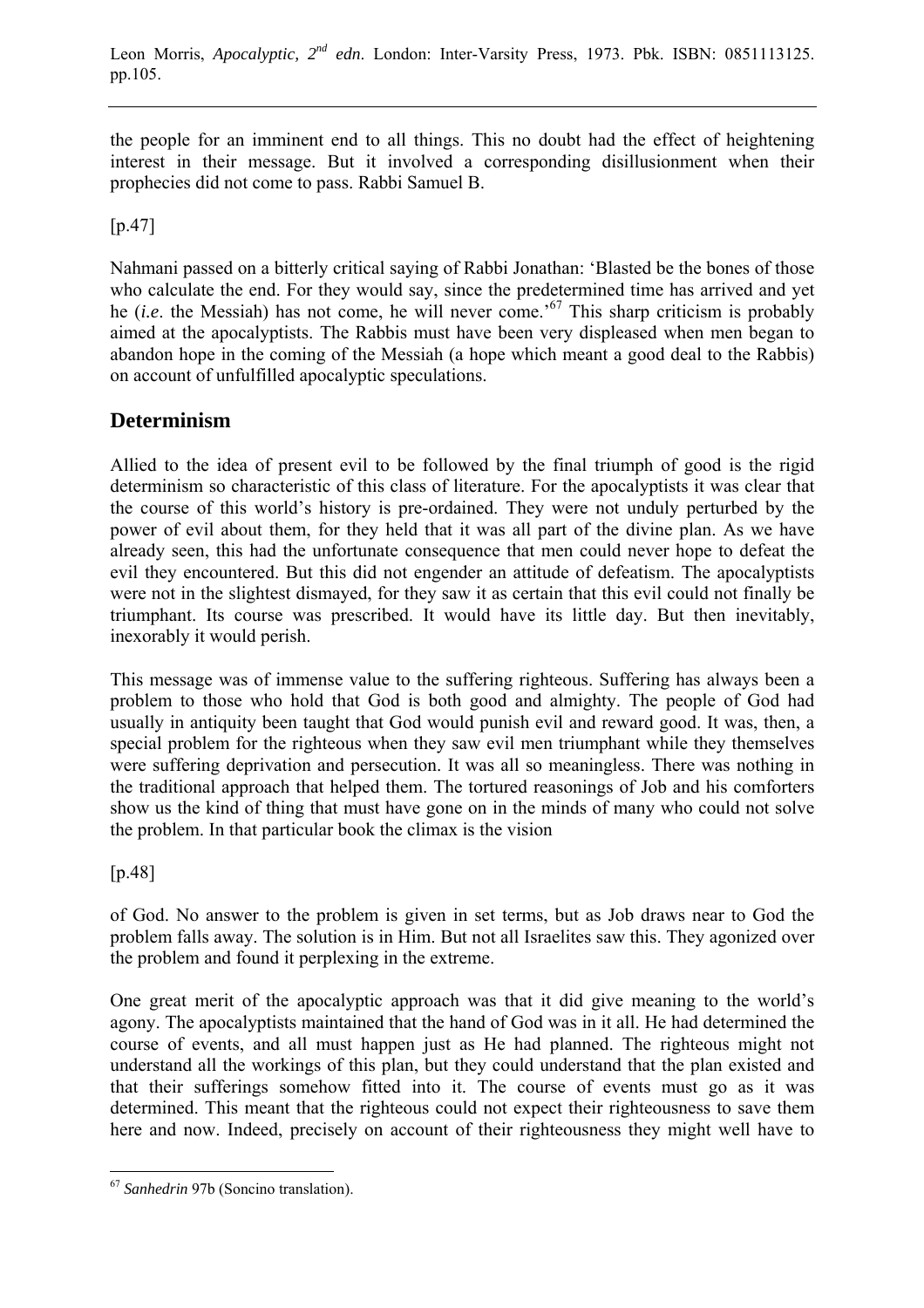suffer all the more during the temporary triumph of evil. But nothing could interfere with the working out of what had been determined. Ultimately the triumph would come. Nothing could be more certain than that.

A feature of the apocalyptic approach is the use of great historical epochs associated often with the use of numbers. Thus there may be weeks of years (as in Daniel), or world history may be divided into seven thousand years (*Testament of Abraham*). The *Book of Jubilees*, as its name shows, puts its emphasis on the idea of jubilee in the Old Testament and surveys history in terms of 'jubilees' (though the author has forty-nine years, i.e. 7 x 7, in his jubilee instead of fifty as in the Old Testament). There are other schemes, for the apocalyptists show versatility and ingenuity in this matter. The number and the duration of all such epochs were seen as determined by God. He had planned them all and history was but the unfolding of His plan.68 Men, it is true, are often

[p.49]

thought of as having personal freedom (*e.g. 2 Baruch* 85:7), and they are to be blamed for their misdeeds as well as worthy of praise when they do well. But their freedom is exercised within the divinely ordained framework. Nothing can interfere with the working out of God's purpose.

#### **Dualism**

 $\overline{a}$ 

Apocalyptic in general makes considerable use of dualism. The thought is taken very seriously that 'the Most High has made not one world but two' (2 *Esdras* 7:50). Thus the present suffering is contrasted with the future salvation. Evil and good are constantly set over against one another, as are evil spirits and good spirits. The imagery of light and darkness is employed, black is set over against white. God is seen as in opposition to Satan, God's people as opposed to the heathen. This age is contrasted with the age to come, this world with the kingdom of God. R. H. Fuller sees in this latter point the characteristic of this type of literature: '...unlike prophecy, apocalyptic portrays that culmination not in this-worldly terms, but in a new heaven and a new earth. It envisages two ages, this age and the age to come. It is this transcendental element which marks the salient difference between prophecy and apocalyptic.'<sup>69</sup>

It should perhaps be pointed out that the world to come is sharply differentiated from this present age. It is not simply that it follows this age, it is qualitatively different. As Vielhauer puts it, '...*this Age* is temporary and perishable, the *Age to come* is imperishable and eternal'.70 The age when God's will is perfectly done stands in sharp contrast with this imperfect age when there is so much evil confronting the servants of God. There were possibly occasions when the Israelites looked forward to a coming world that would be

<sup>&</sup>lt;sup>68</sup> This was a new thought. W. Eichrodt holds that 'at the decisive point the apocalyptists completely transform the ancient periodic system. When after the passing of the iron age the golden ought to return, and the cycle begin afresh, something entirely new is introduced, the eternal kingdom which comes down from heaven, bringing with it the final conclusion of earthly history' (*Theology of the Old Testament*, ii, London, 1967, p. 173).

<sup>69</sup> R. H. Fuller, *A Critical Introduction to the New Testament*, London, 1966, p. 184. Similarly G. von Rad says, 'The characteristic of apocalyptic theology is its eschatological dualism' (*Old Testament Theology*, ii, London, 1965, pp. 301f.).

<sup>70</sup> P. Vielhauer, in *New Testament Apocrypha*, ii, p. 588.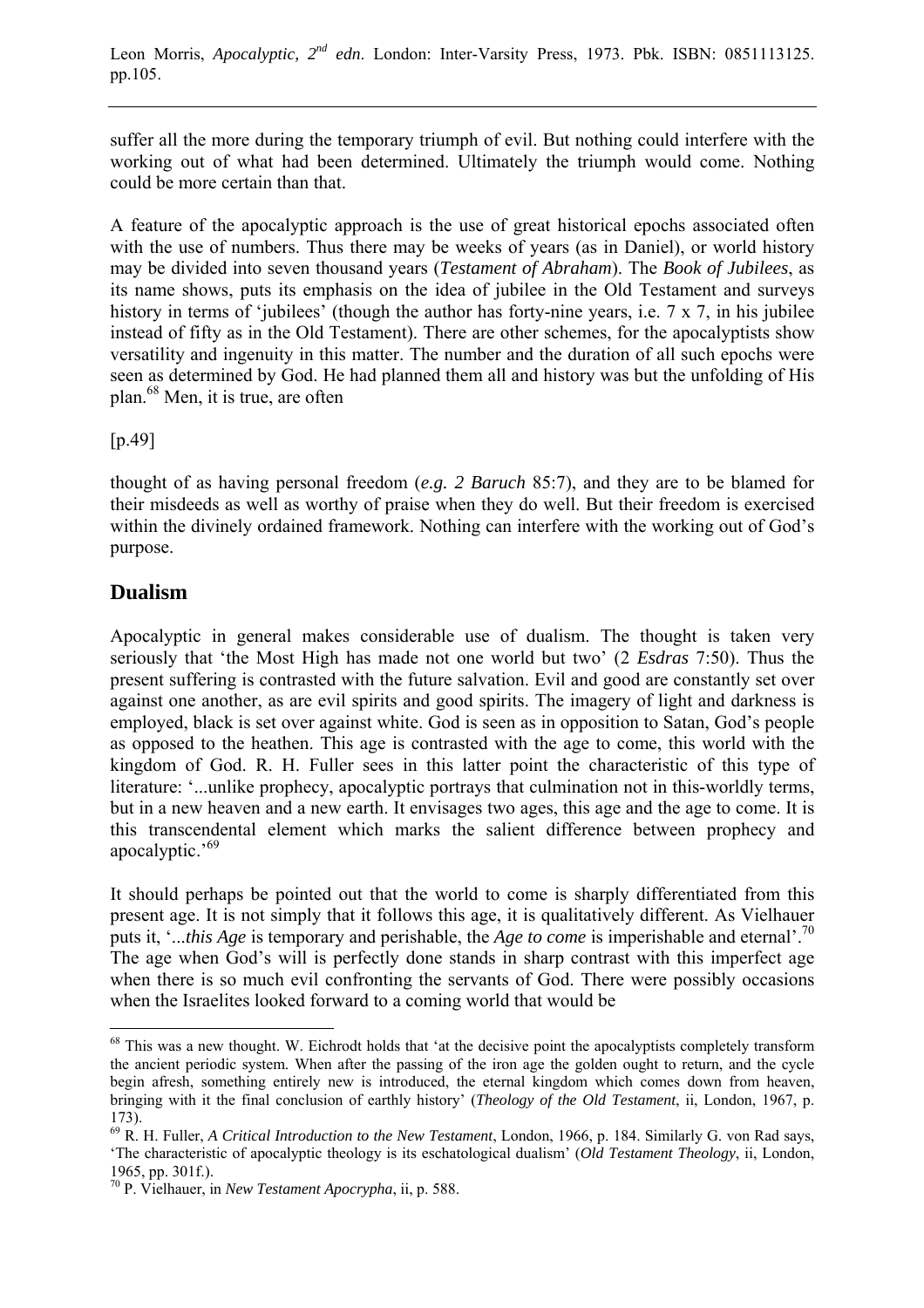#### [p.50]

this world over again and with Israel triumphant, but this is not the vision of the apocalyptists. They thought of a new heaven and a new earth (*1 Enoch* 45:4f.; 91:16), of a new creation (*1 Enoch* 72:1). This present world is full of evil and hopeless. The apocalyptists abandoned it. But they seized firmly on the new age, which they saw as in sharp contrast, and they continually bring out the blessedness and glory that are characteristics of it.

R. Meyer is another who sees the two ages doctrine of apocalyptic as important. Indeed he thinks that in this respect apocalyptic has made a permanent contribution. He sees the roots of apocalyptic as 'for the most part outside Israel, namely, in Iran and the East Mediterranean world'. Thus he can refer to 'true apocalyptic of Iranian origin' that, he maintains, 'offers "disclosures" about the rise and fall and change of world epochs. Adopted by Judaism in the Persian-Hell. period and integrated into its own view of history, the doctrine of epochs finally led to the idea of two world epochs, which was destined to outlast apocalyptic and to become an enduring principle of faith.<sup>71</sup> There is room for argument about his view of origins. As we have already seen, some highly competent scholars have argued for an origin within Judaism. and I do not see how their arguments can be resisted. But Meyer's point about the 'enduring principle of faith' is well taken. To this day we are indebted to the apocalyptists for making this point so firmly that it has become an integral part of subsequent religion.

Not all of this, of course, is present in every sample of apocalyptic. But the trend towards dualism is characteristic of apocalyptic as a whole. As we have already noticed, this is often explained as due to the influence of Persian literature and there may be something in the contention. Certainly some of the ideas of the apocalyptists have a marked resemblance to certain Persian ideas. But it is also possible that we have here a development of trends already present in Old Testament teaching. Thus G. E. Ladd points out that in the Old Testament we have ideas like that of a redeemed earth

 $[p.51]$ 

(Is. 32:15-18; 11:6-9; 65:17; 66:22), and of the divine visitation (Is. 13:13; 34:4; 51:6; Hg.  $2:7$ <sup>72</sup>

He makes the further point that some Old Testament passages speak of a new order rather like this present earth, whereas others refer to a new heaven and a new earth. Sometimes apocalyptists put the two together. They can speak of a temporal kingdom and see it as followed by an eternal kingdom in a new order (*4 Ezra* 7:28f.).

C. C. Torrey, writing about apocalyptic in general and not dualism in particular, holds that this kind of literature 'certainly assimilated, from the beginning, more or less foreign material; but in its essential features it seems to have been truly Jewish in its origin, as it continued to be in its subsequent history<sup>73</sup>. This does seem to be the true position. Apocalyptic was basically Jewish. It had deep roots in the religion of the Old Testament. We saw in an earlier

 $\overline{a}$ 71 R. Meyer, in *Theological Dictionary of the New Testament*, ed. G. Friedrich, trans. G. W. Bromiley, vi, Grand Rapids, 1968, p. 827.<br><sup>72</sup> G. E. Ladd, in *Baker's Dictionary of Theology*, p. 52.

<sup>72</sup> G. E. Ladd, in *Baker's Dictionary of Theology*, p. 52. 73 C. C. Torrey, in *The Jewish Encyclopedia*, i, p. 672.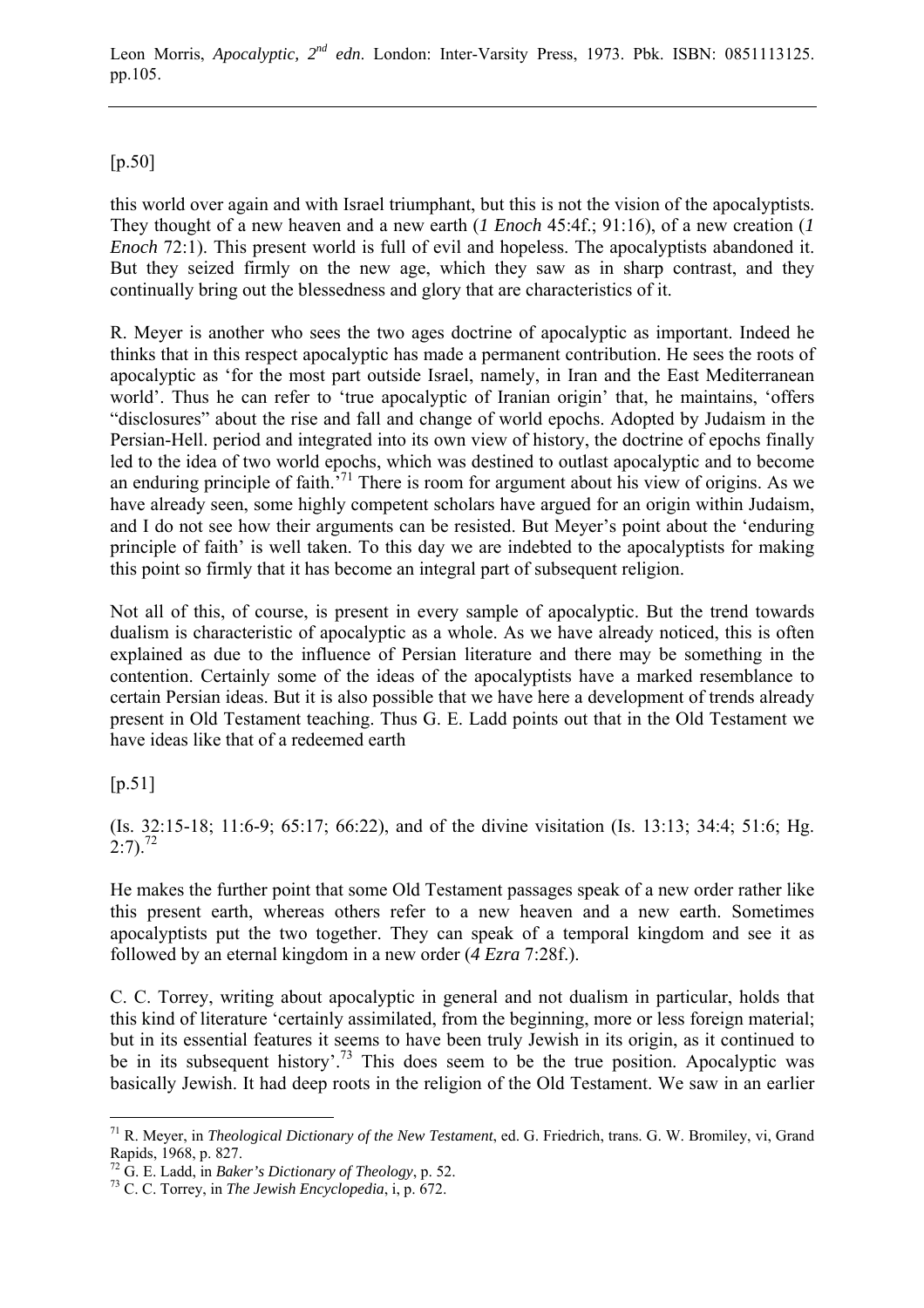section that during the period when it flourished a multitude of ideas, Iranian and Hellenistic and other, flooded into Palestine. Jewish writers could and did take what suited them from these ideas. But this did not mean that they were abandoning their essential position. They were not. The writers of apocalyptic used what was foreign to emphasize what was Jewish.

We should also be clear that apocalyptic dualism is always seen within the framework of a basic monotheism. This is plain enough where it is a question of this world and the world to come, but it is also the case when Satan or other evil spirits are referred to. These have no independent existence. Their activities are confined to the area determined by God. There is a real dualism, but it is never absolute.

### **Pseudonymity**

The apocalypses tend to be pseudonymous. As we have already seen, the writers of this class of literature did not usually claim direct inspiration like the prophets. They did

[p.52]

not apparently feel themselves as directly moved by God. And in any case, by their time men seem to have been agreed that the prophetic canon had closed. The prophetic literature was a definite, known group of books of divine origin, and nothing could any longer be added to it. Prophecy was held in the very highest esteem, but it had ceased.

R. H. Charles sees the closing of the canon as the reason for the pseudonymity. When the Law was raised to the highest place and the prophetic canon was closed, there was no obvious way for a new writer to get a hearing. The way the apocalyptist chose was to attribute his work to an illustrious ancient. Charles thinks that things were different among the Christians. They had a new belief in the reality of prophecy. They saw prophets operating in their very midst, so did not regard prophecy as having ceased. For a long time there was no closed New Testament canon. Thus Paul (2 Thes. 2 and 1 Cor. 15) and John, he thinks, wrote apocalypses under their own names. $^{74}$ 

But Charles may here be claiming too much. There seems no reason why the apocalyptists should not have gained some sort of hearing even after the canon was closed. After all, other types of literature flourished without being pseudonymous. Yet the closed canon was probably one factor in the situation. No recent upstart could be numbered in the goodly fellowship of the prophets. What, then, was a new speaker to do when he wanted a hearing? He could not qualify for membership in a band which was already closed, and he lived in a day when what was ancient was held in the highest esteem. One way of attracting attention was to enlist the support of the ancients (an early example of 'If you can't lick 'em, join 'em'!). While his contemporaries might be ready to treat lightly a writing emanating from their own day and their own circle, it might be different with some great teacher of the past. Thus the new writer might see his revelations as given originally to Ezra or Moses or Abraham or Baruch or some other recognized hero of the faith.

How far this pseudonymity concealed the real authorship

 $\overline{a}$ 74 R. H. Charles, *Religious Development Between the Old and the New Testaments*, London, 1914, pp. 38-46.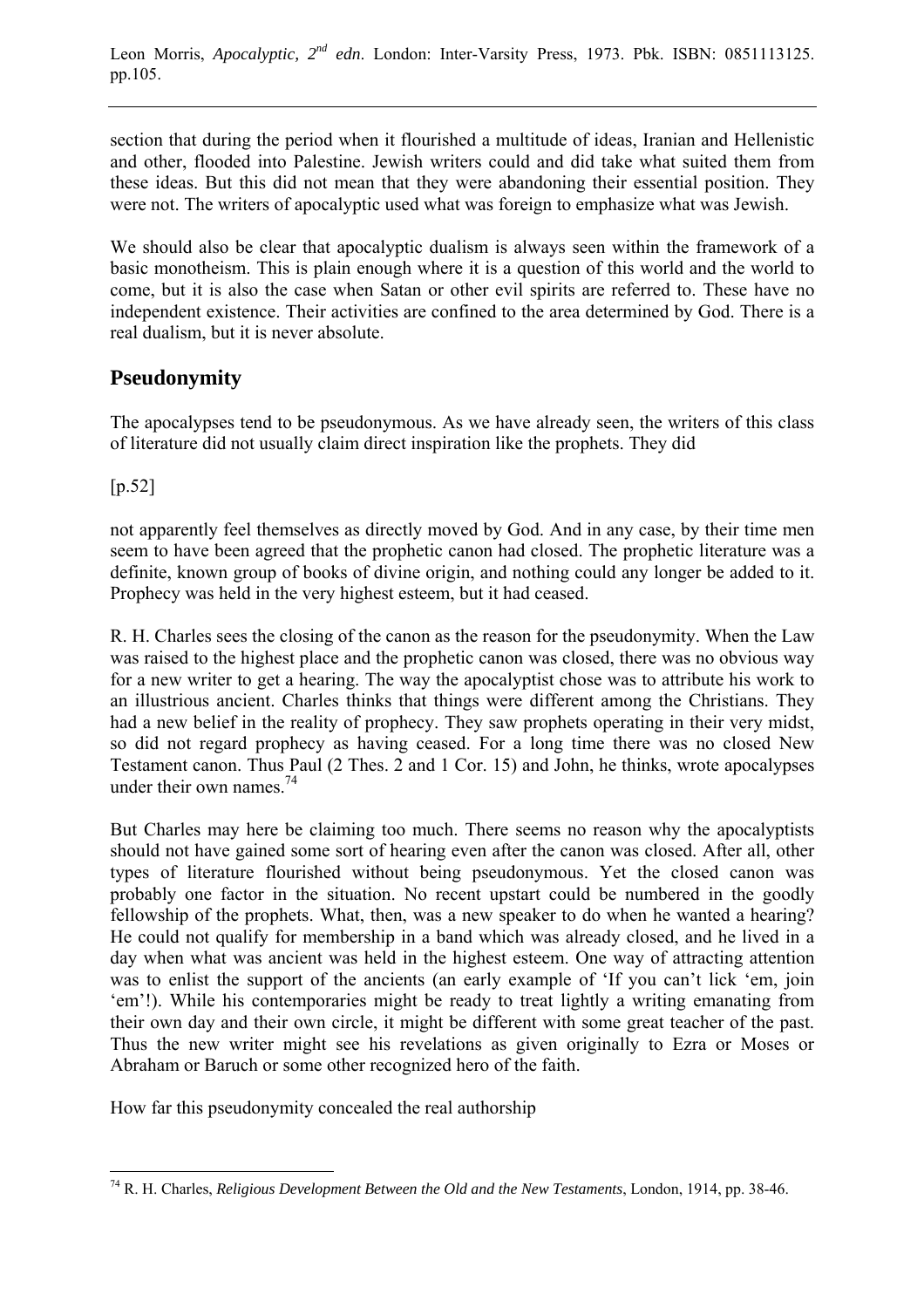#### [p.53]

of a writing from contemporaries we do not know, but the device was certainly adopted by the apocalyptists with some regularity. At the least it gave an authoritative ring to what was said. And where the ascription was taken seriously, it must have added immensely to the respect accorded the writings. To have a writing bearing the honoured name of Moses, for example, which foretold events between Moses' day and that of the reader, events which could be checked and which had in fact occurred just as 'predicted', must have been a great consolation to the troubled in their days of difficulty. The accuracy of events up till that time would give confidence that the document could be trusted in other matters.

It is not unlikely also that the apocalyptist felt that he was saying the kind of things the great one of the past would have said had he been confronted with the contemporary situation. Sometimes at least he seems to have identified himself with the hero whose spokesman he was. In this, apocalyptic contrasts with prophecy. The prophet stood forth boldly as he was and spoke in the name o£ his God. His person was important, for his hearers would know that it was Isaiah or Jeremiah or whoever, who thus spoke for God. But the person of the apocalyptist was suppressed. He did not stand forth like the prophet but merged himself with the past hero whose words he purported to give.

A further consideration which may have been important is that the content of the apocalypse seems often to be related to the character of the seer chosen as the hero. Thus Russell points out that *Jubilees*, concerned as it is with the high place of the Law and the priesthood, is fittingly linked with the name of Moses. The cosmopolitan *1 Enoch* is associated with the ancient who was the great-great-grandfather of Ham and Japhet as well as of Shem and who may well be thought of as 'the supreme cosmopolitan of antiquity'. *2 Esdras* is just as fittingly linked with Ezra, whose ardent nationalism accords with an author for whom 'God was the God of Israel rather than of all mankind'.<sup>75</sup> The content of the apocalypse might

[p.54]

be such that its author thought that it ought to be associated with a specific person from antiquity.

Some feel that the pseudonymity of the apocalypses is connected with their message. The authors of these books were not writing about mundane matters of the kind of which any man might be expected to have knowledge. They were concerned with another world, and there was thus a peculiar fitness about having the message come from a being who belonged to that world. L. H. Brockington puts it this way:

...the message of the apocalyptists was one that showed knowledge not only of this world but of a world beyond this—beyond it both in time and in space—the world of God. None but a denizen of that world would be capable of speaking with authority about it.<sup>76</sup>

About twenty different names were used as far as our present information goes and each is outstanding for one reason or another. Enoch seems to have had a special attraction, perhaps because of his dramatic removal from the earthly scene.

 $\overline{a}$ 

<sup>75</sup> D. S. Russell, *The Method and Message of Jewish Apocalyptic*, pp. 138f. 76 L. H. Brockington, in *Journal of Theological Studies*, n.s., iv, 1953, p. 19.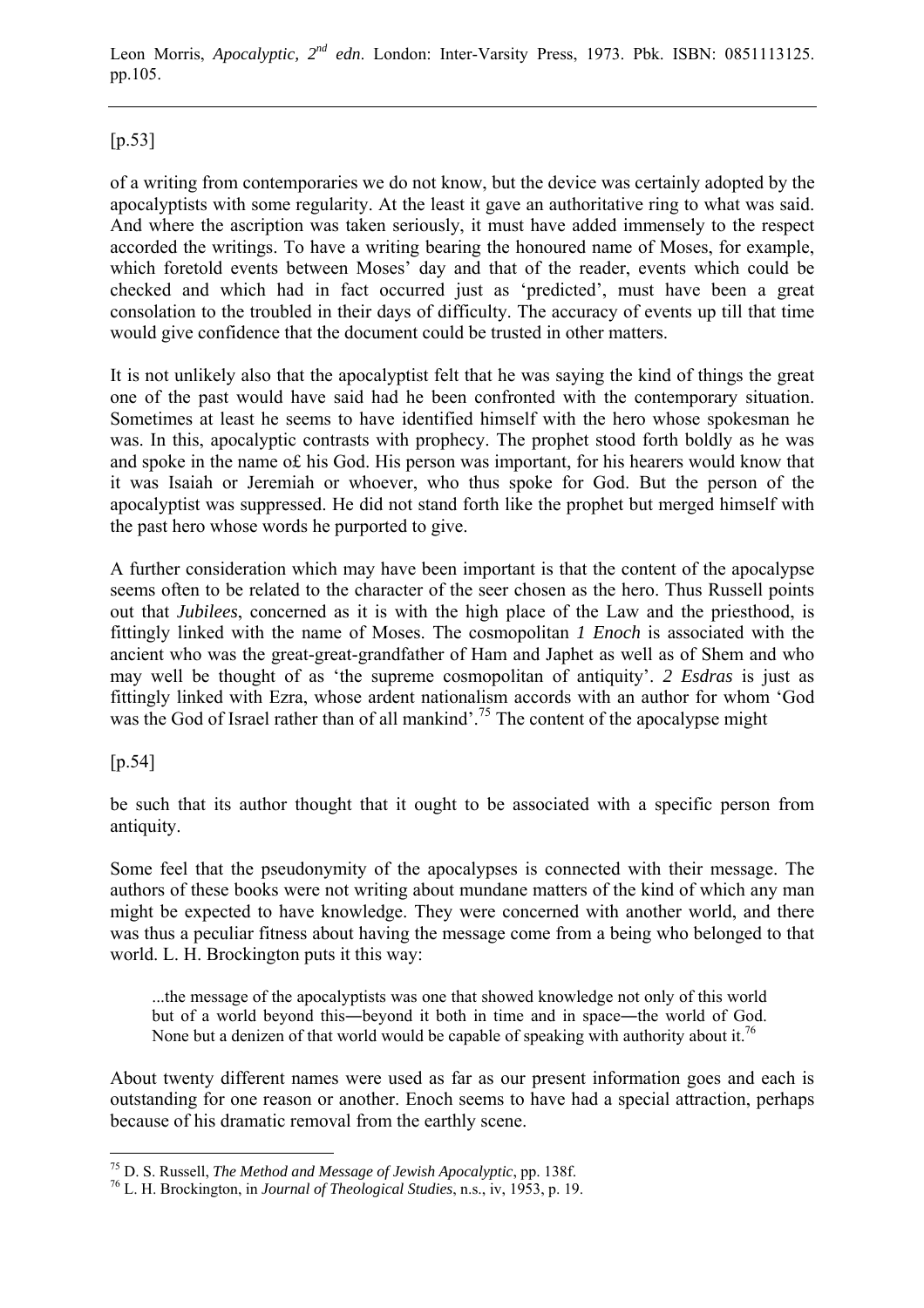We should perhaps notice that the two books in the Bible that are most commonly classed as apocalyptic, namely, Daniel and Revelation, are exceptions at least in this respect. Daniel is often claimed as an ancient hero, but this is asserted, not proved.77 Apart from this book, we have no real evidence for the existence of a sixth-century BC Daniel active in Babylon (or for that matter anywhere else). On the evidence so far known to us there is no attempt here at fathering a book on to an illustrious predecessor. And Revelation tells us in the opening verse that it came from John. Whether we equate this John with the son of Zebedee or whether we regard him as quite distinct, in either case the writing is not pseudonymous. It tells us the author's name right at the beginning. And he is not a past hero.

[p.55]

### **A LITERARY FORM**

We should understand apocalyptic as a literary device, a way of getting the message across. It set forth the teaching of the author, but it did not give a description of something that actually happened. In this there is a contrast with prophecy. The prophets had a profound sense of communion with God and they told people what happened when they were close to God. They felt that God spoke to them and gave them messages for His people. They saw visions and related them. Modern scholars often feel that they themselves would describe what happened in terms other than those used by the prophets. But they would not deny that the prophets are referring to genuine psychological states and happenings. They are not engaging in pious fiction and inventing the revelation.

Perhaps 'pious fiction' is a little hard as a description of apocalyptic. But no-one takes seriously the idea that when an apocalyptist speaks of certain revelations as made, say, to Baruch, he is describing what actually happened to Baruch, or, for that matter, what actually happened to himself. He is using a literary device to convey a message, not describing events of the past. He may well feel that what he says Baruch (or whoever his hero is) saw and heard were the kind of things that Baruch was likely to have seen and heard. But in the last resort his attribution of these things to Baruch is imaginative. It is not, and is not meant to be, factual.

This is not to deny that on occasion apocalyptists may have had genuine psychological experiences which are reflected in their writings. Most critics, for example, would see such experiences behind *4 Ezra*. We noted earlier that even when conventional imagery is employed, the writer may on occasion be recording personal experiences of his own. If an apocalyptist has genuine experiences there is no reason why he should not incorporate them in his writing. The fact that he has had these experiences may well strengthen his conviction of the propriety of attributing them to his spokesman. But this is not a necessary understanding of his writings.

[p.56]

Basically what he is doing is adopting a certain literary convention and framing his message in accordance with it.

 $\overline{a}$  $77$  See below, pp. 70.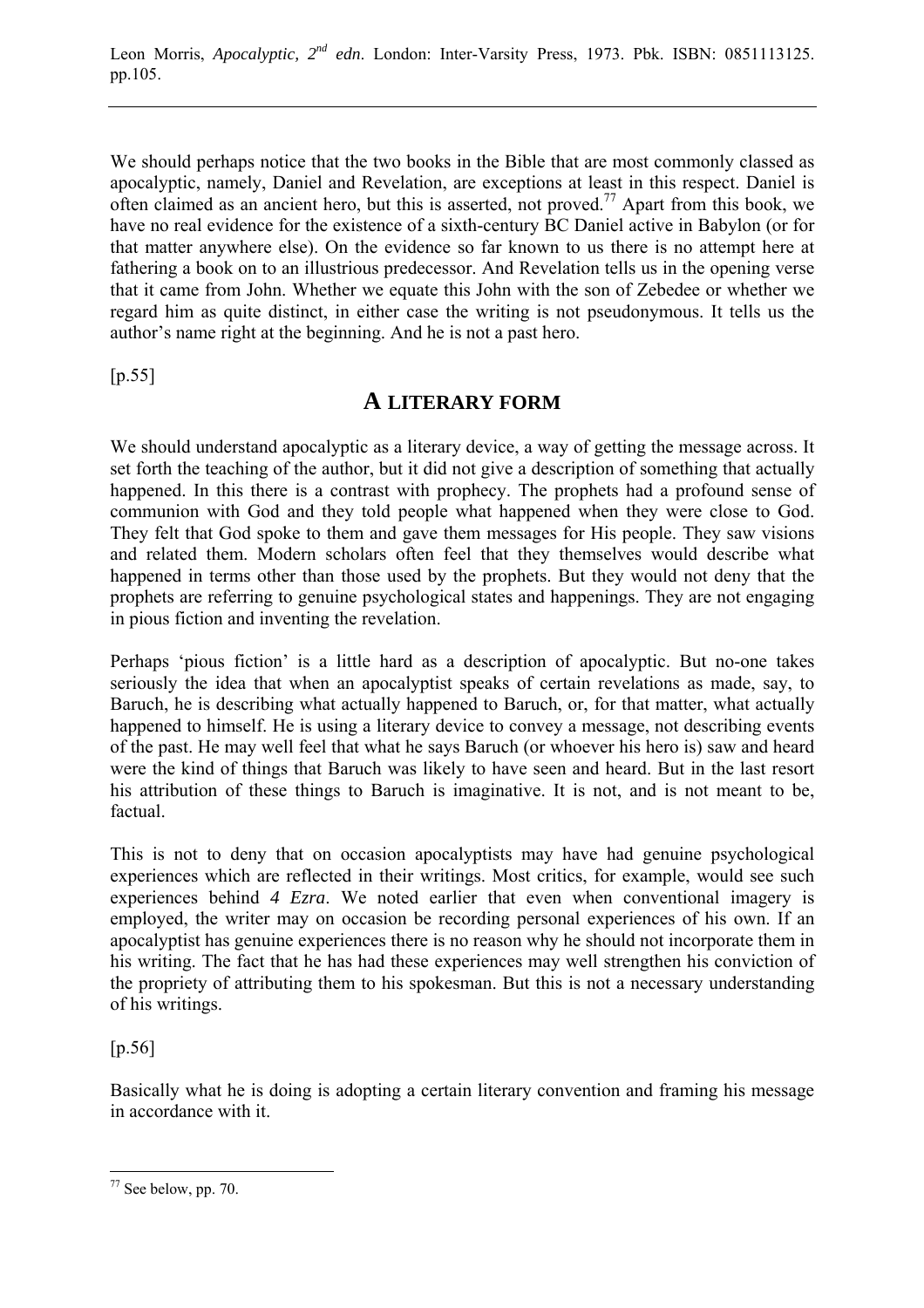This means that there is a certain stress on writing among the apocalyptists. In this they contrast with both the prophets and the Rabbis. The prophetic books appear to record sermons and the like uttered by the prophets. While there is no reason to doubt that they wrote some things, and even that they wrote some things originally, most of their ministry seems to have been concerned with the spoken word. They were preachers first of all. Their prophecies for the most part seem to have been spoken at the first and only afterwards written down.

The Rabbis also seem to have emphasized oral tradition. For a long time they passed on their voluminous teachings solely by word of mouth. In time the sheer bulk of this tradition became so great that no one man could know it all by heart. It simply had to be written down if it were not to perish. But until that day came, the Rabbis seem to have felt that if a man had to look a thing up in a book he did not know it. Any scholar worth his salt would know whole books by heart, and there are some prodigious feats of memory on record.

But the apocalyptists put great faith in the written word. There is no evidence that they preferred teaching by word of mouth. This does not mean that they did not use oral tradition. Most scholars agree that the apocalyptists often made use of traditional material, particularly when a given writing is associated with a figure like Enoch or Ezra around whom many traditions clustered. Such traditions may well have been carried on by word of mouth. But this is not the characteristic method of apocalyptic. Rather, the evidence is that the apocalyptists had something to say and chose to write it down. For them the written page was an eminently suitable medium. They were literary men, and saw their compositions as powerful means of propagating their teaching. From the first their message was written.

[p.57]

### **Rewritten history**

A feature of many apocalypses is that they take past history and rewrite it in the form of prophecy. Thus in *1 Enoch* 85-90 there is a summary of history from the time of Adam until the coming of Messiah. From the standpoint of the historical Enoch most of this would, of course, have been future, and it thus appears to be prophecy. The writer of *4 Ezra* locates himself in the historical process with some precision: 'For the world-age is divided into twelve parts; nine (parts) of it are passed already, and the half of the tenth part; and there remain of it two (parts), besides the half of the tenth part' (*4 Ezra* 14:11f.). Sometimes the writer gives a survey of the whole history of the world; sometimes he starts with the time of the reputed author and works forward.

In view of the normal apocalyptic pessimism about the present it is interesting to notice that there is a very different attitude to the past. There God has acted. It is curious that the apocalyptist did not draw the conclusion that the God who had acted in history before could do so again. But He did not. He combined a firm faith in a God who acted of old with an equally firm conviction that there was now no hope for the world until the catastrophic intervention at the End.

When the apocalyptist goes on to conjecture the form of happenings still future in his own day, his forecasts have a habit of being less precise than those of past history. Moreover, they are not likely to be as exact in their fulfilment. This gives scholars a clue to the dating of such writings. They assume that the apocalyptist will have clear and good knowledge of history up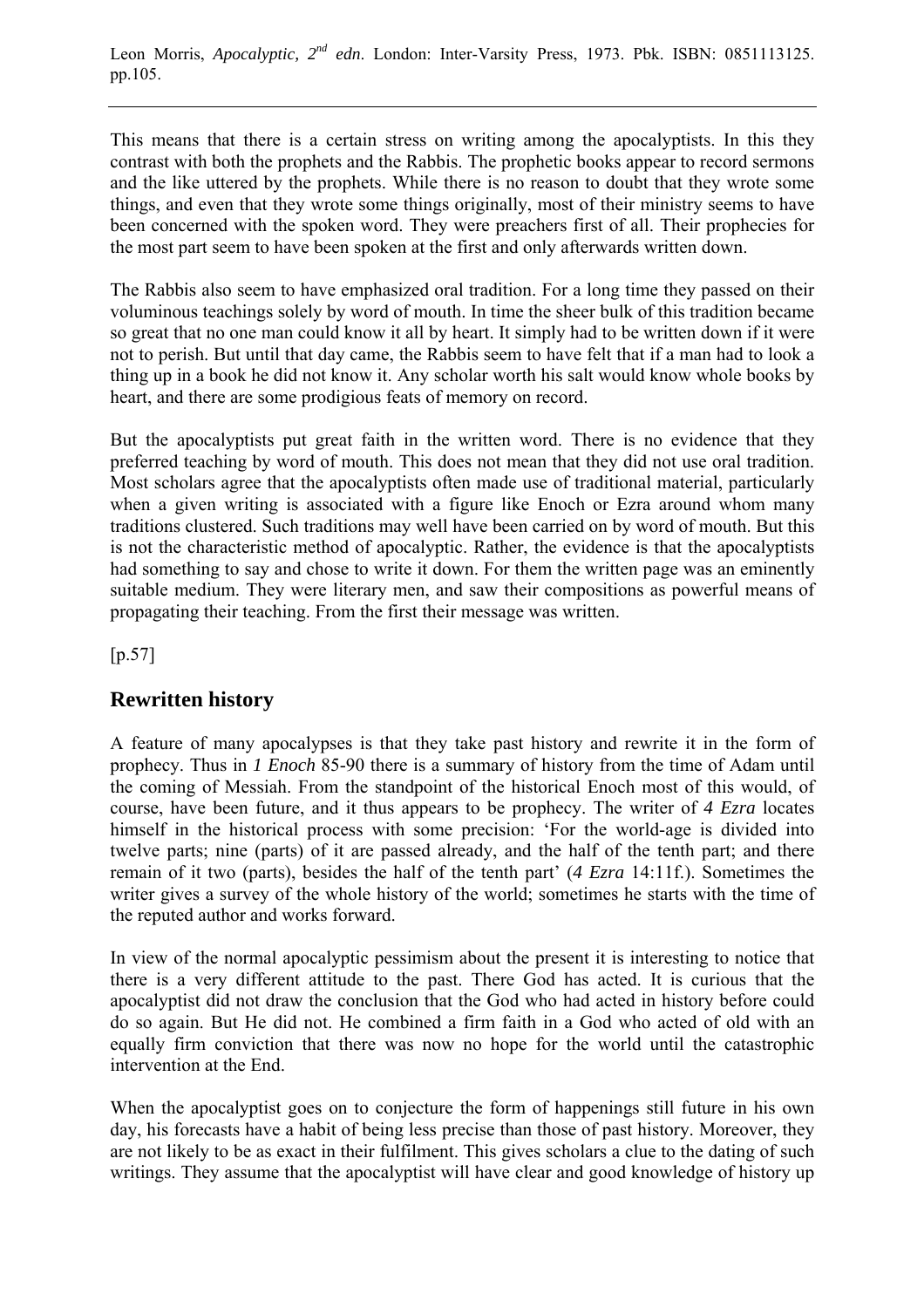to his own day, and especially of that just before his own day. But he will not know with certainty what is about to happen and there will be a difference in the way he deals with the two periods. When this is so, it is clear that we are able to give a fairly precise date for the writing.

An interesting feature of this rewritten history is that there is a tendency to concentrate on events. Usually (though not invariably) the apocalyptists do not name people but describe them, leaving it to their readers to identify the people

[p.58]

from the descriptions. If they do use names (for example, 'Chittim'), these are not the accepted names of any people as far as is known. Unfortunately we usually do not know what the meaning of such names is, and often there is dispute as to which people are in mind.

### **Ethical teaching**

It is usually held that the apocalyptists are not as forthright as the prophets in their ethical teaching. It is not for them the major interest as it is for the prophets. Typically the prophet is a stern critic who denounces the men of his day and calls on them to repent. Now and then he does produce passages of comfort, but these are not typical. Many critics, for example, regard the last half-chapter of Amos as unauthentic on the grounds that such a comfortable passage is out of place. Amos denounces. He does not console. Whatever be the truth about this particular section of the prophecy, the general position is clear. The prophets are much more likely to be found denouncing sinners than comforting saints.

Not so the apocalyptists. Typically they were interested in consoling and sustaining the righteous remnant rather than in castigating the nominally religious. Where the prophets were concerned with the question of why those called to be the people of God should live such evil lives, the apocalyptists were facing the problem of why the righteous should be called upon to undergo such sufferings. Their aim accordingly was to strengthen and comfort those whom they saw as serving God. They aimed to confirm them in their right ways, not to reform them. They held out before them the prospect of ultimate vindication coupled with the complete overthrow of their oppressors.

This contrast should not be drawn too sharply. That the prophets are capable of warm consolation as well as of stern denunciation is clear. We need look no further than Isaiah 40ff. for ample proof, and comforting passages are available in other prophecies as well. From the opposite side some object to the limitation of ethical teaching in the apocalypses.

[p.59]

Thus R. H. Charles can say, 'apocalyptic no less than prophecy is radically ethical',<sup>78</sup> and again,

...apocalyptic was essentially ethical. In every crisis of the world's history, when the good cause was overthrown and the wrong triumphant, its insistent demand was ever: 'Shall not the judge of all the earth do right?' and its uncompromising optimism, its

 $\overline{a}$ 78 R. H. Charles, *The Apocrypha and Pseudepigrapha of the Old Testament*, ii, p. 16.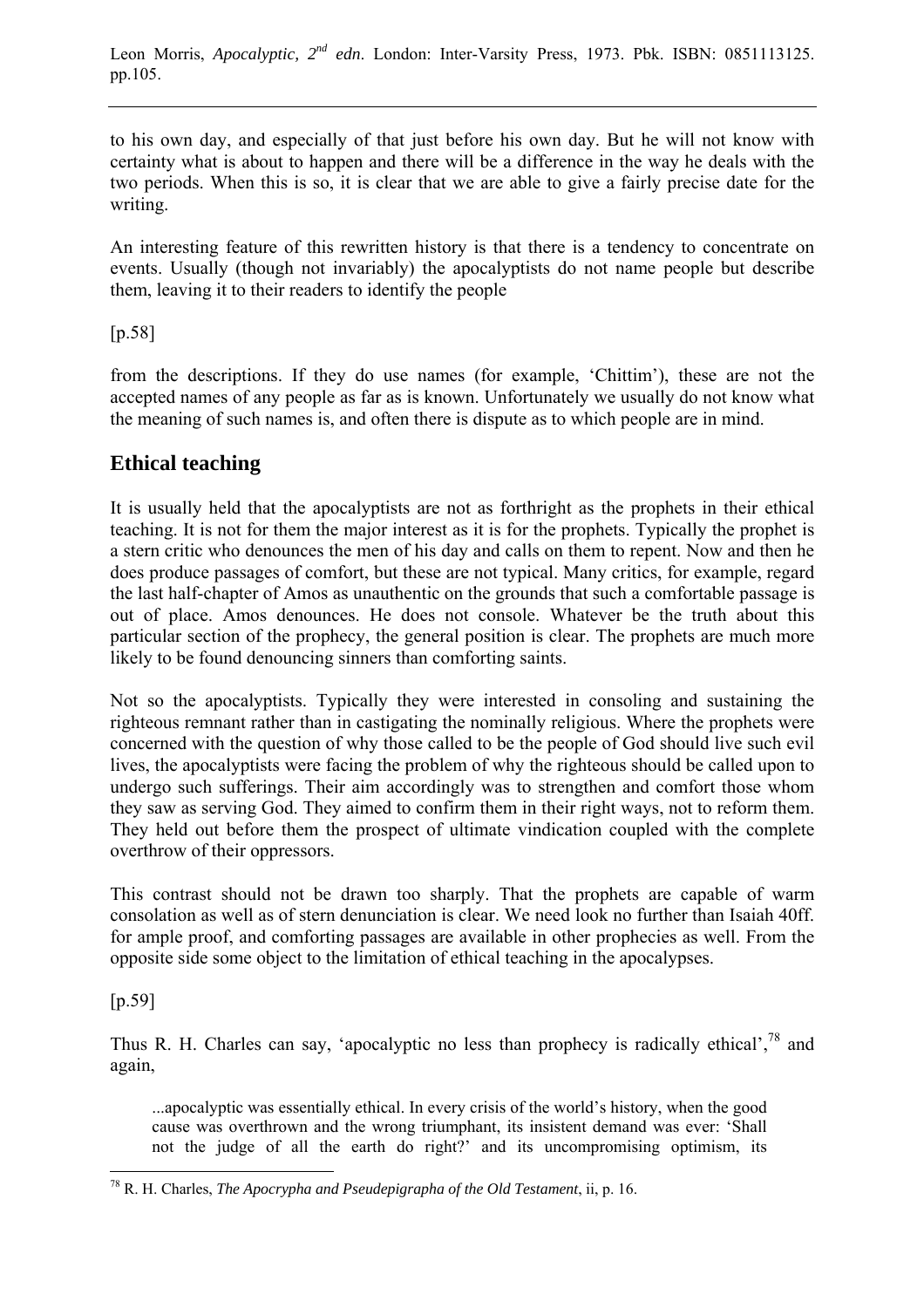unconquerable faith under the most overwhelming disasters was: 'God reigns, and righteousness shall ultimately prevail.<sup>'7</sup>

But with all respect this scarcely meets the objection. That the apocalyptists were wholeheartedly committed to the cause of right is not in question. Nor is their profound conviction that right will ultimately prevail. These things are clear. The point at issue is whether the original readers of apocalyptic were being comforted and confirmed in their way of life or denounced and urged to repent.

That the apocalyptists were basically seeking to console and strengthen their readers should, I think, be maintained even in the face of the fact that sometimes the apocalypses do contain notable ethical statements. This latter point should not be overlooked. It is not true to say that there is no ethical teaching in these writings. The apocalyptists looked for upright conduct and on occasion they can inculcate the demand for social justice quite in the prophetic manner (*cf. Testament of Benjamin* 10:3). Indeed, it can be said that a serious ethical purpose is implied in all they write. The hope they held out at the End was for the righteous, not for all men. And while they fix their gaze on the End, they do not await it idly with no concern for morality. They are anxious that men do the right. Indeed, on occasion the very nearness of the End adds a note of urgency to their ethical concern. If the judge of all mankind is about to make His appearance, men cannot put off repentance and amendment of life. They must do it now.

But when all this is said the ethical imperative is not characteristic of them as it is of the prophets. In the last resort their interest is in eschatology, not ethics.

[p.60]

Sometimes when they do engage in ethical teaching it turns out to be other than the kind of thing we see in the prophets. For example, in *1 Enoch* we find some forthright denunciations of evil such as, 'But ye―ye have not been steadfast, nor done the commandments of the Lord, but ye have turned away and spoken proud and hard words....' This is the kind of denunciation so typical of the prophets and we feel that we are on familiar ground. But after some lines of this kind of thing we come to the contrast: 'and there shall be forgiveness of sins, and every mercy and peace and forbearance: there shall be salvation unto them, a goodly light. And for all of you sinners there shall be no salvation, but on you all shall abide a curse' (*1 Enoch* 5:4-6). Plainly this is not the prophetic denunciation of a sinning people. It is a division of mankind into the sinners who will be accursed and the elect who will receive blessing.

Typically, then, the urgent thing for the apocalyptist is to bring cheer and comfort to the righteous. God's people are being troubled by the wicked and it is important that they be given the help that will enable them to come through the trial without wavering. The writer encourages them for the conflict. He tries to give them the firm assurance that God is supreme and that He will infallibly bring His purpose to pass in His own good time. A. C. Welch reminds us that we ourselves know something of the 'comfort' aspect of apocalyptic by referring us to the New Testament book of Revelation:

... it is to a New Testament Apocalypse that we owe those great, grave utterances which have passed into the perennial use of the Church in the presence of death, and which have

 $\overline{a}$ <sup>79</sup> *Ibid*., p. 30.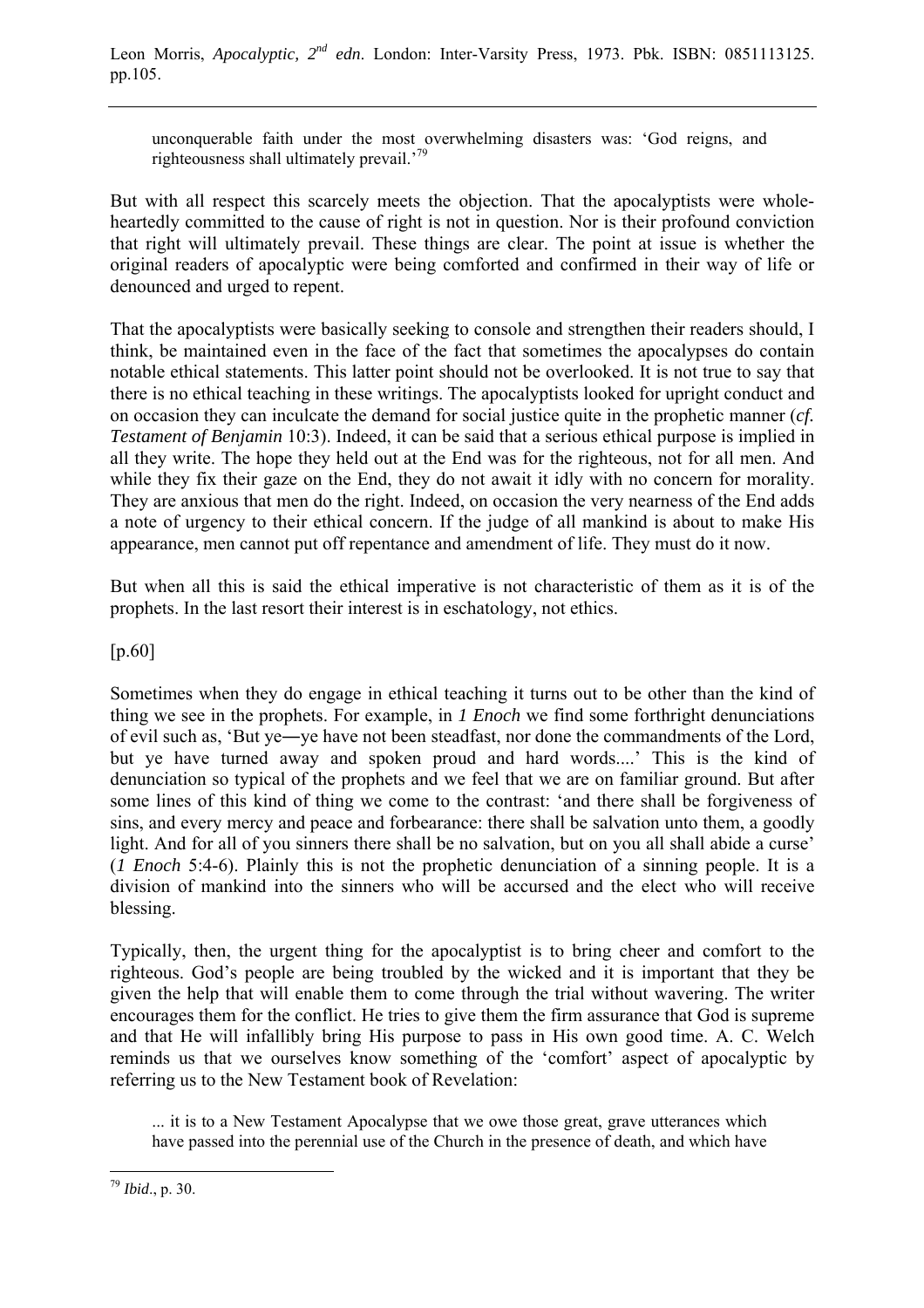consoled more troubled hearts than any other words in literature. John bewilders his readers, as he passes from his crashing trumpets and streaming bowls to describe the red dragon which vomited a flood out of its mouth, but he has comforted the Church in all its mourning generations and has been able to turn its sorrow into triumph. The mighty music of his unforced sentences comes back to stay up the hearts of men, when they are most intimately threatened with defeat. When a man could write: 'They

#### [p.61]

shall hunger no more neither thirst any more, neither shall the sun light on them nor any heat, for the Lamb which is in the midst of the throne shall feed them and shall lead them unto living fountains of water, and God shall wipe away all tears from their eyes,' it is idle to represent him as aloof from the needs and aspirations of men, nor can anything else he writes be readily pronounced negligible.<sup>80</sup>

### **Prediction**

Sometimes people deal with something very like this point in a different way. It is asserted that for the prophet the important thing is preaching rather than prediction, whereas for the apocalyptist what matters is prediction and not preaching. But this antithesis is too sharp. Indeed, A. C. Welch roundly denies a distinction along these lines. He says:

...it is idle to urge that the prophets were essentially preachers, while the apocalyptists wrote down their visions, for Ezekiel combined both methods and Jeremiah wrote a letter to his co-religionists in Babylon... the essential features of the two forms of thought and action remained the same. Apocalypse and prophecy hold the same conceptions of God and of His relations to the world, and both sought to say what God, being what He was, must effect when He revealed His will in a world which had forgotten its dependence on  $H$ im<sup>81</sup>

But this scarcely grapples with the main point. While there is no doubt that the prophets and the apocalyptists held many ideas in common, it is another thing altogether to assert that there is no significant difference in their respective approaches. The prophets were indeed concerned to preach, and the apocalyptists to predict, and the reverse is true also. But it is a question of balance and of outlook. H. H. Rowley recognizes that both are concerned with the future. He rejects

#### [p.62]

the view of Charles that 'Prediction is not in any sense an essential of prophecy', preferring that of A. S. Peake,

It is rather unfortunate that the reaction from the old-fashioned view that prophecy was in the main prediction has led to the prevalent belief that the prophets were scarcely concerned with the future at all.... For really the predictive element in prophecy was very prominent.<sup>82</sup>

<sup>80</sup> A. C. Welch, *Visions of the End*, London, n.d., pp. 16f. 81 *Ibid*., p. 32. 82 H. H. Rowley, *The Relevance of Apocalyptic*, p. 38, n. 1.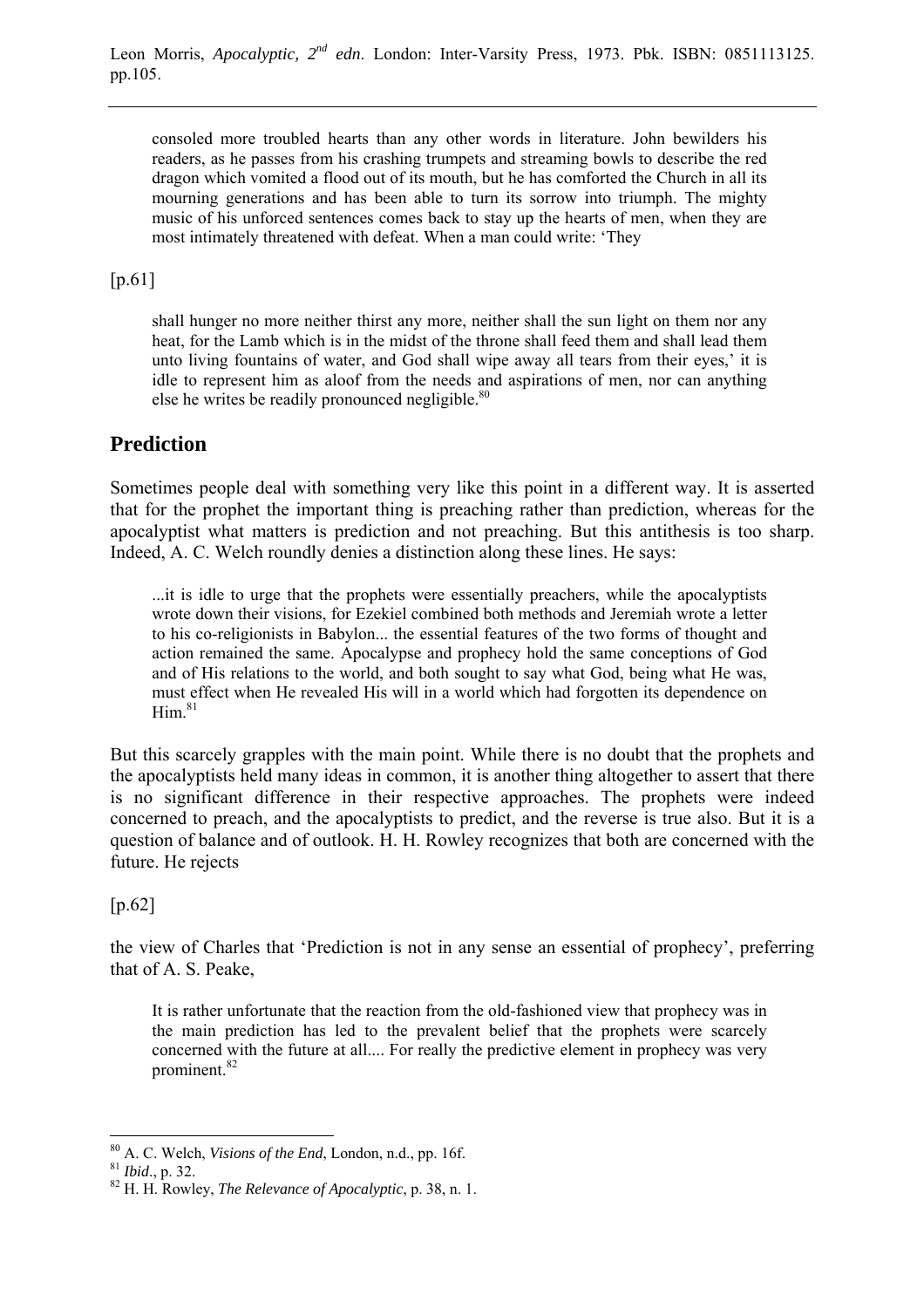He gives his own view about the difference between the prophets and the apocalyptists on this point in these words: 'Speaking generally, the prophets foretold the future that should arise out of the present, while the apocalyptists foretold the future that should break into the present.'83

There is certainly a sense in which the prophets preached, but this was linked with their confidence in what God would do in the future and so with their predictions. And, as Rowley says, they were concerned with the future that would arise out of the present. Present situations would be resolved and present sins would be punished. They spoke as preachers concerned with the shortcomings of their congregations. They directed men to the will of God for them and called on them to repent. God had always been active in history and He would continue to be active. So they proclaim what God would do just as powerfully as what He had done. Prediction was part of their method. It was not to be used on every occasion, but it was always there as a possibility. The ability to predict was so much a mark of the true prophet that Israel was invited to use it as a test. A false prophet could be known by the failure of his predictions (Dt. 18:22). By contrast the Lord would do nothing without revealing His secret to His servants the prophets (Am. 3:7).

The apocalyptists had their eyes fixed on a more remote future. They were interested in the way God would break into this world of time and sense and bring an end to this whole present system. They were carrying on the prophetic system, for as Russell puts it,

[p.63]

...for the most part the apocalyptists were prophetic voices who believed that the time spoken of beforehand had now come and that ancient prophecy was on the point of being realized in a manner beyond the understanding of the prophets themselves and of the rank and file of men in their own day.'84

While much is held in common there is certainly a difference in emphasis.

### **Historical perspective**

We might put our next point by saying that the apocalyptists were more interested in theology than in history. Of course, in a sense this is true of the prophets also. First and foremost the prophets were men of God. But there is a contrast as well as a resemblance, for the prophets also took history very seriously. They looked for God's purposes to be worked out within the historical process and they earnestly set themselves to the task of directing the nation and its leaders into right action in the here and now so that important historical consequences might follow. All they did was in the light of the kingdom of God that they saw on the horizon, but meantime they addressed themselves to the problems of their day. As Ladd puts it, for them 'Historical judgments are seen as realized eschatology'.<sup>85</sup>

The apocalyptists do not see history this way. There is a sense in which they took history very seriously, and some scholars have pointed out that, more than any others up till their time, the apocalyptists saw history as a unity. One great purpose of God was being worked out in the

<sup>83</sup> *Ibid*., p. 38. 84 D. S. Russell, *The Method and Message of Jewish Apocalyptic*, p. 100. 85 G. E. Ladd, in *Baker's Dictionary of Theology*, p. 52.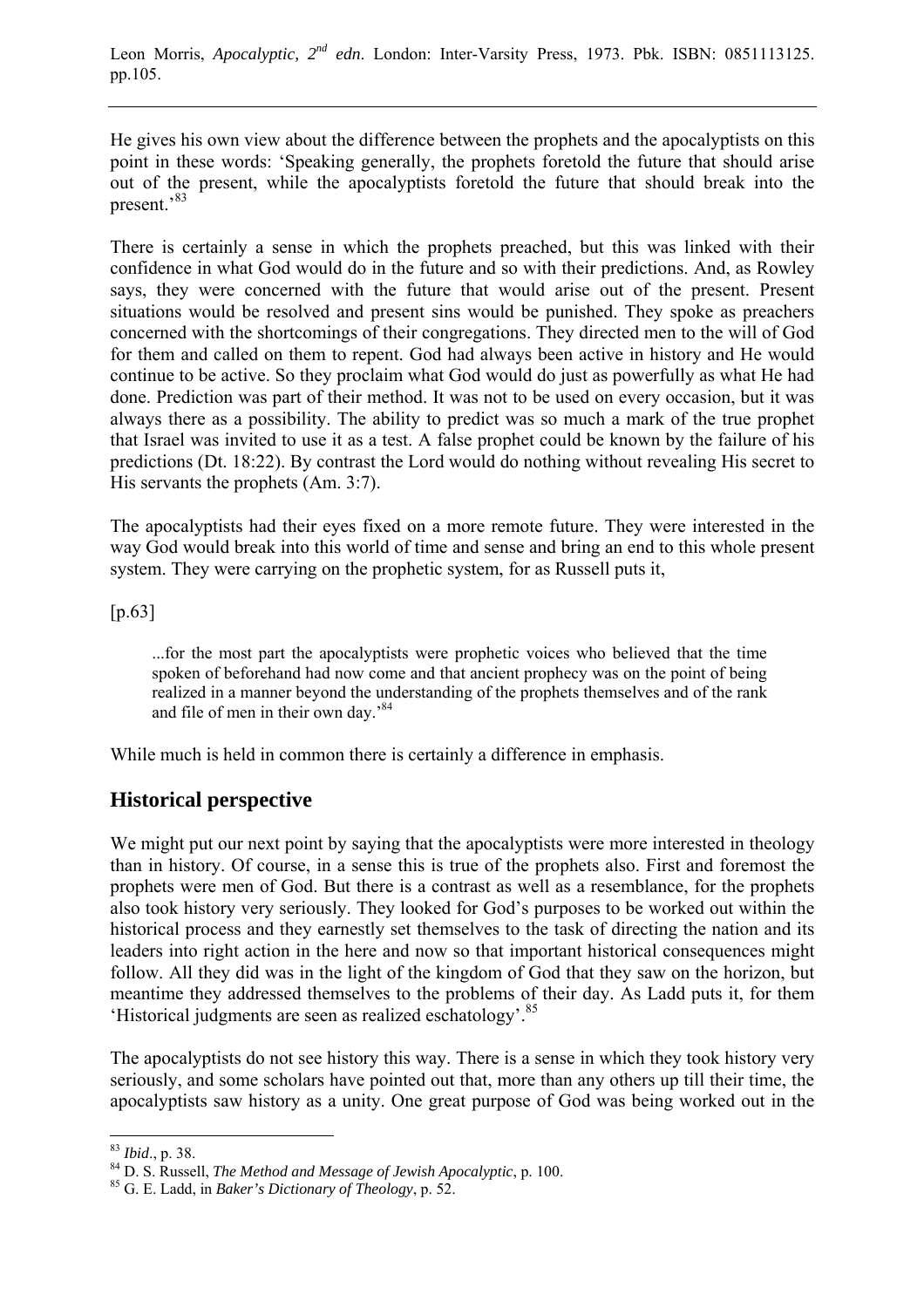affairs of men, so that all history, past, present and future, was bound up together. History became the theatre of God's operations. Thus, Amos N. Wilder can say, apocalyptic

spoke to its own historical situation and the existing sense of reality. It pioneered the first universal view of history

[p.64]

including all peoples and all times. It took history with utter seriousness, confronting the seemingly total disaster of the present and assigning meaning and hope to it in terms of the wider cosmic drama.<sup>86</sup>

The thought that apocalyptic takes history with full seriousness has, of course, been argued strongly by Wolfhart Pannenberg. Thus he says,

In those prophetic circles which were the starting point of the Apocalyptic movement the whole history of Israel and of the world into the far future was understood for the first time as a continuing totality of Divine activity realizing a plan which had been decided at the beginning of creation. Accordingly, God's final revelation, the revelation of His glory, together with the glorification of the righteous was now hoped for as the End of all occurrence.<sup>87</sup>

Gerhard Gloege is another who stresses the importance of the apocalyptists for an understanding of history. He outlines views on world history he sees reflected in the book of Daniel and proceeds,

It is impossible to understand world-history without paying attention to its three zones, 'beginning, middle and end'. Three motives are at work in it: God's eternal plan is its source; the temporal conflict between human and divine power extends over its course; and God's eternal kingdom is its destination.<sup>88</sup>

He sees all this as of continuing significance, for later he says,

The Christian world has taken over this understanding of history which was given its distinctive content in the New Testament. The historical consciousness of the West, from Augustine to Hegel and beyond to our own day, has been largely due to the impulse of sublime apocalyptic. Recent historical knowledge bears the stamp of its thought-forms; it has preserved the outlines of what was at that time a

[p.65]

new style of question, while subjecting it to a critical and methodical examinations.<sup>89</sup>

Such writers as these insist that the apocalyptists saw more clearly than others a great divine purpose being worked out from the beginning of creation to the end of time. It is a grand conception.

<sup>&</sup>lt;sup>86</sup> A. N. Wilder, in *Interpretation*, xxv, 1971, p. 443.<br><sup>87</sup> W. Pannenberg, in *Interpretation*, xxi, 1967, p. 168, n. 4. <sup>88</sup> G. Gloege, *The Day of His Coming*, p. 55. <sup>89</sup> *Ibid.*, p. 58.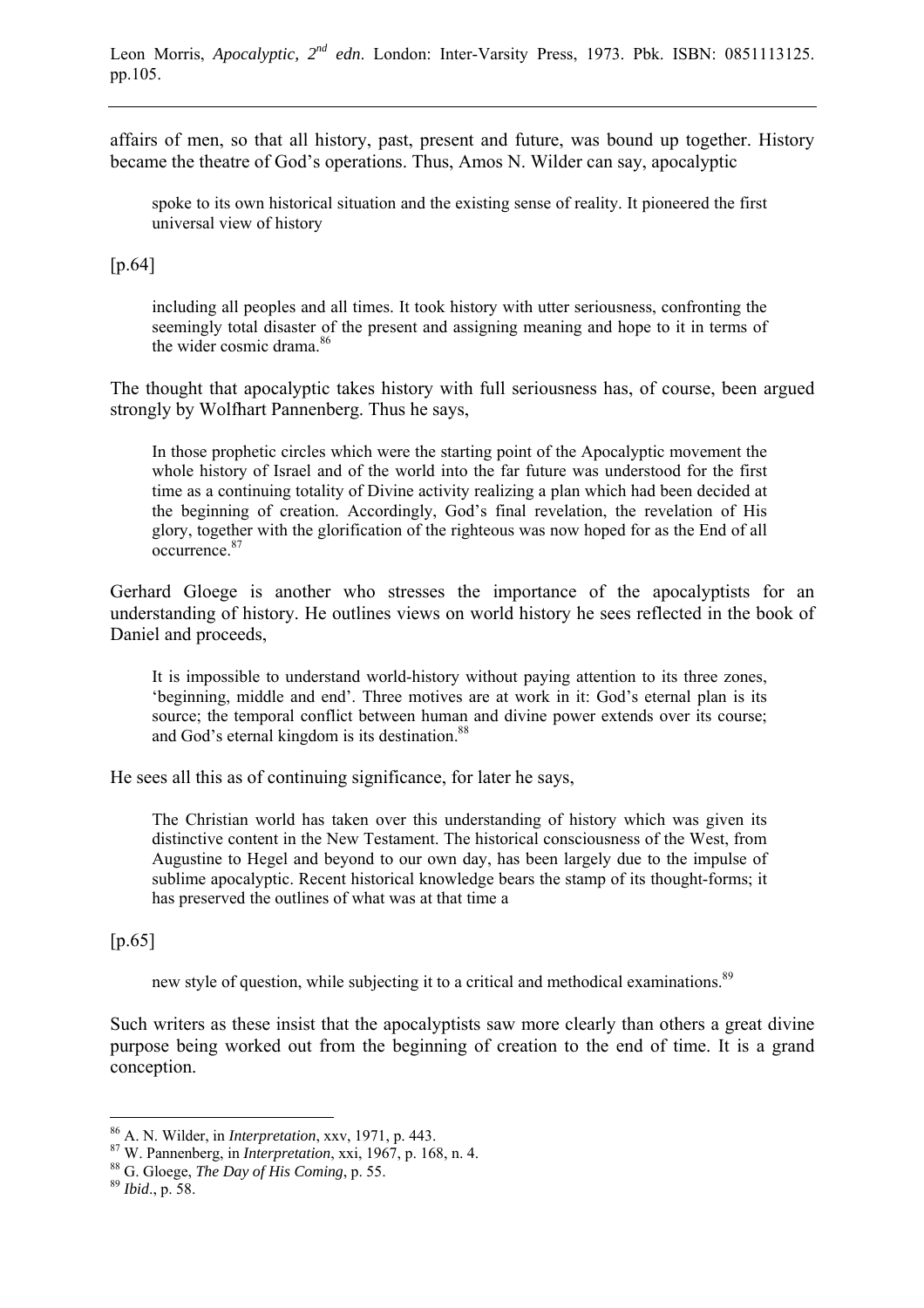But it cannot be held without reservation that this was characteristic of the apocalyptic outlook. William R. Murdock reminds us that we must not forget the typical dualism of the apocalypses. The apocalyptists were quite sure that there is evil in the world, opposed to God and opposed by God. 'For apocalypticism, history was the sphere of conflict between the divine and the demonic wills, and all that had made history a problem for the Jews was attributed to the demonic will.<sup>'90</sup> But if history is the sphere in which there is a mighty conflict between God and the forces of evil it is not easy to see it as the working out of the divine plan. Evil has to be taken seriously in its own right. Murdock sees history in the view of the apocalyptists as 'in part the expression of the demonic will'.<sup>91</sup> If we take apocalyptic dualism seriously, it is hard to see how this conclusion is to be resisted.

We should notice further that the apocalyptists did not really see revelation as taking place in history. We do not find them drawing men's attention to contemporary events in which the hand of God is to be discerned. God, for them, reveals Himself in apocalyptic literature rather than in history. They often picture their writings as uttered by some great one of antiquity, but kept hidden until their own day. In all the intervening years men could not know God's purpose. Now that the apocalypse has appeared they can know it. To cite Murdock again,

For the apocalyptists, however, the present revelation was not a historical revelation (i.e. a revelation in the public

[p.66]

and concrete events of world history), as Wilckens supposes, but a literary revelation (i.e. a revelation that is to be found in the apocalypses).  $92$ 

The apocalyptic certainty that God acted in the days of the saints of old coupled with an equal certainty that He will intervene spectacularly at the end and overthrow all evil does not mean that God is working in history now in the way the prophets saw Him working.

It is difficult to maintain that the apocalyptists took history seriously in the way the great prophets did.93 Hanson insists: 'In dealing with Jewish apocalyptic we must speak of abdication of responsibility to the historical realm, and not the collapse of the notion of the historical.<sup>94</sup> But he contrasts the way the prophets used history with that employed by the apocalyptists:

In classical prophecy the realm of human history was the realm within which the covenant relationship between Yahweh and his people was being carried out; historical events were carriers of cosmic significance.

<sup>&</sup>lt;sup>90</sup> W. R. Murdock, in *Interpretation*, xxi, 1967, p. 174. Murdock sees the theological implication of certain apocalyptic statements in this way: '...monotheism has given way to dualism' (*ibid.*).

<sup>&</sup>lt;sup>91</sup> *Ibid.*, p, 180.<br><sup>92</sup> *Ibid.*. p. 186. Again he savs that 'the eschaton was understood in apocalypticism not as the goal of history, but as the impingement of eternity that destroys history; and the eschatological revelation was understood, not as the sum of all historical revelations, but as the *doxa* of God bursting in upon this aeon of darkness from the aeon of light' (*ibid.*, p. 187).<br><sup>93</sup> G. Ebeling thinks that apocalyptic 'is a mythological interpretation of history and as such has in fact the

dangerous tendency to construct history and to deal wholesale with it in a highly abstract way—in other words, actually to escape from history' (*Journal for Theology and the Church*, no. 6, 1969, p. 64). 94 P. D. Hanson, in *Interpretation*, xxv, 1971, p. 478, n. 19.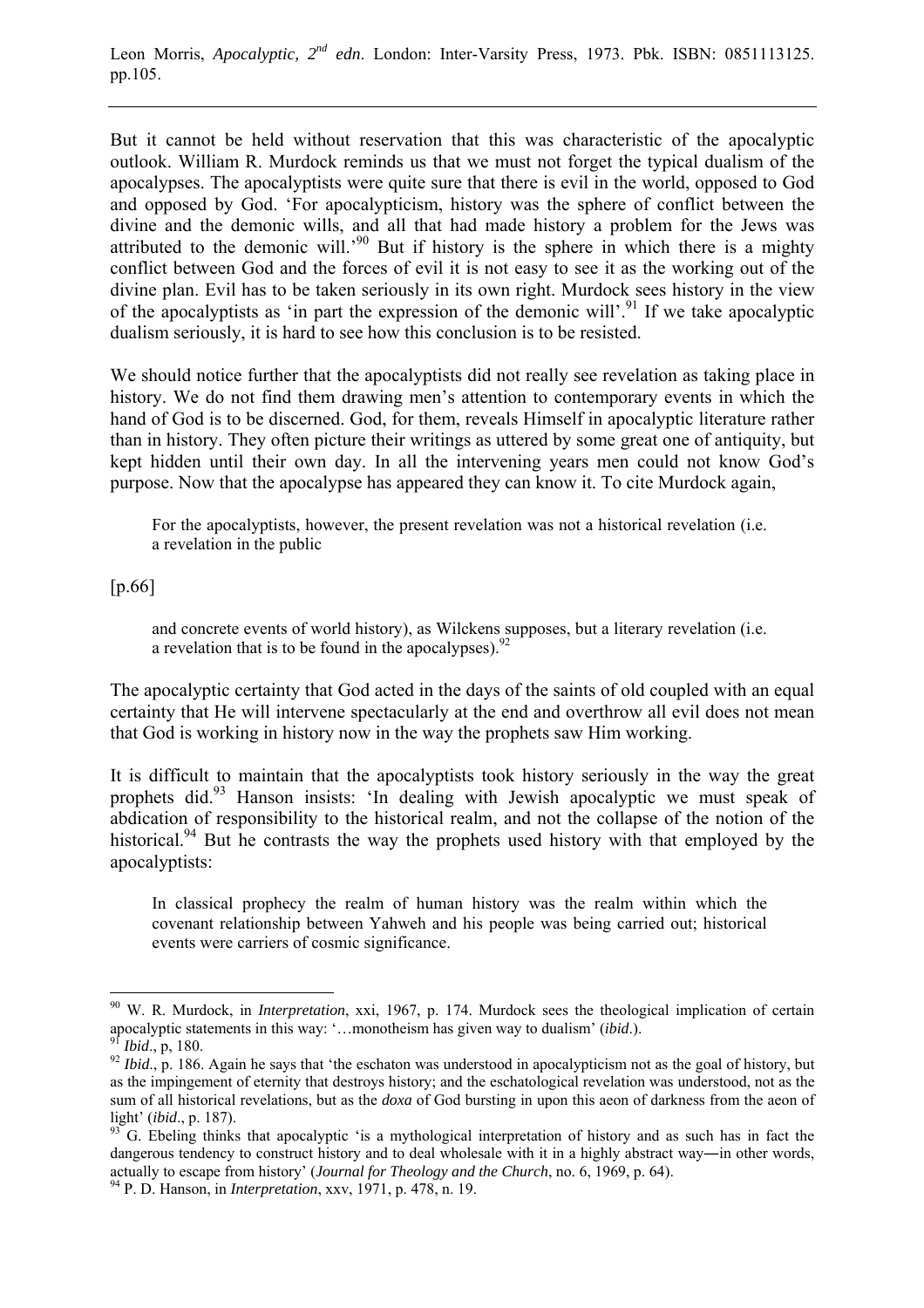But in apocalyptic (he is speaking specifically of Daniel),

History is used as a timetable indicating how close men are to the ultimate event which would break the power which the inimical powers hold on the elect. The dynamic of a history which is the living out of a genuine covenant relationship yields to the inflexibility of a history which becomes a timetable of cosmic events: 'for what is determined shall be done'  $(11:36)$ .<sup>95</sup>

[p.67]

It is not true to say that the apocalyptists have no interest in history. But they do use it in a way quite different from that of the prophets.

By contrast with the prophets Ladd thinks that the apocalyptists have 'lost this tension between history and eschatology'.<sup>96</sup> Von Rad is even more definite:

The decisive factor, as I see it, is the incompatibility between apocalyptic literature's view of history and that of the prophets. The prophetic message is specifically rooted in the saving history, that is to say, it is rooted in definite election traditions. But there is no way which leads from this to the apocalyptic view of history.<sup>97</sup>

It would be true to say that for the most part the apocalyptists are content to abandon the present and look for the future consummation. They are sure of the final outcome. But they do not see it as other than a divine breaking in on this present historical process. The historical process itself they are ready to abandon.

[p.68]

## **APOCALYPTIC AND LAW**

There is something of a contrast between the apocalyptic approach and that of the Rabbis. Judaism as a whole tended to put its emphasis on the Law. This had been given by Moses and it was the high point of revelation. Everything must be seen in its light. Actually in this respect there is not much difference between the two, for the apocalyptists just as much as the Rabbis saw the Law as a God-given treasure. They esteemed and extolled it. *1 Enoch* regards the Law as 'eternal' and pronounces a 'Woe!' on those who transgress it (*1 Enoch* 99:2; *cf*. 54; 99:14). The apocalyptists saw it as their guide to conduct as well as the centre of revelation. In fact they seem to have tied the origin of their kind of literature to the same fountainhead as that of the Law. In *2 Esdras* 14 it is presupposed that scripture has all been lost, '...thy law has been burned, and so no one knows the things which have been done or will be done by thee' (v. 21). Ezra asks God to send the Holy Spirit into him so that he may write 'the things which were written in thy law, that men may be able to find the path, and that those who wish to live in the last days may live' (v. 22). God granted the prayer and for

<sup>&</sup>lt;sup>95</sup> *Ibid.*, pp. 478f.

<sup>&</sup>lt;sup>96</sup> G. E. Ladd, in *Baker's Dictionary of Theology*, *loc. cit*.<br><sup>97</sup> G. von Rad, *Old Testament Theology*, ii, p. 303. Again he says, '...we may even ask whether apocalyptic literature had any existential relationship with history at all' (*ibid*., p. 304). Wilder notes Koch, Hengel, and Schmidt as scholars who differ from von Rad (*Interpretation*, xxv, 1971, p. 443). But, while his citations perhaps show that von Rad's position is overstated, they do not show that the apocalyptists' view of history was anything like that of the prophets.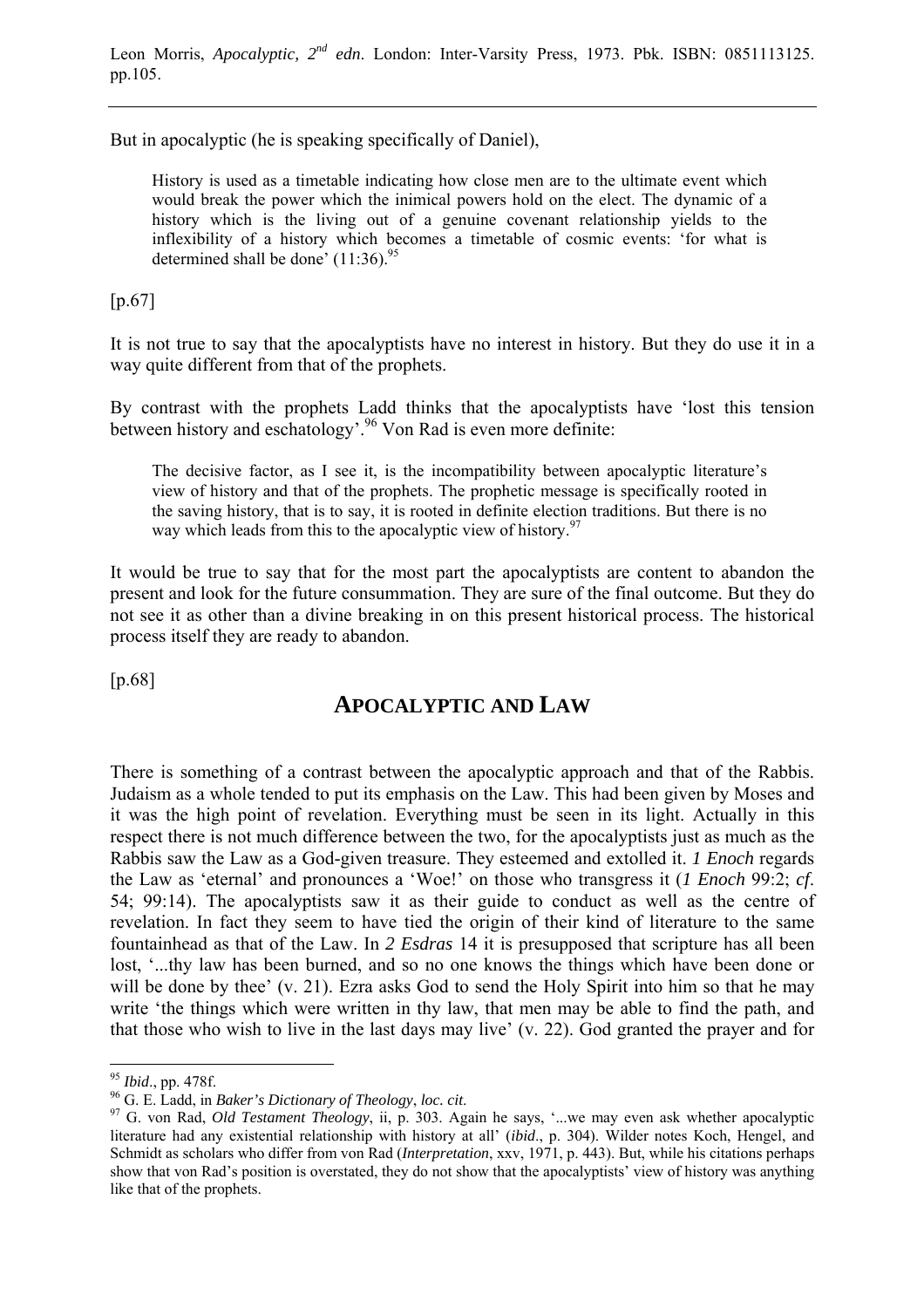forty days Ezra dictated solidly to five fast writers. In this way ninety-four books were produced. Ezra was commanded to make public twenty-four of them, which are plainly the Old Testament.<sup>98</sup> It is sometimes said that the other seventy books represent the oral law, but this seems unlikely as Ezra is to keep them secret (*cf*. vv. 6, 26), 'in order to give them to the

#### [p.69]

wise among your people' (v. 46). This seems to refer to the apocalyptic books, books which were not for the ordinary man but for 'the wise'. Seen in this way apocalyptic and the Law are in no contradiction. They have a common origin and are to be seen together. Dietrich Rössler's 'decisive principle of apocalyptic' is relevant here:

The significance of the law in apocalyptic lies in the fact that it preserves to the individual his place in the people of God, that in this way he remains a member of the chosen community and is led towards salvation with the rest.<sup>99</sup>

Seen in this way the Law fits very naturally into the apocalyptic scheme of things and there is no disharmony.

But the development of the Rabbinic system did not see things in quite this way. The Rabbis made the study of the Law their most important occupation, and they elevated the Law as the one authoritative deposit of revelation to the supreme place in their way of life. Despite the help given by the rise of oral tradition, it may not unfairly be said that they saw the Law as a static deposit of truth. It was unchanging. It stood as a constant to which appeal could always be made.

By contrast there was a freshness about apocalyptic. While not minimizing the place of the Law, it yet put stress on revelation made in visions and the like and adapted to the current situation. Wherever men stressed immediate experience they were out of harmony with the basic tenet of Rabbinism. The Rabbis were essentially backward looking, the apocalyptists forward looking. The Rabbis could not come to terms with the apocalyptic view of life. It is significant that the apocalypses were preserved for the most part not by Judaism but by Christianity. Those apocalypses which made no appeal to the Christians have usually perished. For a time Christians produced apocalypses of their own (*e.g*. *Hermas*), but presently they, too, ceased. Apocalyptic remains for the most part a Jewish phenomenon, but it was produced by a segment of Judaism with an outlook uncongenial to Rabbinism. It is now apparent that first-century Judaism was far

[p.70]

 $\overline{a}$ 

from monolithic. There were many cross-currents. The eventual triumph of Pharisaism, with its corollary that the writings of other schools of thought ceased to be copied, have hidden this from us, at least in a measure.

<sup>&</sup>lt;sup>98</sup> G. H. Box comments, 'The number 24 is the ordinary reckoning of the O.T. books (5+8+1+11). In the Talmud and Midrash the O.T. is regularly termed "the twenty-four holy Scriptures" (*The Apocrypha and Pseudepigrapha of the Old Testament*, ed. R. H. Charles, ii, Oxford, 1963, p. 624).

<sup>&</sup>lt;sup>99</sup> Cited by G. Ebeling, in *Journal for Theology and the Church*, no. 6, 1969, p. 50, n. 5.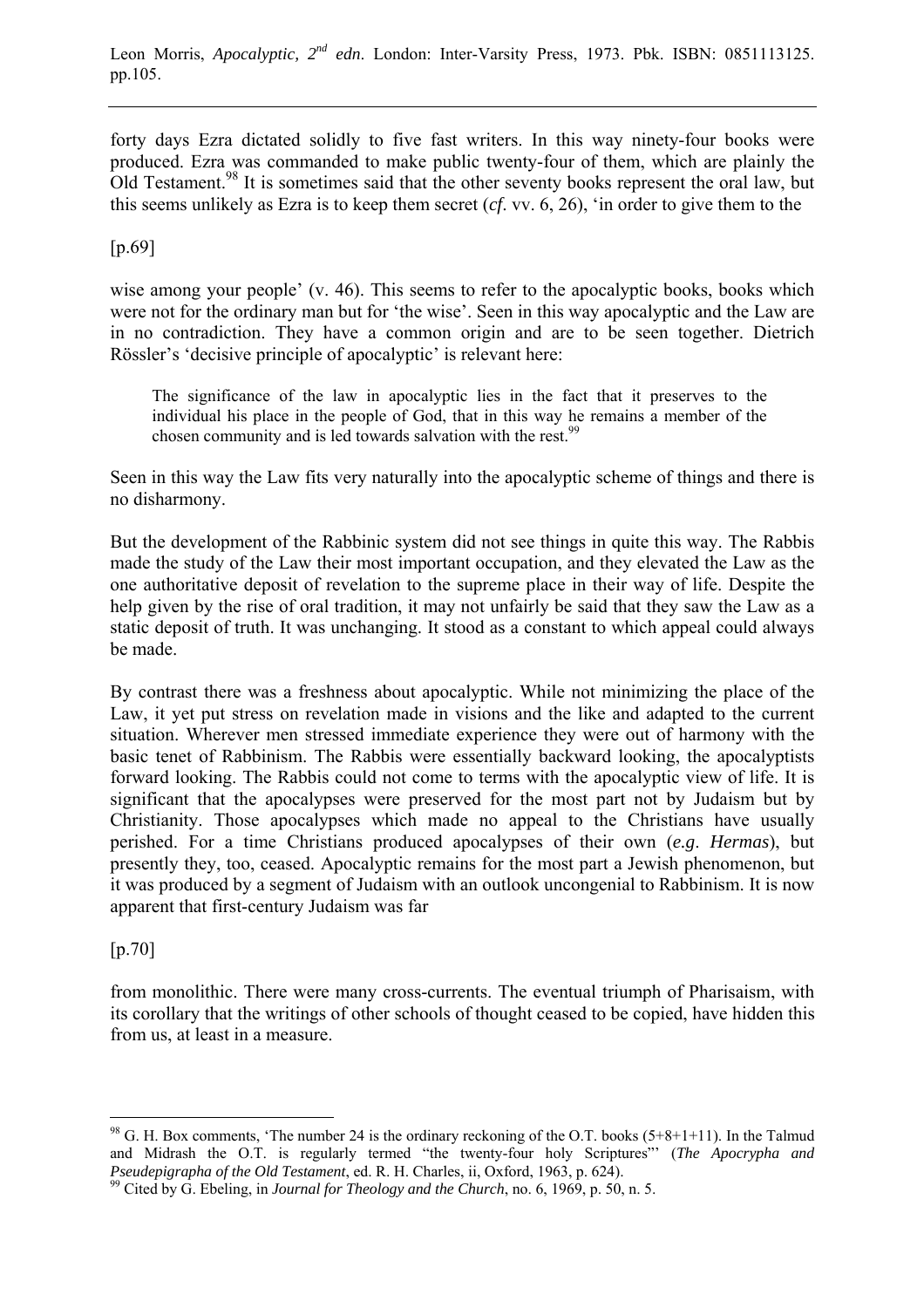One of the most important things about the Qumran scrolls is that they let us see a sect of Judaism other than Pharisaism through its own eyes and not those of its enemies. The writings of the apocalyptists in a measure render us the same service. They show us an outlook that emphasized experience and novelty. There is something attractive about this view that sought to breathe new life into Judaism by stressing that God had not ceased to speak to His people nor to act on their behalf.

R. H. Charles connects this with pseudonymity. He says,

The Law which claimed to be the highest and final word from God could tolerate no fresh message from God, and so, when men were moved by the Spirit of God to make known their visions relating to the past, the present, and the future, and to proclaim the higher ethical truths they had won, they could not do so openly, but were forced to resort to pseudonymous publication.<sup>100</sup>

For our present discussion the significant point is not his view on pseudonymity but his recognition of the incompatibility between the Rabbinic approach and that of the apocalyptists. The Law 'could tolerate no fresh message from God'. Of course there is nothing in the Law itself that prevents fresh revelation, as the writings of the prophets and the whole of the New Testament make plain. Again, we have already noticed that the apocalyptists honoured and obeyed the Law. But the Rabbinic understanding of the Law was an intolerant one. The Rabbis could find no room for the claims of apocalyptic. They were too rigid in their understanding of the meaning of the Law to take kindly to a movement that stressed new revelations.

[p.71]

 $\overline{a}$ 

#### **APOCALYPTIC AND WISDOM**

A point which is often overlooked in discussion of apocalyptic is its connection with the Wisdom literature. This is literature of the kind we see in the Bible in Proverbs and Ecclesiastes, and which flourished in a number of countries in antiquity. There are some notable examples from Egypt, for instance. It often featured short, pithy aphorisms of the kind we see in Proverbs, but it could also issue in longer and more sustained treatments of themes.<sup>101</sup> While it was basically concerned with how to live happily in the human family, it could cover a wide range of topics. The Wisdom books were the writings of men of culture with a profound interest in the world in which they lived. Their interests ranged over a wide field, including much that we would include under the heading 'science' as well as the studies we assign to the humanities.

Sometimes there is explicit connection between apocalyptic and wisdom. Thus Daniel was given the kind of instruction that was typical of the wise men of Babylon (Dn. 1:3ff.), and in due course he found himself 'chief prefect over all the wise men of Babylon' (Dn. 2:48). Wisdom was prominent among his virtues (Dn. 5:11). Again, Enoch speaks of certain things it were better to declare only to the men of old, 'but even from those that come after we will not withhold the beginning of wisdom'. He modestly adds, 'Till the present day such wisdom

<sup>&</sup>lt;sup>100</sup> R. H. Charles, *The Apocrypha and Pseudepigrapha of the Old Testament*, ii, p. 163.<br><sup>101</sup> See the article, 'Wisdom Literature' by D. A. Hubbard, in *The New Bible Dictionary*, ed. J. D. Douglas *et al.*, London, 1962.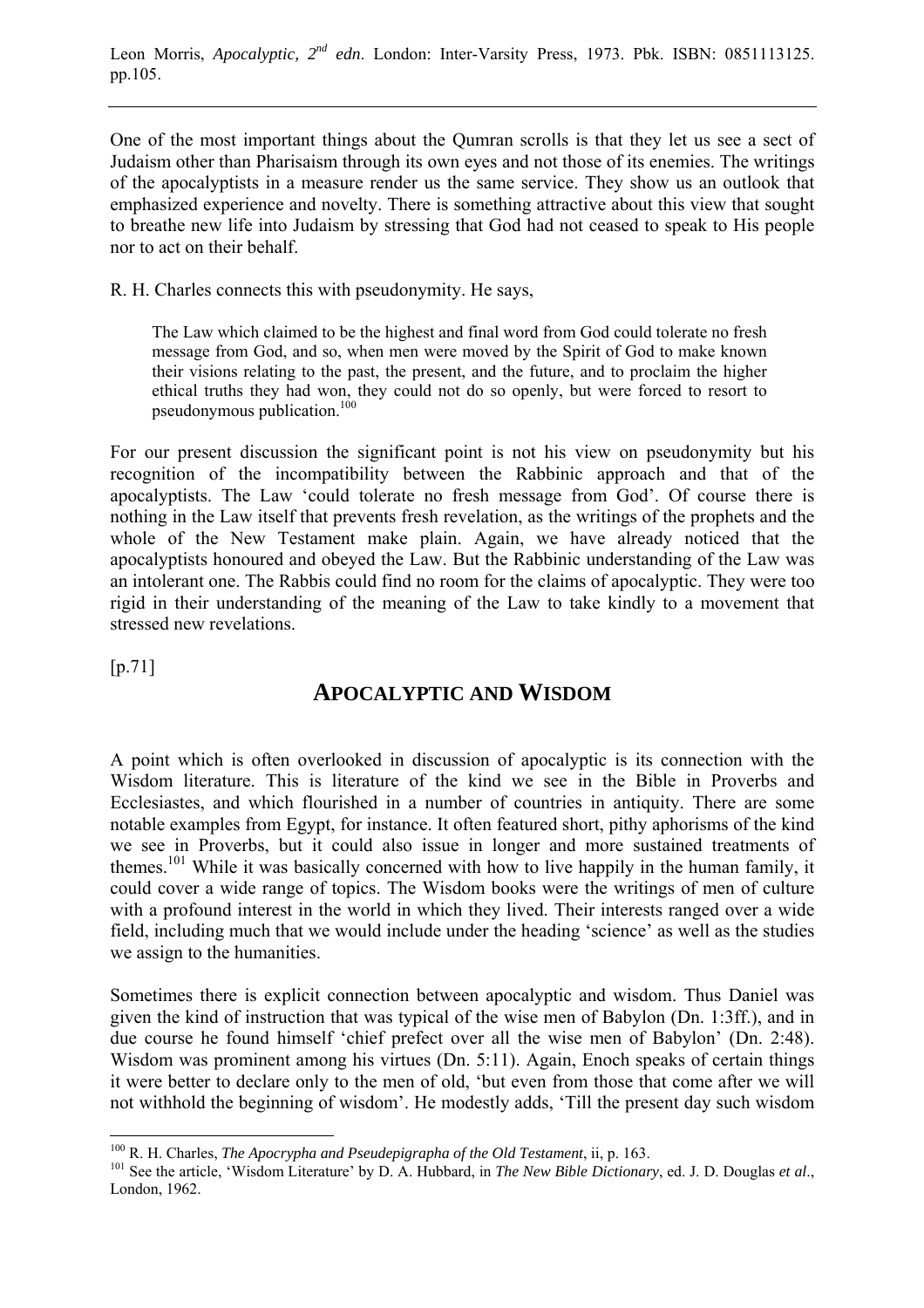has never been given by the Lord of Spirits as I have received according to my insight' (*1 Enoch* 37:3f.).

In keeping with this, some of the topics discussed by the apocalyptists are the kind of thing we see in the Wisdom literature. Thus von Rad finds 'an enormous accumulation of

[p.72]

knowledge' in the *Apocalypse of Enoch* 'about the development of civilisation (Enoch VIII), the heavenly bodies (Enoch LXXII-LXXIX), the calendar, meteorology, and geography<sup>'.102</sup> And what is true of Enoch is true of a number of other apocalyptic writings. Betz refers to 'the strong interest the apocalyptist has in "knowledge" and "science" (for example, cosmology, astrology, demonology, botany, zoology, pharmacy, and so forth)<sup>'.103</sup> It would be true to say that the writers of this class of literature have an interest in and an acquaintance with the kind of topic that was often treated by the Wisdom writers. Von Rad goes so far as to say that Wisdom is 'the real matrix from which apocalyptic literature originates'.<sup>104</sup> He has not been able to persuade very many that this is in fact the case. The differences present a difficult problem from this point of view. For example, the Wisdom literature lacks the eschatological interest that is such a dominant feature of apocalypse. Where Wisdom is basically concerned with this world, apocalyptic stresses the next. There are other not inconsiderable differences also. But the points of contact are interesting, and the connection between the two groups of writings should not be overlooked. There are certainly some affinities.

[p.73]

### **IRRESPONSIBILITY OF THE APOCALYPTISTS**

One feature of apocalyptic that we must not overlook is the fact that it represents the opinions and suggestions of men without power. Its authors could put forward their ideas with confidence, secure in the knowledge that they would not have to undergo the sharp test of seeing how they would work in practice. In this respect the difference between them and the prophets is not unlike that between the government and the opposition. The party in power must take a good deal of care over its solutions to current problems, for it will proceed to put them into effect and take the consequences. The party will be held responsible should the result be unfortunate. By contrast, the opposition can engage in the luxury of less guarded speculation. It knows its solutions will not be put to the hard test of how they will work out.

We may liken the prophets to the party that forms the government. They were sometimes the trusted advisers of those in power, as, for example, was Isaiah. Even where this was not the case, the prophet was putting forward a solution that might well be taken seriously and which he hoped would be.

Not so the apocalyptist. He knew that the foreign overlord would reject anything he said, and he could accordingly indulge in the wildest speculation. He would never be proved wrong by having his advice followed with disastrous consequences. In any case he had written off this

<sup>&</sup>lt;sup>102</sup> G. von Rad, *Old Testament Theology*, ii, p. 306.

<sup>&</sup>lt;sup>103</sup> H. D. Betz, in *Journal for Theology and the Church*, no. 6, 1969, p. 136. <sup>104</sup> G. von Rad, *op. cit.*, p. 306.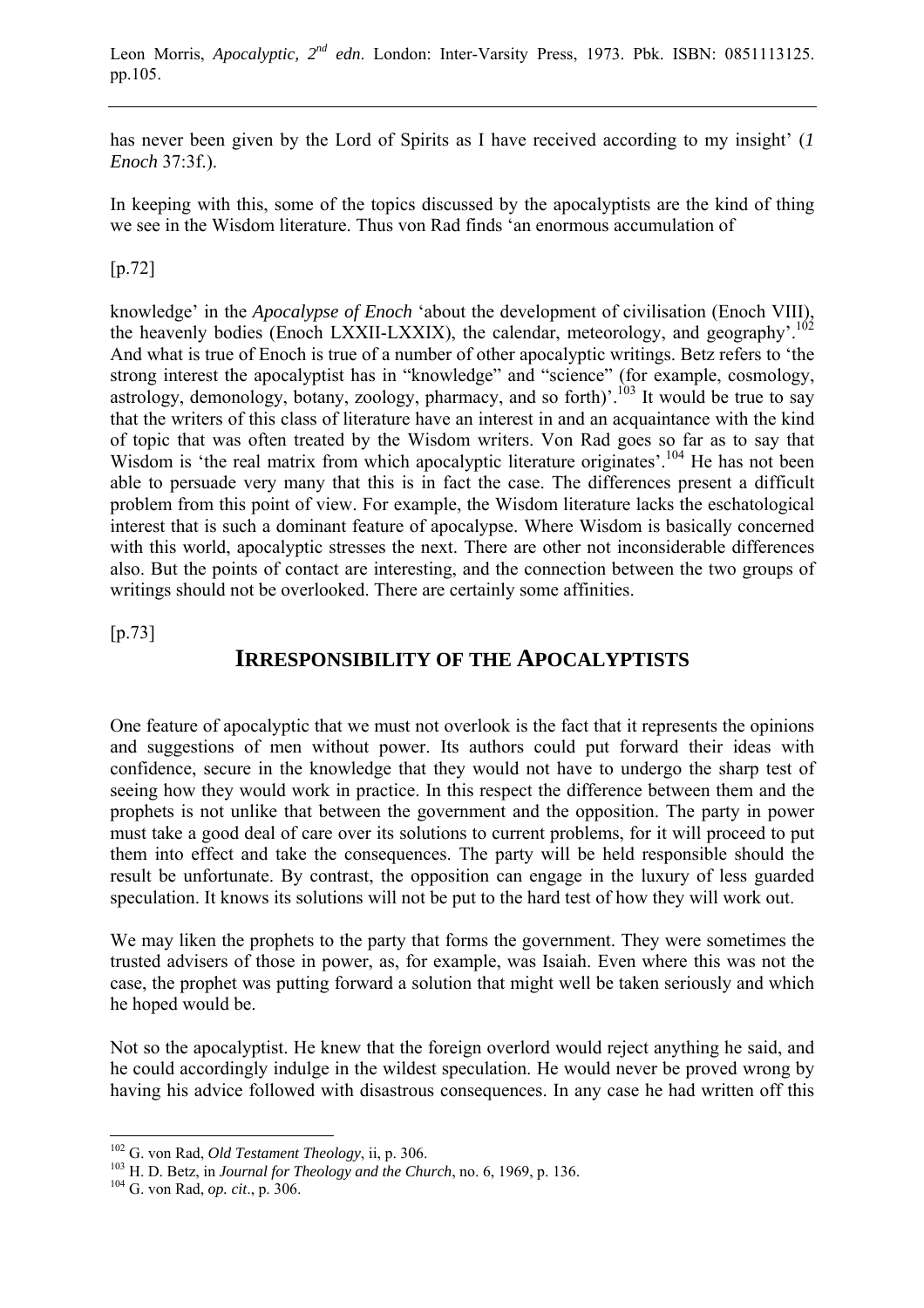world and its activities, so there was no question of his trying seriously to provide workable solutions to its problems.

E. F. Scott expresses it like this:

The prophets belonged to a free nation, of which they were the trusted advisers. They lived in times of terrible emergency, when the fate of the nation depended on their

[p.74]

counsel, and they could not venture to speak lightly. The apocalypses come from a time when Israel was subject to foreign powers. Their authors are free to indulge their own fancies and to offer conjectures and speculations, knowing that they stand safely apart from the actual direction of events. Between them and the prophets there is much the same kind of difference as between the political doctrinaire and the responsible statesman.<sup>105</sup>

This is not to discredit the apocalypses. Their writers were men with serious purpose and they had something important to say to the men of their day. But in this matter of workable political solutions they had little to contribute. They put no faith in the political systems they saw and they made no really serious suggestions for an alternative.

[p.75]

### **APOCALYPTIC AND THE OLD TESTAMENT**

Almost all would agree that there is apocalyptic in the Old Testament, the only disagreement being as to its extent. Some see it but rarely, others see it in many places. Thus S. B. Frost finds it almost throughout the prophets. He envisages a time after the exile 'when the apocalyptic type of mind found an opportunity for self-expression, not in the writing or compilation of books, but in the interpreting of earlier oracles and in making that interpretation clear to all by an extensive "glossing"<sup>2106</sup> This enables him to find apocalyptic very widely, either as original or as due to the work of glossators. As an example, he sees the book of Isaiah as extensively worked over by apocalyptists. Originally there were three main booklets, 2:6-10, 13-23, 28-31.

To each of these booklets a 'fabricated apocalypse' has been added before the three were put together: thus  $2^6$ -10 receives 11-12, 13-23 receives 24-7, and 28-31 receives 32-3. When these three booklets were put together the resulting collection received as a whole a further apocalyptic addition, 34-5. We are thus presented with four such 'fabricated apocalypses'.107

Such views have not commended themselves widely. There is a strong subjective element involved and most scholars have not been able to see apocalyptic (as distinct from eschatology) in all the places Frost claims. It seems better to put forward more modest claims.

<sup>&</sup>lt;sup>105</sup> E. F. Scott, *The Book of Revelation*, London, 1939, p. 12.<br><sup>106</sup> S. B. Frost, *Old Testament Apocalyptic*, p. 113.<br><sup>107</sup> *Ibid.*, p. 120.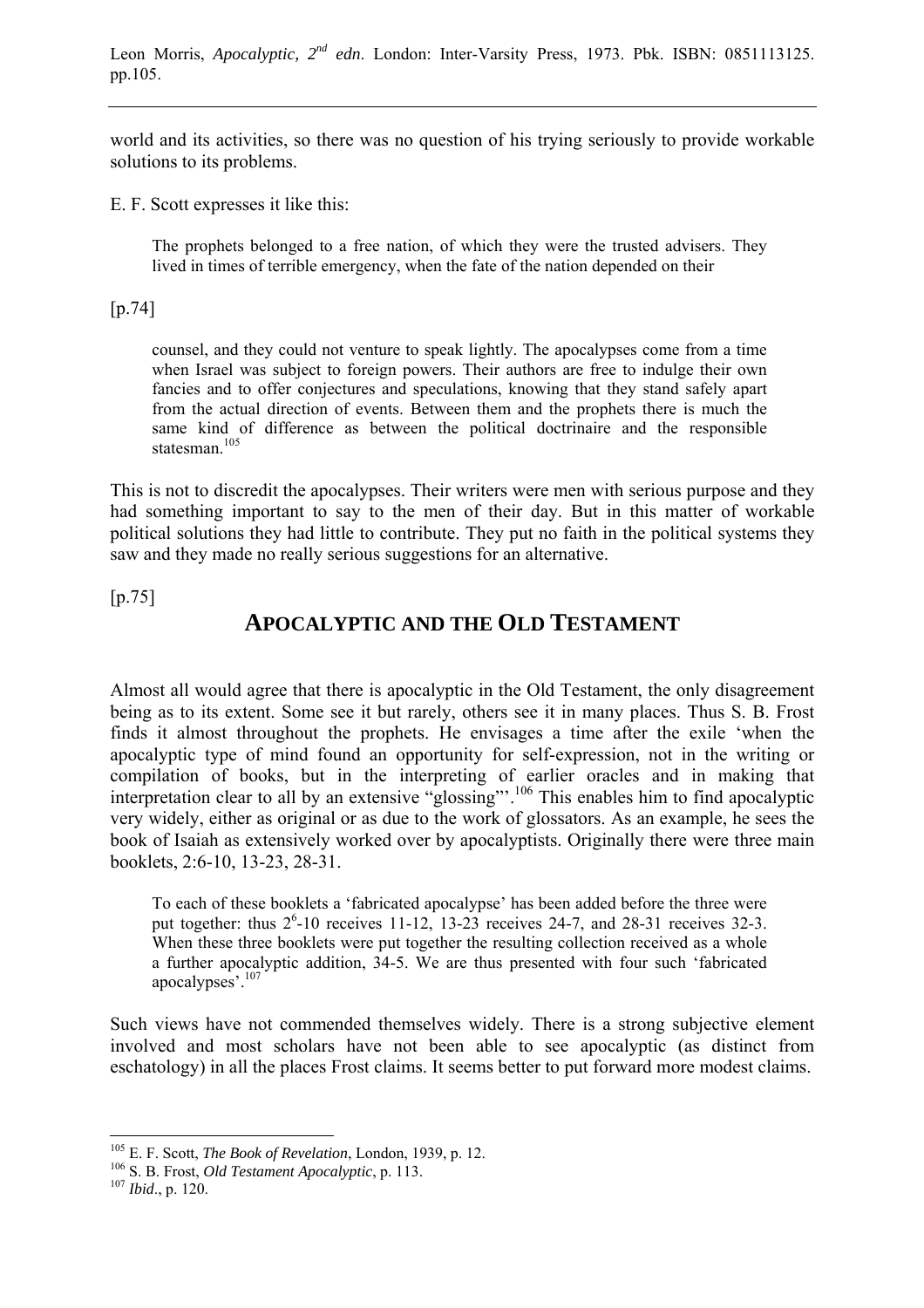Let us begin quietly, then, by saying that it is not outrageous to regard Daniel as an apocalyptic work. Some would prefer to insert some qualifications even into this statement,

[p.76]

but I am here doing no more than point to a generally held assessment. Indeed it is often held that Daniel was the first apocalypse and that its popularity brought imitators and in due time the appearance of a new literary genre. Sometimes there is an explicit connection of later apocalyptic with Daniel as when the author of *2 Esdras* writes, 'This is the interpretation of this vision which you have seen: The eagle which you saw coming up from the sea is the fourth kingdom which appeared in a vision to your brother Daniel. But it was not explained to him as I now explain or have explained it to you' (*2 Esdras* 12:10-12).

Apocalyptic is often seen also in passages such as Isaiah 24-27, Ezekiel 38-39, the prophecy of Joel and Zechariah 9-14. Others are sometimes cited, but these seem the principal places. We proceed to discuss them briefly.

### **The book of Daniel**

H. H. Rowley lays it down that 'the Book of Daniel is the first great apocalyptic work', and cites Bousset-Gressmann in support, 'With Daniel begins the apocalyptic literature of Judaism.<sup>'108</sup> Such views are widely held and it is not uncommon to find it affirmed that it was the great success that attended this writing that led to the class of apocalyptic. This is not to deny that there was foreign as well as Hebrew influence on apocalyptic, nor that sometimes writing not unlike Jewish apocalyptic may be found in other literatures. Everyone agrees that apocalyptic drew from many sources. But the idea is that in Daniel for the first time on Jewish soil at least, and probably for the first time anywhere, the diverse elements that go to make up apocalyptic were successfully put together in a book which had wide appeal.

Much in Daniel is, of course, not apocalyptic. The inspiring stories in the opening chapters with their examples of noble courage in the service of God do not come under this heading. It is suggested that there were such stories in circulation, mostly centring on the exploits of an ancient worthy

[p.77]

named Daniel, but including also some other young men of courage and faith. These were eminently suited to encouraging the faithful in times of special difficulty and persecution, as for example during the Maccabean troubles. Someone alert to the needs of the times gathered these stories together and made them an introduction to his own message. This he conveyed not in further Daniel-type stories, but in a series of visions which he ascribed to Daniel. His aim was not to write history but to hearten God's people in difficult days with a 'tract for the times'.

In this second section of the book there is a continuing use of symbolism featuring a variety of curious animals often with unusual numbers of horns. The use of numbers is also significant, as is that of mysterious expressions such as 'a time, times, and half a time'.

 $\overline{a}$ 108 H. H. Rowley, *The Relevance of Apocalyptic*, p. 43 and n. 4.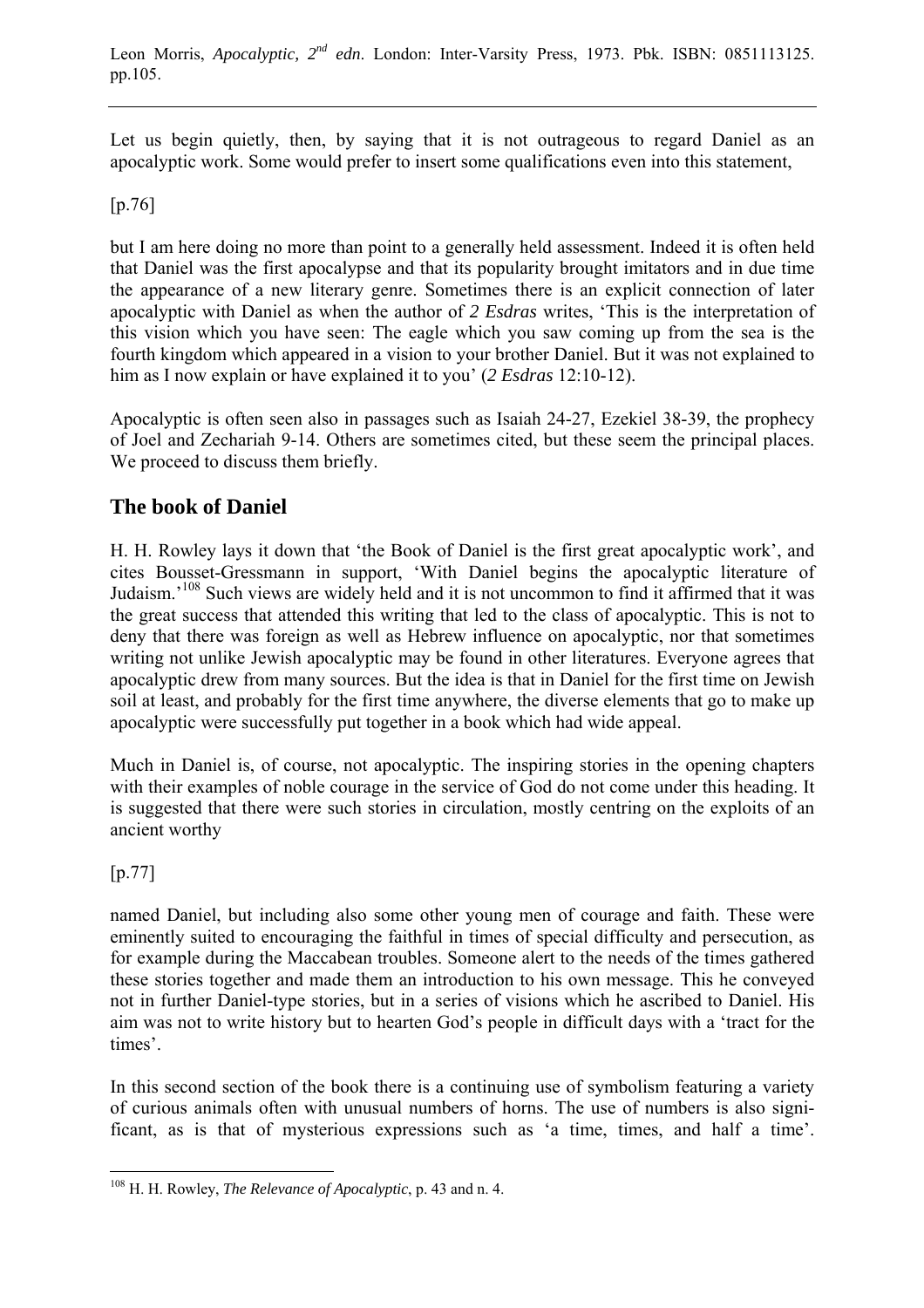Throughout there is the thought that God is supreme and that in due time He will overthrow the evil. Until that day it seems that all that the righteous can do is put up with the evil, for they cannot overthrow it themselves. This is characteristic of apocalyptic and we have already noticed that ideas such as these are found again and again in apocalyptic literature.

So far it seems that, apart from the opening chapters, Daniel is a work of apocalyptic. But there are some problems. In the first place there is the question of authorship. Apocalypses are mostly fathered on to great names from the past. Those who regard Daniel as a typical apocalypse claim that this has been done here. The author has ascribed his book to a hero of Babylonian times. Unfortunately for this view, however, we know nothing of such a Daniel. The name does not occur again in the Old Testament, though the very similar name Dan'el is found in Ezekiel 14:14, 20; 28:3. Quite apart from the slight difference in the name, Ezekiel's Dan'el is linked with Noah and job in chapter 14 and with 'the prince of Tyre' in chapter 28. Neither connects him with sixth-century Babylon. The name is found also in the Ras Shamra tablets, again in the form  $Dan'el$ ,  $109$  where the reference is to a mythical character described as the 'Dispenser of Fertility'.

[p.78]

As the date is 1400 BC we are again far removed from the leading figure of the book of Daniel. Many discount the difference in the names and hold that our book of Daniel is referring to the same being as are Ezekiel and/or the Ras Shamra tablets. But in the first place there seems no good reason for our overlooking the difference in the names, and in the second, even if the same man is in mind, these passages add nothing to our knowledge of him. They certainly do not prove that he was a folk hero or the like. Nothing connects him with Babylon or with the sixth century BC. When all is said, the fact remains that 'Daniel' appears only in the book bearing his name. Nothing can be added except a few references to the similar sounding 'Daniel'. It cannot be said that the case for an ancient hero named Daniel has been convincingly made out. To urge that Daniel, though unknown to us outside this book. was well known in Old Testament times is to bolster up one hypothesis with another.<sup>110</sup>

Another possibility is to take up Rowley's position, that the book is written round the Daniel stories. When he has recounted these tales of heroic endeavour, this view holds, the author proceeded to add his visions in Daniel's name, 'not in order to deceive his readers, but in order to reveal his identity with the author of the Daniel stories'.<sup>111</sup> But when later writers of this kind of book saw Daniel as pseudonymous they copied this feature and it thus became part of the normal apocalyptic method. But even if this be accepted (and some hold that other pieces of apocalyptic such as Is. 24-27 are earlier) the method used in this book is different from that pursued so consistently by the apocalyptists in general.

Again, we have noted that there is a difference between prophecy and apocalyptic, even if the difference is at times difficult to define with precision. On one occasion, at any

<sup>&</sup>lt;sup>109</sup> See *Documents from Old Testament Times*, ed. D. Winton Thomas, London, 1958, pp. 124ff.

<sup>&</sup>lt;sup>110</sup> H. H. Rowley rejects Russell's view that apocalyptic pseudonymity represents 'extensions of the personality' of those whose names were used, saying, *inter alia*, 'For no possible reason could be suggested for the author of Daniel's selection of Daniel as the name under which to write, since a Daniel of the sixth century Be at the court of Nebuchadnezzar is otherwise quite unknown, and he had no known personality to "extend" until this book was written' (*op. cit*., p. 41, n. 1). 111 H. H. Rowley, *op. cit*., p. 40.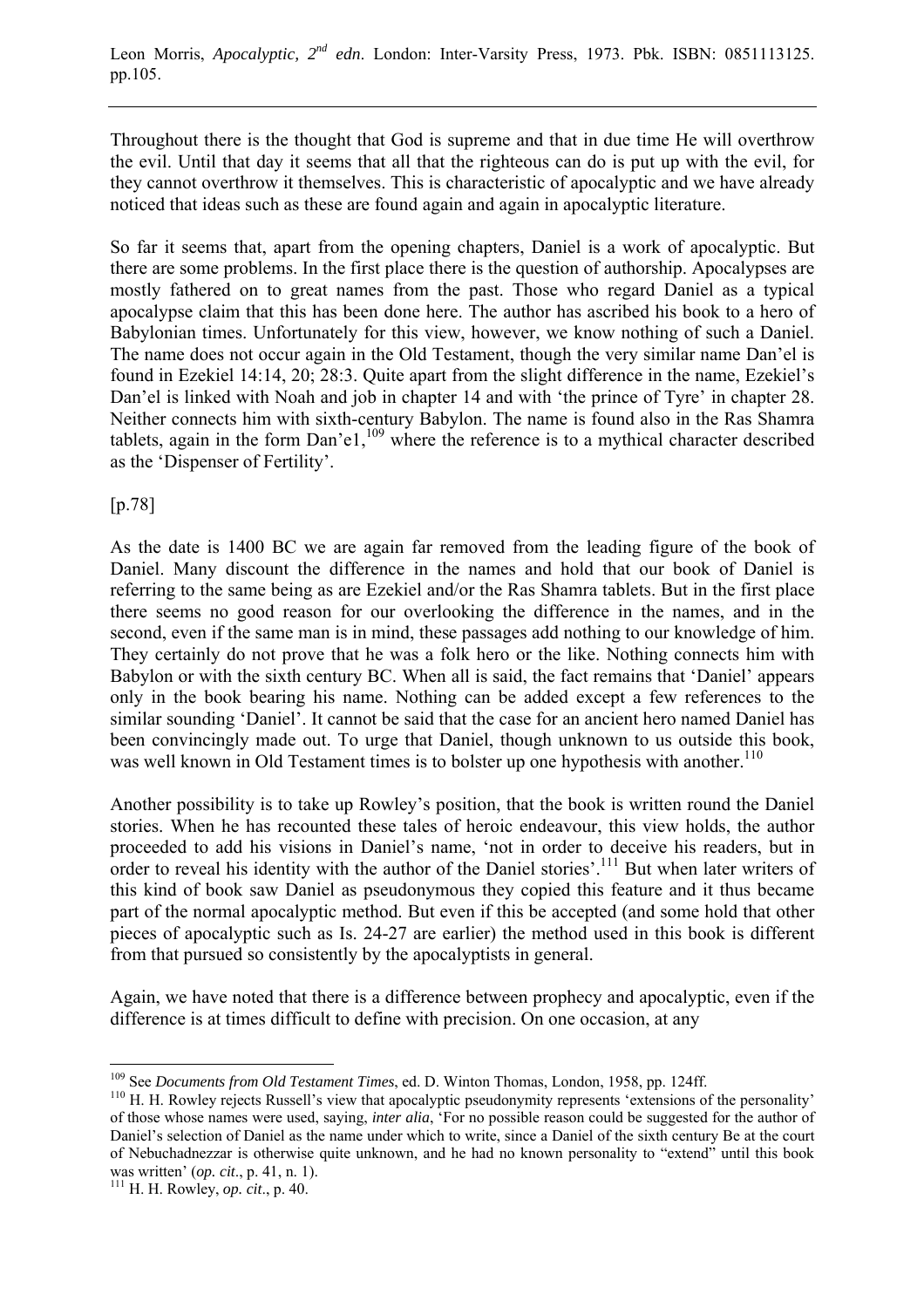[p.79]

rate, the author classes this work (or part of it) as coming within the orbit of the prophet (Dn. 9:24). But as the same verse speaks of sealing up the vision, a characteristic apocalyptic concept, the point has little value. Whether the book should be classed as prophecy or apocalyptic must be decided on other grounds than this.

Part of our difficulty is that Daniel has affinities with earlier prophecy as well as with later apocalyptic. Thus James A. Montgomery sees this book as 'the connecting hinge' between the canonical writings and apocalyptic.<sup>112</sup> He finds 'little that is otherwise than genuine development of the older Bible religion'113 which looks like classing the book as a development of prophecy, but he can also say that it 'belongs as a whole to the category of Apocalyptic'.<sup>114</sup> While recognizing that the book has its links with prophecy then Montgomery comes down on the side of apocalyptic.

But quite a number of students take very seriously the remark of Adam C. Welch that 'it may be wiser... to interpret Daniel from his predecessors rather than from his successors'.<sup>115</sup> Norman Porteous is one such. Specifically he thinks that this book 'shares with the oracles of the great eighth- and seventh- and sixth-century prophets the view that history has an end which will be brought about by God and that, when that consummation comes, there will be a judgment which will make manifest who are on God's side and who are at enmity with God'.<sup>116</sup> He examines and rejects the view of A. Bentzen and E. W. Heaton that the book should be classed with the Wisdom literature.<sup>117</sup>

Heaton sees it in some ways as 'definitely misleading' to class Daniel with apocalyptic writing.<sup>118</sup> His point is that, while there are undoubted resemblances, if we neglect the very important differences and see Daniel as no more than another piece of apocalyptic we will miss some of the important things

[p.80]

it is saying. He argues that Daniel inherited 'not a formed apocalyptic tradition, but, rather, a miscellaneous body of prophetic teaching and imagery about the coming Kingdom of God'.<sup>119</sup> His contention is that, while a good deal of this miscellaneous matter was taken up into the real apocalypses like *1 Enoch*, the *Sibylline Oracles*, the *Assumption of Moses* and *2 Esdras*, Daniel did not take it up. In fact 'this prophetic material is *almost entirely absent from the Book of Daniel*<sup>'</sup>.<sup>120</sup> He gives as examples of the kind of thing that is absent from Daniel but found in the apocalypses, cosmic imagery, great battle scenes, 'lurid descriptions of the fate of the wicked gentiles', highly coloured pictures of the final Kingdom and the frequent interest in the Messiah.<sup>121</sup> Heaton sees it as significant that Daniel was accepted into the canon

 <sup>112</sup> J. A. Montgomery, *A Critical and Exegetical Commentary on the Book of Daniel*, Edinburgh, 1959, p. 78.<br><sup>113</sup> *Ibid.*, p. 85.<br><sup>114</sup> *Ibid.*, p. 78.<br><sup>115</sup> A. C. Welch, *Visions of the End*, p. 129.<br><sup>116</sup> N. Porteous,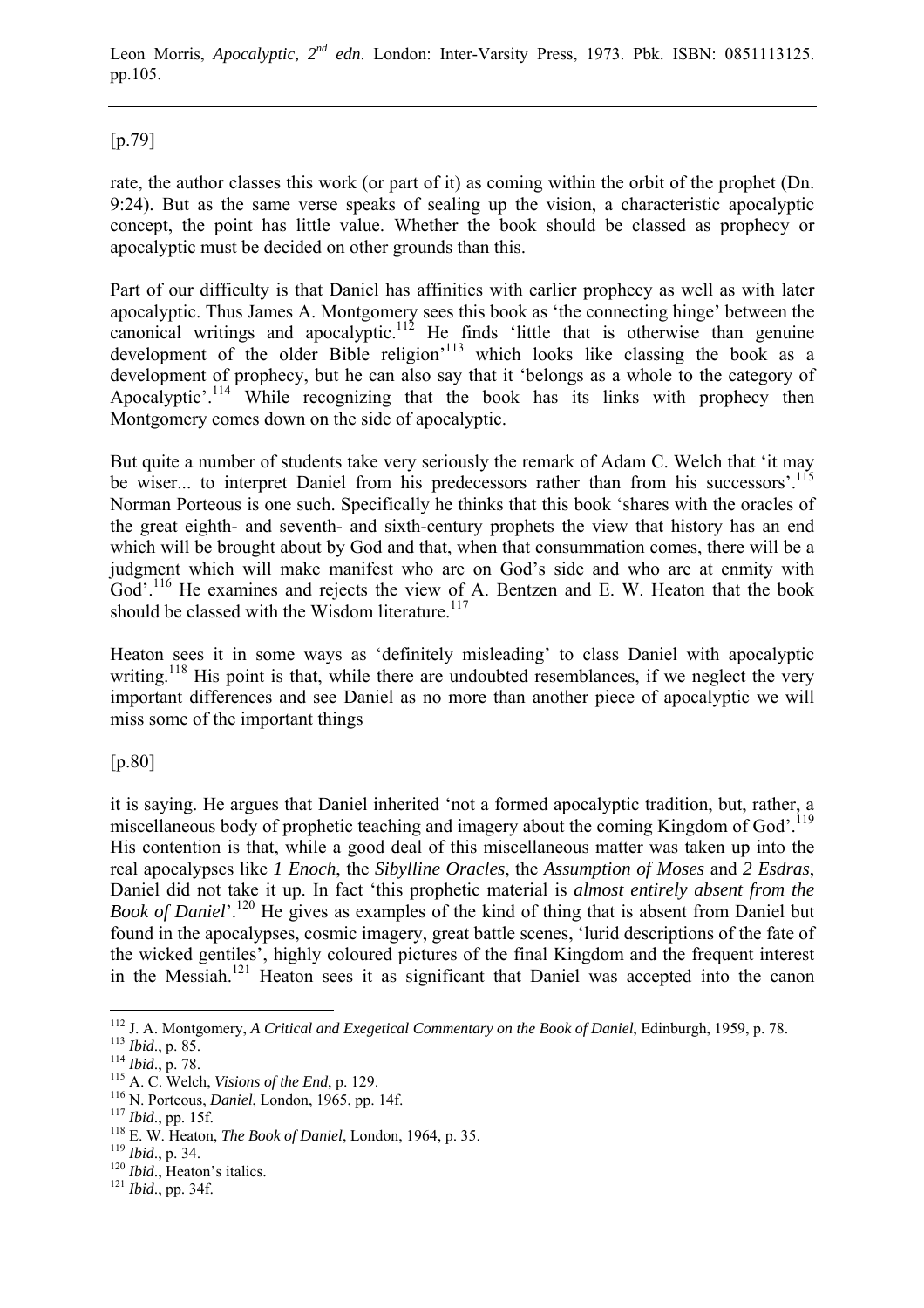whereas the apocalypses were not and concludes witheringly, 'Daniel has suffered the misfortune of being classed with his second-rate imitators.<sup>122</sup>

It is thus clear that the book of Daniel is a puzzling one still and it is not clear to which class of literature it should be assigned. No-one can miss its affinity with the apocalypses, but it is to ignore the evidence when it is concluded without further ado that the book is simply an apocalypse. The fact is that it has affinities with the Wisdom literature as well as with apocalyptic, and stronger affinities still with prophecy. There is a lot to be said for Porteous's summary:

Perhaps the wisest course is to take the Book of Daniel as a distinctive piece of literature with a clearly defined witness of its own, and to take note of the various ways in which it borrows from and is coloured by the earlier prophetic literature, the Wisdom literature and the Psalms and has its successors in the apocalypses, though these often exhibit an extravagance and a fantastic imagination which is less prominent in the Book of Daniel.<sup>123</sup>

We should not miss the uniqueness of this book. It is like the apocalypses it is true, and there can be little doubt that

#### [p.81]

many of the apocalyptists copied its form. But its essence is otherwise.

#### **Isaiah 24-27**

T. H. Robinson wrote of Isaiah 24-27 as 'a great Apocalypse', and again as, apart from Daniel, 'the most characteristic piece of Apocalypse in the Old Testament'.<sup>124</sup> He lists the factors that bring him to this verdict: 'the violent interference of Yahweh in the world, His "supernatural" methods, His triumphant destruction of His foes, the universal outlook, the salvation of Israel from distress and her ultimate supremacy.<sup>125</sup> George A. F. Knight is another who clearly regards these chapters as apocalyptic, for he heads his treatment of them The "Little Apocalypse"' without thinking it necessary to demonstrate the point.<sup>126</sup> His quote marks indicate that some qualification is intended, but his discussion casts no doubt on the classification.

But some hesitation is in order. These chapters share some of the characteristics of apocalyptic. For example they speak of world-wide judgment<sup>127</sup> and they view the

 $122$  *Ibid.*, p. 37.

<sup>&</sup>lt;sup>123</sup> N. Porteous, *op. cit.*, p. 16.<br><sup>124</sup> T. H. Robinson, *Prophecy and the Prophets in Ancient Israel*, London, 1941, pp. 93, 202.<br><sup>125</sup> *Ibid.*, p. 202.<br><sup>126</sup> G. A. F. Knight, *Prophets of Israel* (1) *Isaiah* (Bible 1961, pp. 37, 84. In the former passage he does speak of the 'so-called "Little Apocalypse" in chs. 24-27'. S. B. Frost should also be mentioned. He finds that in these chapters apocalyptic 'first achieves its characteristic form' (*Old Testament Apocalyptic*, p. 143).<br><sup>127</sup> *Cf*. George Buchanan Gray, 'in chs. 1-23 we have in the forefront the particular circumstances or fates of

definite and particular nations―Jewish or foreign, in chs. 24-27 the future both of judgment and of promise that awaits the world at large. We pass from prophecy to apocalypse' (*A Critical and Exegetical Commentary on the Book of Isaiah I-XXXIX*, Edinburgh, 1912, p. 397; he can also use a heading over his translation of most of this section, 'An Apocalyptic Poem', p. 404). But this is to take one feature and make it the decisive criterion of apocalyptic.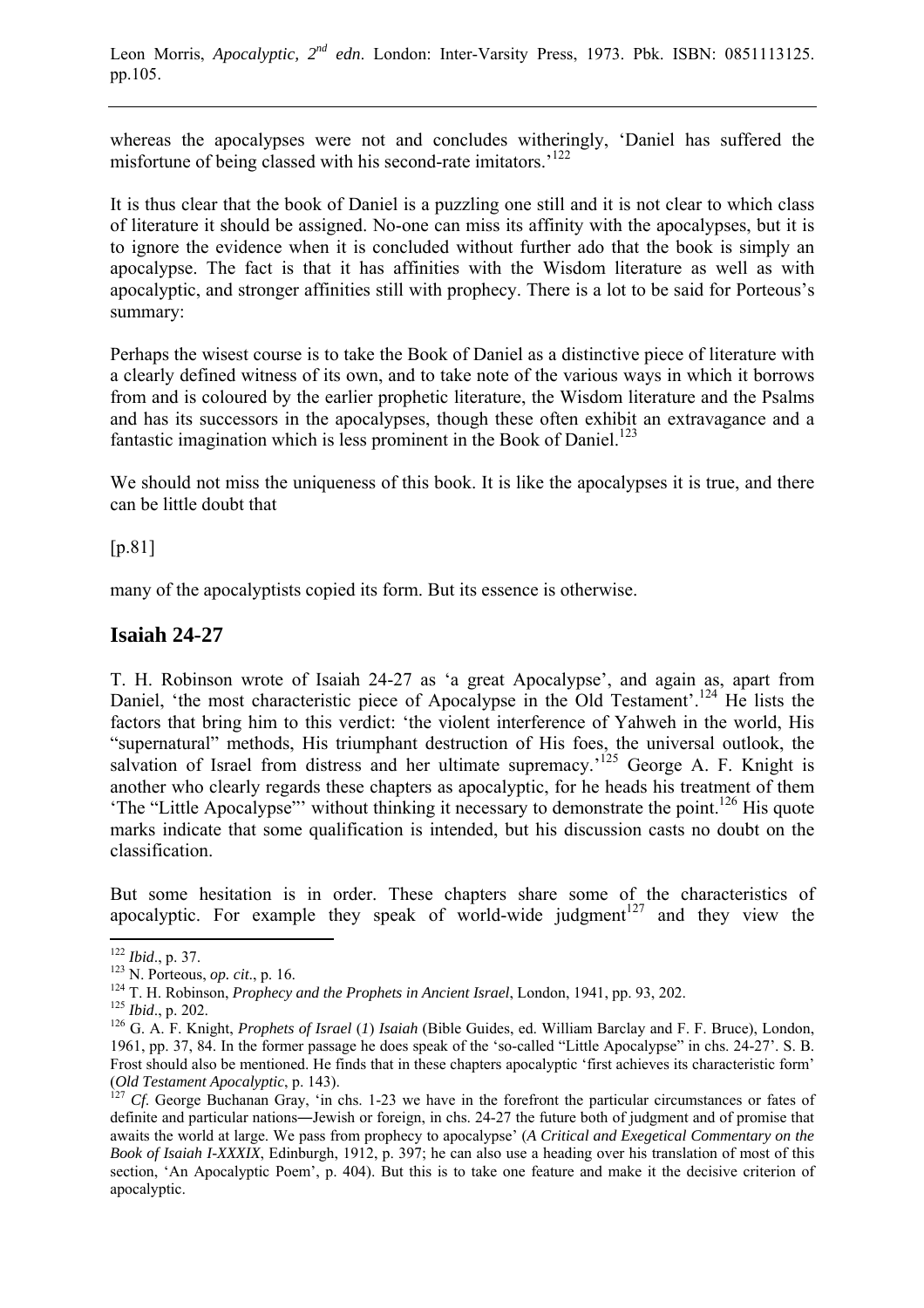intervention of God on the last great day as the one way in which the evil the author sees at work in the world will be overcome. But, while this is not unlike apocalyptic, it falls short of being the

[p.82]

genuine article. It is eschatology indeed, but apocalyptic is not to be identified with eschatology. Here there is, for example, none of the curious symbolism so beloved of the apocalyptists, no dualism or division of time into periods or the doctrine of the two ages. Long ago J. Skinner commented on both the likeness to apocalyptic and the fundamental dissimilarity: 'the strongly-marked apocalyptic character of the ideas and imagery has impressed nearly all commentators. There has perhaps been a tendency to exaggerate this feature; if we compare the passage with a typical apocalypse, like the book of Daniel, the differences are certainly more striking than the resemblances.<sup>'128</sup>

It is best to recognize that apocalyptic did not suddenly burst on the scene, fully developed and perfect in all its parts. There were foreshadowings and beginnings. Ideas and imagery appeared in diverse places and were combined. There was growth and progress. Passages like these Isaianic chapters show the kind of thinking that was capable of developing and in due course did develop into apocalyptic. But it is premature to see it in this place.

### **Other Old Testament passages**

Fairly similar comments may be made about other passages from the Old Testament. Several are claimed as apocalyptic but it will usually be seen that, while they have some of the characteristics of this genre, they lack others. We should see them as forming part of the background to apocalyptic and as showing the kind of outlook that in due time would lead to apocalyptic. But they do not themselves form part of that genre.

As an example, some point to Ezekiel 38-39, chapters which feature the activities and final overthrow of Gog of the land of Magog.129 Montgomery says of this and chapters

[p.83]

47f., 'Ezekiel has a full-blown Apocalyptic'.<sup>130</sup> Similarly G. A. Cooke heads his discussion of these two chapters simply 'An Apocalypse, chs. 38, 39'.131 Gog and Magog undoubtedly are symbolic names and the forces of evil they represent are familiar in apocalyptic. There is also the thought of the overwhelming might of evil against which normal human forces are of no avail. But in the end it is God who intervenes and subdues them. This is not unlike apocalyptic, but of itself it scarcely merits the description. It is better, with S. B. Frost, to say, 'Ezekiel has laid the ground-plan of apocalyptic'.<sup>132</sup>

<sup>&</sup>lt;sup>128</sup> J. Skinner, *The Book of the Prophet Isaiah*, chapters I-XXXIX, Cambridge, 1900, p. 179.

<sup>&</sup>lt;sup>129</sup> For a discussion of the significance of these figures and references to the literature see H. H. Rowley, *The* Relevance of Apocalyptic, pp. 35ff.<br><sup>130</sup> J. A. Montgomery, A Critical and Exegetical Commentary on the Book of Daniel, p. 79.<br><sup>131</sup> G. A. Cooke, A Critical and Exegetical Commentary on the Book of Ezekiel, Edinburgh, 1936

B. Taylor refers to the passage as 'an apocalyptic oracle' (*Ezekiel*, London, 1969, p. 241). 132 S. B. Frost, *Old Testament Apocalyptic*, p. 92.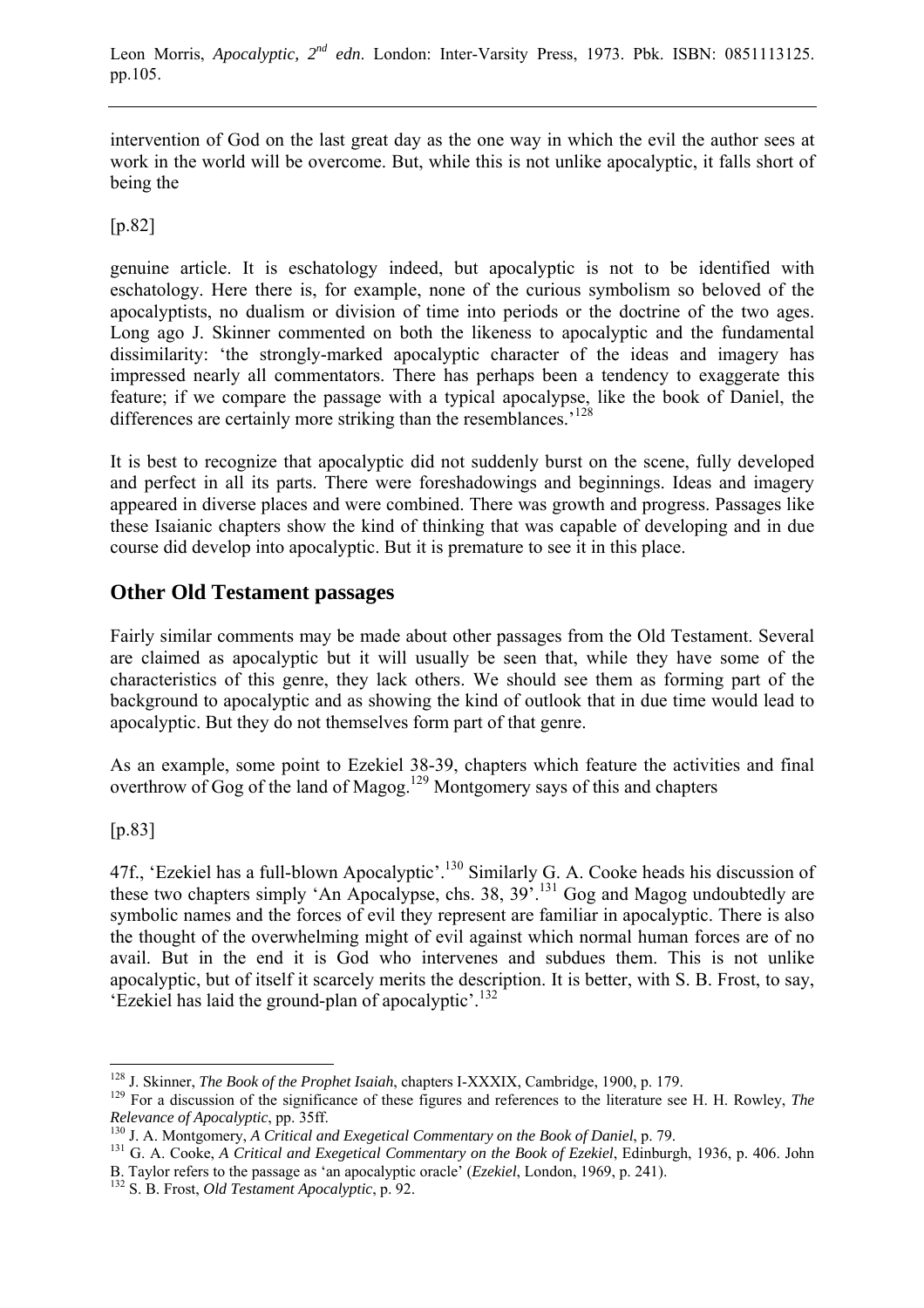It is much the same with the book of  $Joel<sup>133</sup>$  or with Zechariah 9-14. The Day of the Lord figures largely in the thinking of the authors of such passages. There is also an emphasis on the terror the final intervention of the Lord would create when He came to destroy all evil. The Zechariah chapters also bring us something very like the miseries that would precede the coming of the Messianic age.<sup>134</sup> All this marks an emphasis on eschatology, but, as we have already noticed, apocalyptic is more than eschatology. However difficult it may be to define, it yet has a number of other characteristics, as I have tried to show in the preceding pages. But such prophecies as Joel and Zechariah lack far too many of them to be considered as examples of this literary genre. What they do is to show that there was a long history behind the kind of thinking that would ultimately issue in apocalyptic and that this kind of literature developed by degrees. Before it emerged as a recognizable literary genre there were many writings embodying one or other of the characteristics that ultimately were to come together and make up the apocalyptic we have been concerned with in this book.

[p.84]

Part of our problem may be that there is no such thing as 'a typical apocalypse', so that it is not clear beyond all argument when the genre has finally made its appearance. Many scholars, as we have seen, hold that enough of the characteristics of apocalyptic are found in some at any rate of the passages we have been examining to justify the use of the term, apocalyptic. Others are hesitant.

Perhaps it would not be unfair to see in these prophecies an expression of the thought that the world is moving towards a new era when Yahweh would bring history to a close. Men would be judged and the Golden Age would come. All this would be given emphasis and precision and would be expressed in characteristic symbolism by the apocalyptic writers. Undoubtedly in these passages we are moving towards apocalyptic, feeling out after it, if you like.<sup>135</sup> But there is good reason for holding that we have not reached it yet.

[p.85]

 $\overline{a}$ 

### **APOCALYPTIC AND THE NEW TESTAMENT**

It is often said there is a good deal of apocalyptic in the New Testament. The two principal places where this is to be seen are Mark 13 and the book of Revelation. But other passages are thought to be of the same essential kind, especially 1 Corinthians 15 and 2 Thessalonians 2. It is not, however, simply a matter of citing this book or that. As we saw in the opening section of this study, there are those who see most of the essential concepts and thought forms of Christianity as deriving from an apocalyptic milieu. The thought is that apocalyptic represents that part of Judaism which did not emphasize the Law as did orthodox Rabbinism and that it was from this sector of Judaism that Christianity developed.

<sup>&</sup>lt;sup>133</sup> Frost sees the last part of this book as apocalyptic (*op. cit.*, ch. 9).<br><sup>134</sup> T. H. Robinson finds 'nothing that can strictly be called apocalyptic' in Zechariah 9-11, but in chs. 12-14 'the apocalyptic thought and language are unmistakable' (*Prophecy and the Prophets in Ancient Israel*, p. 205).<br><sup>135</sup> John Mauchline, commenting on Isaiah 24-27, says, 'it is possible to discern in the transition from chs. 1-2

to chs. 24-27 how prophecy, with its distinctive characteristics, could pass easily and by imperceptible degrees into apocalyptic' (*Isaiah 1-39*, London, 1962, p. 183). He does not appear to mean that chs. 24-27 are in fact apocalyptic, for he speaks of them only as 'having some of the characteristics of apocalyptic literature' (*ibid*.).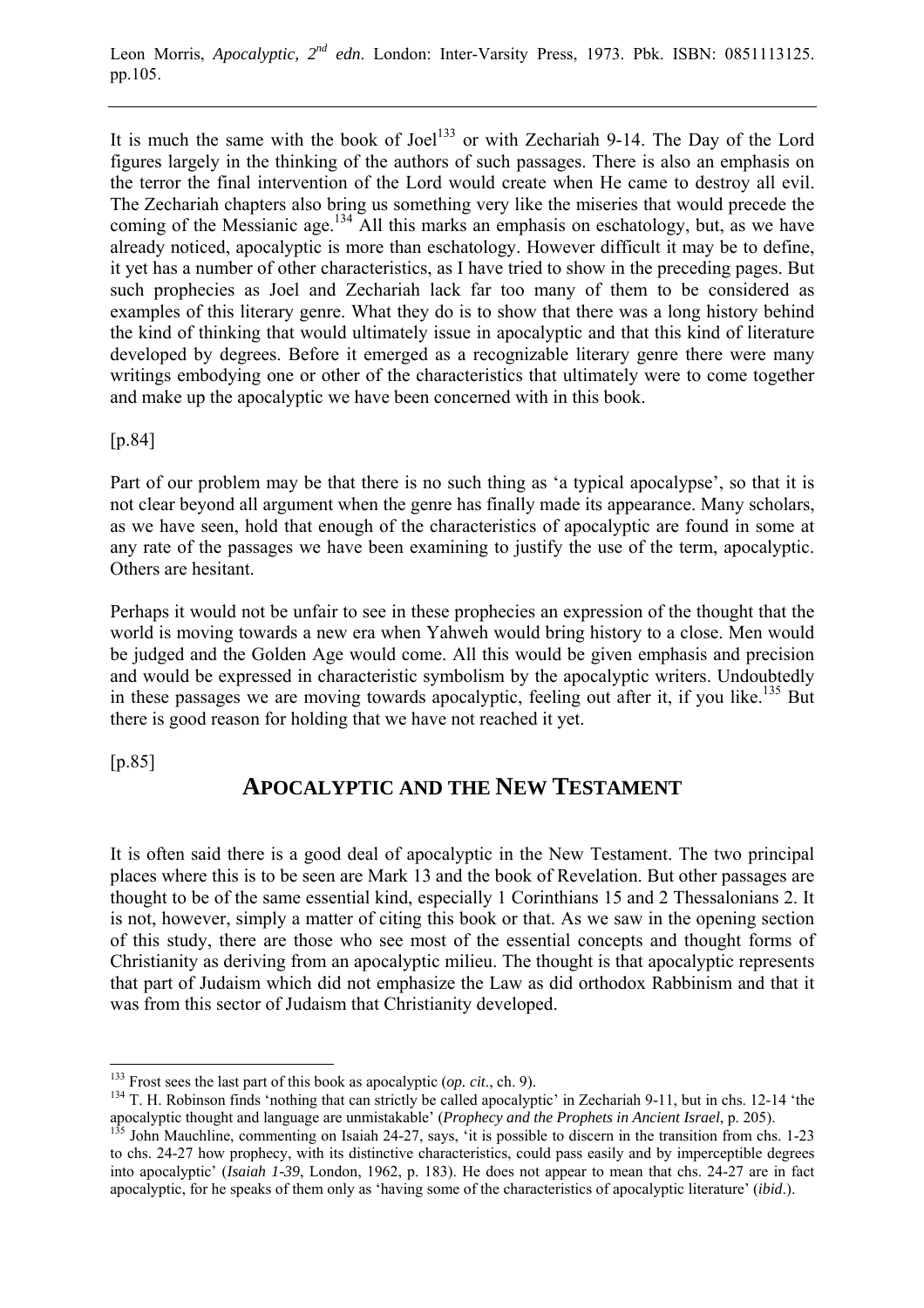There is truth here, as we saw earlier. There is every reason for holding that Christianity developed from the 'enthusiastic' side of Judaism rather than from the formal side represented by the Pharisees and, from a somewhat different point of view, the Sadducees. But it must not be overlooked that there were other strands in Judaism also. There were the Zealots and the Herodians and others. In recent years the Qumran scrolls have given us a glimpse of one of these communities from the inside. Whether we identify the Qumran sect with the Essenes or not is not important for our present purpose. They were distinctively different from the orthodoxy of the day and they underline the fact that first-century Judaism was far from being monolithic. The evidence shows that there were great diversities of opinion and practice. That apocalyptic contributed something to Christianity is plain enough, but that it stood to the new faith in the relation of parent to child is going too far.

Long ago Sanday expressed a more balanced opinion. He

[p.86]

saw the influence of apocalyptic in much of the terminology of the Gospels, but saw also a connection with prophecy:

Looking at the contents of the Gospels broadly, we are struck by the fact that so many of the leading terms employed in them should be either directly apocalyptic or closely associated with apocalyptism. This is true of the whole group of titles of which our Lord Himself and the Primitive Church made use to describe His mission: such titles as Messiah, Son of David, Son of man, Son of God. And it is no less true of another group of prominent terms which describe the aim and effect of His mission in its working among men-kingdom of God (or of heaven), repentance, judgment, watchfulness, resurrection. All these terms, if not exactly apocalyptic in origin—for many of them go back to the earlier period of prophecy―had acquired an almost technical sense in the apocalyptic vocabulary.136

This, I think, must be accepted. The Christian movement has its affinities with the apocalyptic movement. The language of the apocalyptists has influenced that of the Christians. The characteristic expressions of the Gospels often seem to receive more emphasis in apocalyptic than they do, for example, in the Old Testament.

This is being emphasized by many New Testament scholars who are impressed by the place eschatology occupies in the New Testament writings generally and by the consciousness of the early Christians that they were led by the Spirit of God. G. Ebeling, while he rejects many of E. Käsemann's contentions, yet agrees that 'the basic conception is correct; the primitive Christian proclamation is characterized from the start by eschatological near expectation and by prophetic workings of the Spirit'.<sup>137</sup>

But he also reminds us that there are important differences between the apocalypses and the New Testament. In the latter we have

[p.87]

 $\overline{a}$ 

<sup>&</sup>lt;sup>136</sup> W. Sanday, in *The Hibbert Journal*, x, 1911-12, p. 96.<br><sup>137</sup> G. Ebeling, in *Journal for Theology and the Church*, no. 6, 1969, p. 49.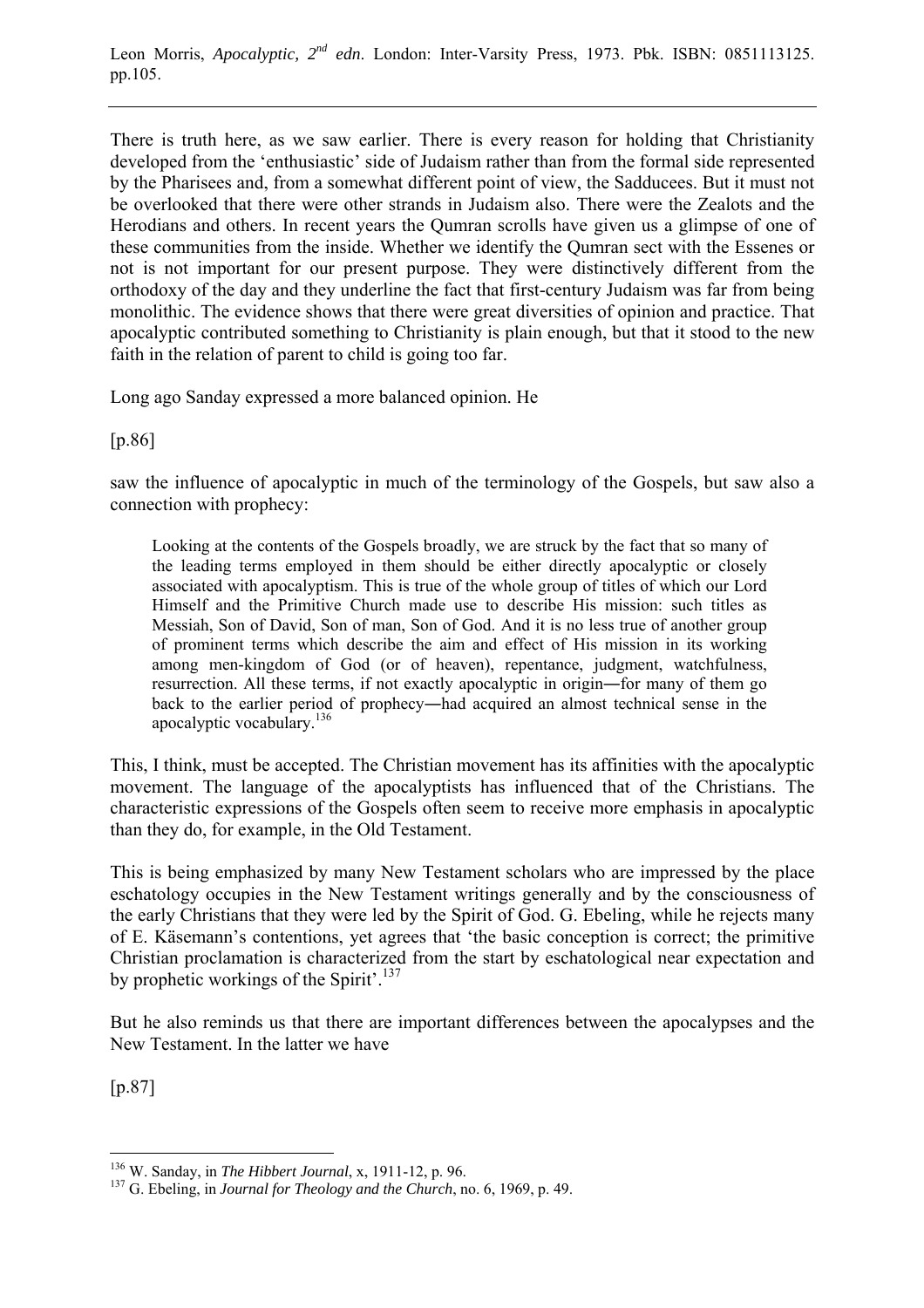...not apocalyptic systems of ideas, but individual sayings with an apocalyptic background; not a disclosure of apocalyptic mysteries, but concrete, apocalyptically grounded instructions for the present, not a code language of dreams and visions, but one that is universally understandable, not a prophetic authority that is borrowed under a pseudonym, but one that is exercised in personal responsibility.138

These differences are important. It is one thing to see Christianity as indebted to the apocalyptists for some of its ideas and expressions. But it is quite another to see the apocalyptic movement as largely responsible for the appearance of Christianity or to see the New Testament writings as essentially apocalyptic in character. The evidence simply does not bear out such contentions. We proceed to look in greater detail at the two places where the influence of apocalyptic is held to be most obvious, namely, Mark 13 and the book of Revelation.

### **Mark 13**

Mark 13 is often claimed with especial confidence as a specimen of Jewish apocalyptic. The 'Little Apocalypse' theory, indeed, sees a considerable part of this chapter as an authentic Jewish writing. Those who put the theory forward maintain that an earlier Jewish apocalypse has been combined with more specifically Christian material to produce the result that is before us.<sup>139</sup> Sanday cannot be described as a strong supporter of the theory (he remains uncertain whether the verses in question should be regarded as an interpolation or not), but he puts the essence of it clearly. The verses in question

fall easily into a sort of drama in three acts, describing the final catastrophe in the familiar language of Jewish apocalyptic: first the so-called 'woes' or 'travail-pangs of the Messiah', the famines and wars and rumours of wars which

#### [p.88]

were to be the preliminary signs of the approaching end; then, the gradual culmination of horrors, 'the abomination of desolation in the holy place', vaguely hinted at in prophecy; and, lastly, the appearance of the Son of man on the clouds of heaven. The lurid colouring of this picture is all strictly Jewish.<sup>140</sup>

It cannot be doubted that there are some striking resemblances to the typical Jewish apocalypse in these verses. Even those who reject the 'Little Apocalypse' theory most firmly can scarcely deny this. Whatever the origin of these words they have certainly been influenced by the vocabulary of apocalyptic.

Yet it would not be right to let the matter rest there. If there are real resemblances there are also real differences. Some of the most characteristic features of this chapter are not to be found in apocalyptic. In the words of C. E. B. Cranfield,

...this discourse differs radically from typical Jewish apocalyptic. While the language of apocalyptic is indeed used, the purpose for which it is used and even the form of the

 $138$  *Ibid.*, pp. 52f.

<sup>&</sup>lt;sup>139</sup> See, for example, R. Bultmann, *The History of the Synoptic Tradition*, Oxford, 1963, p. 122; V. Taylor, *The Gospel according to St. Mark*, London, 1959, pp. 498ff.

<sup>&</sup>lt;sup>140</sup> W. Sanday, in *The Hibbert Journal*, x, 1911-12, pp. 94f.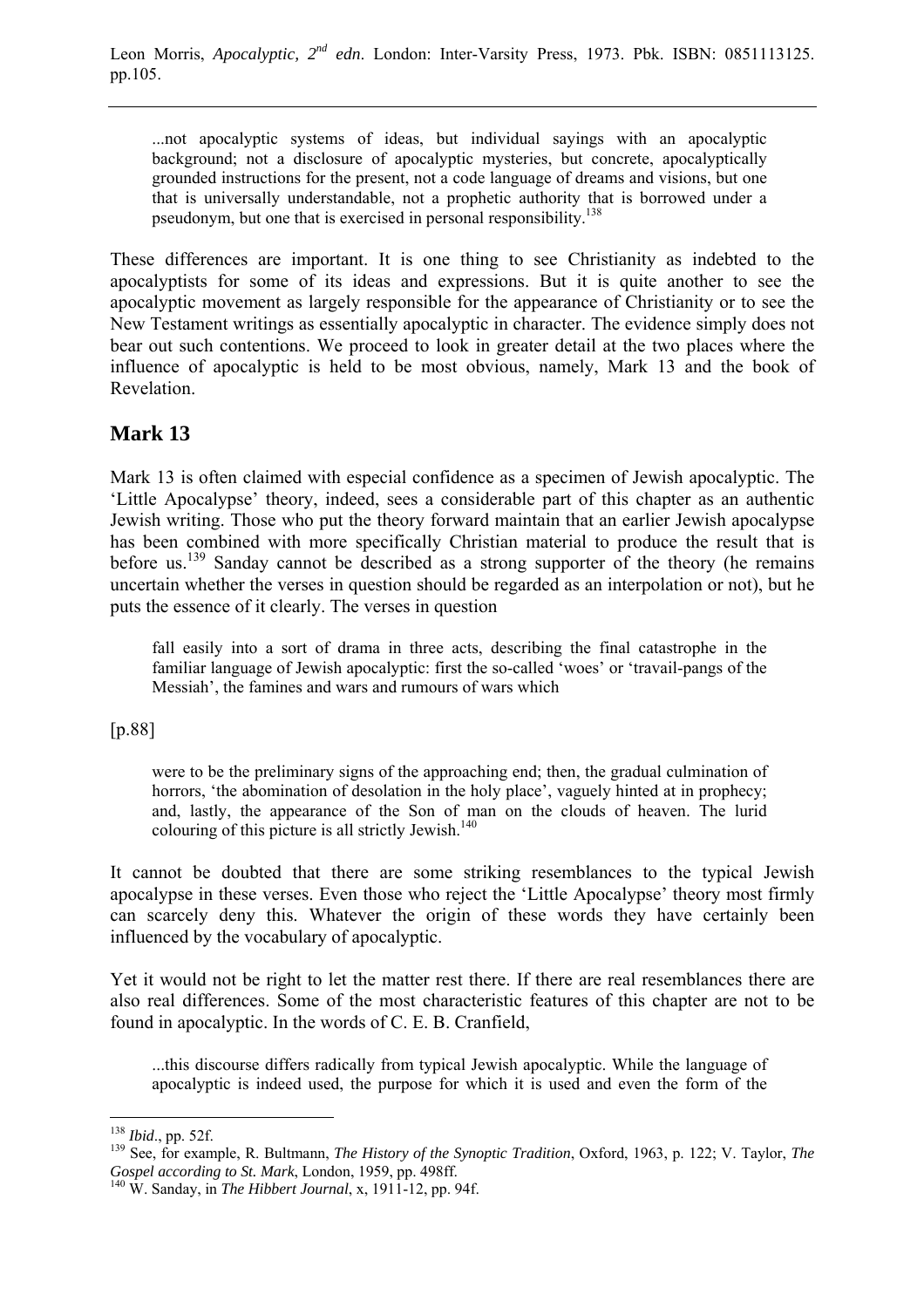discourse are different. While it is characteristic of Jewish apocalypses that the seer is himself addressed or else relates in the first person what he has seen and heard, this discourse is marked throughout by its use of the second person plural imperative. It is in fact exhortation, not ordinary apocalyptic. Its purpose is not to impart esoteric information but to sustain faith and obedience.<sup>141</sup>

Long ago Wellhausen made much the same point, saying, 'It belongs to the form of real Jewish apocalypses that *the Seer himself* is addressed, whether by God, or an angel of God, or that he recounts with an "I" what he has been permitted to see and hear.<sup> $142$ </sup> G. R. Beasley-Murray cites this passage and immediately goes on,

[p.89]

This 'un-Jewish' element is not confined to a few sayings in the discourse, it is consistently maintained throughout its length. Its first word is an imperative, Watch (v. 5), and its last is a synonym of that, also in the imperative; between them no fewer than sixteen imperatives are scattered. It is doubtful if any apocalypse could be adduced in which teaching and exhortation are so completely mixed.<sup>143</sup>

The fact must be faced that in this chapter we have an urgent exhortation to true discipleship rather than a typical specimen of apocalyptic speculation. There is much about the last things, it is true. But the emphasis is not there. The emphasis is on a true and loyal following of Jesus, on being faithful disciples no matter what the trials.

And it is not only the main thrust. While there is undoubted use of conventional apocalyptic language, it is also the case that much that is normal in contemporary apocalyptic is absent. Joachim Jeremias has drawn attention to this. He is concerned to find the authentic teaching of Jesus and he agrees that in Mark 13 there is a good deal of use of 'traditional apocalyptic themes'. He finds this 'to a greater extent than is the case elsewhere in the sayings of Jesus'. But before accepting this as another piece of apocalyptic he has more to say. He goes on to notice important differences from apocalyptic.

Nevertheless, it would be uncritical if we were to overlook the fact that Mark 13 differs fundamentally from contemporary apocalyptic in that decisive themes of the apocalyptic of the time are absent: the holy war, the annihilation of Rome, the feelings of hate and vengeance, the gathering of the Diaspora, the sensual, earthly portrayal of salvation, the renewal of Jerusalem as the capital of a mighty realm, rule over the Gentiles, the luxuriance of life in the new age, etc. None of this is to be found in Mark  $13^{144}$ .

To this list we might add the last judgment, the overthrow of Satan and the destruction of evil, all themes we might expect

[p.90]

in an apocalypse. Not only are important apocalyptic themes absent from this chapter, but there are some discordant notes. Thus there is the thought that Israel herself will be hurt by

<sup>&</sup>lt;sup>141</sup> C. E. B. Cranfield, *The Gospel according to Saint Mark*, Cambridge, 1959, p. 388.

<sup>&</sup>lt;sup>142</sup> Cited by G. R. Beasley-Murray, in *The Expository Times*, lxiv, 1952-53, pp. 348f.<br><sup>143</sup> *Ibid.*, p. 349.<br><sup>144</sup> J. Jeremias, *New Testament Theology*, Part One, London, 1971, pp. 124f.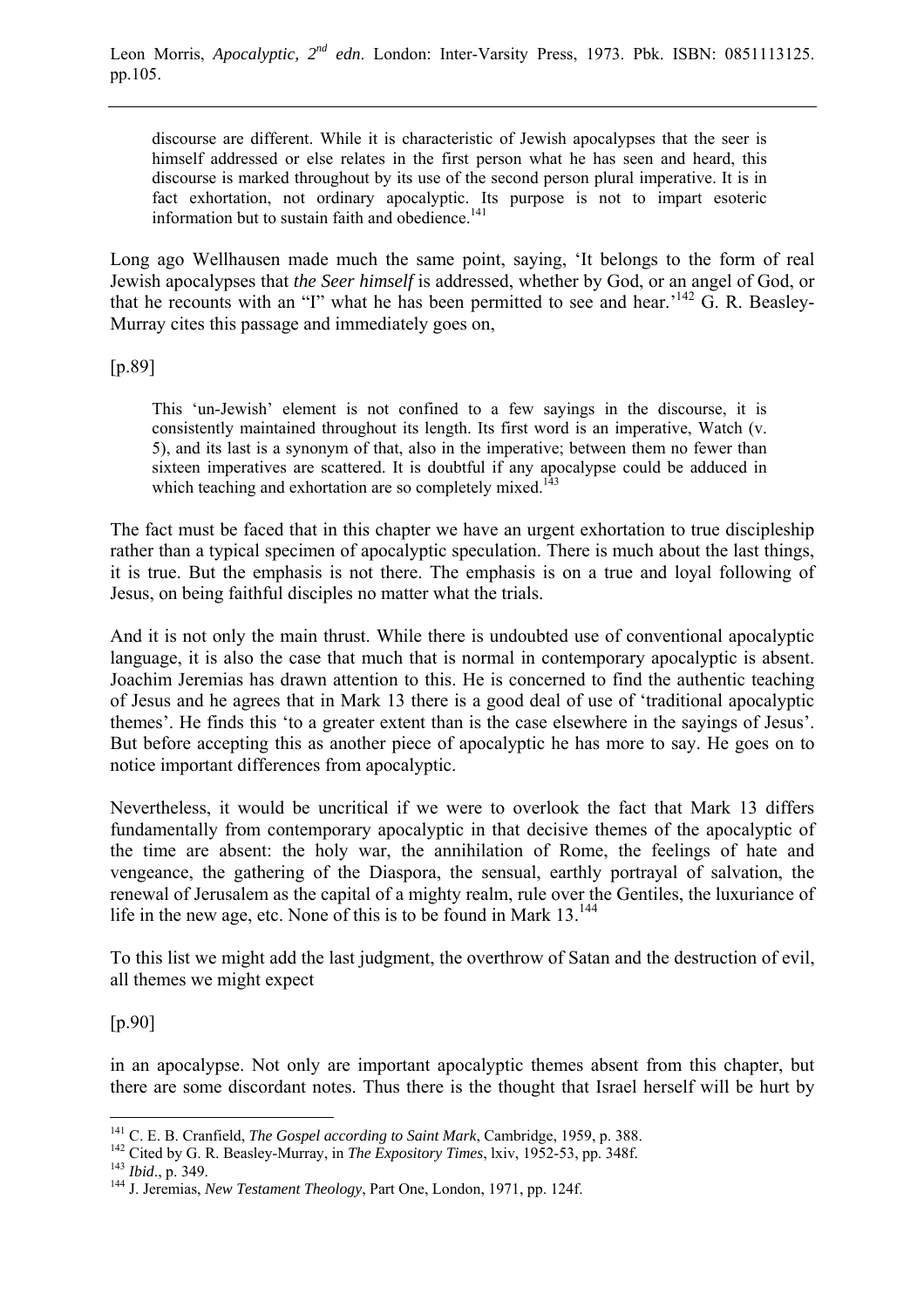the catastrophe, and particularly that the temple will suffer. Jewish apocalyptic expected that the nation would triumph or at any rate that part of it which constituted the true Israel. And the temple was seen as especially under the protection of God. All this makes it impossible to see Mark 13 as just another apocalypse. There are differences which are as important as the resemblances.

Charles B. Cousar in fact sees an anti-apocalyptic thrust in this chapter. Mark, he thinks, is directing 'the attention of the community away from a preoccupation with apocalyptic calculations to an immediate and urgent discipleship'.145 Later he refers to the chapter as 'a speech in which he has opposed apocalyptic speculation'.<sup>146</sup>

The point should be clear. That the language of this chapter has been influenced by that of the apocalypses seems beyond doubt. That this is simply another apocalypse is another thing again. What we have here is a phenomenon that recurs throughout the New Testament. Clearly Jesus was not unacquainted with apocalyptic terminology and ideas. But equally clearly He was not simply a representative of apocalypticism. This may be said also of the New Testament writers generally. Whatever apocalyptic terms they may borrow they are not apocalyptists. There is a distinctive Christian standpoint.

We see this in another area in the case of the Qumran scrolls. While there are arresting coincidences of language and even now and then of ideas between the New Testament and the scrolls, the essential positions taken up by the New

[p.91]

Testament writers and the men of Qumran are poles apart.<sup>147</sup> So with apocalyptic. No thinking Jew of the first century could have been unaware of the general thrust of apocalyptic. Some of its language and some of its ideas were congenial to the Christians and were incorporated in their writings. But that does not make these writings specimens of apocalyptic. Specifically, the form and language of Mark 13 are not such as to enable us to see in it a typical apocalypse. There are highly significant differences as well as resemblances. There is much more to Christianity than apocalyptic.

### **The Revelation to John**

Before we leave this aspect of our subject we must give attention to the last book of the New Testament, for Revelation above all others is confidently hailed as a typical example of apocalyptic. It is commonly called 'the Apocalypse', and indeed we derive the very term 'apocalypse' from the Greek word *apokalypsis* used to describe this book in its opening verse.

<sup>&</sup>lt;sup>145</sup> C. B. Cousar, in *Interpretation*, xxiv, 1970, p. 328.

<sup>&</sup>lt;sup>146</sup> Ibid., p. 333. His position is expressed more fully in this way: 'The first category of warnings we noted in Mark 13 indicated that the Evangelist was alerting the Christian community to the dangers of being caught up in an apocalyptic enthusiasm which expected a near end of the world. In developing his polemic against such a position, Mark in effect has taken apocalyptic material being used to arouse speculation and perhaps excitement, has historicized that material in terms of present-day events so as to remove their apocalyptic character, and then has put a brake on the entire process' (*ibid.*, p. 326).<br><sup>147</sup> I have examined the point, with reference to John's Gospel, in my *Studies in the Fourth Gospel*, Exeter, 1969,

ch. 6.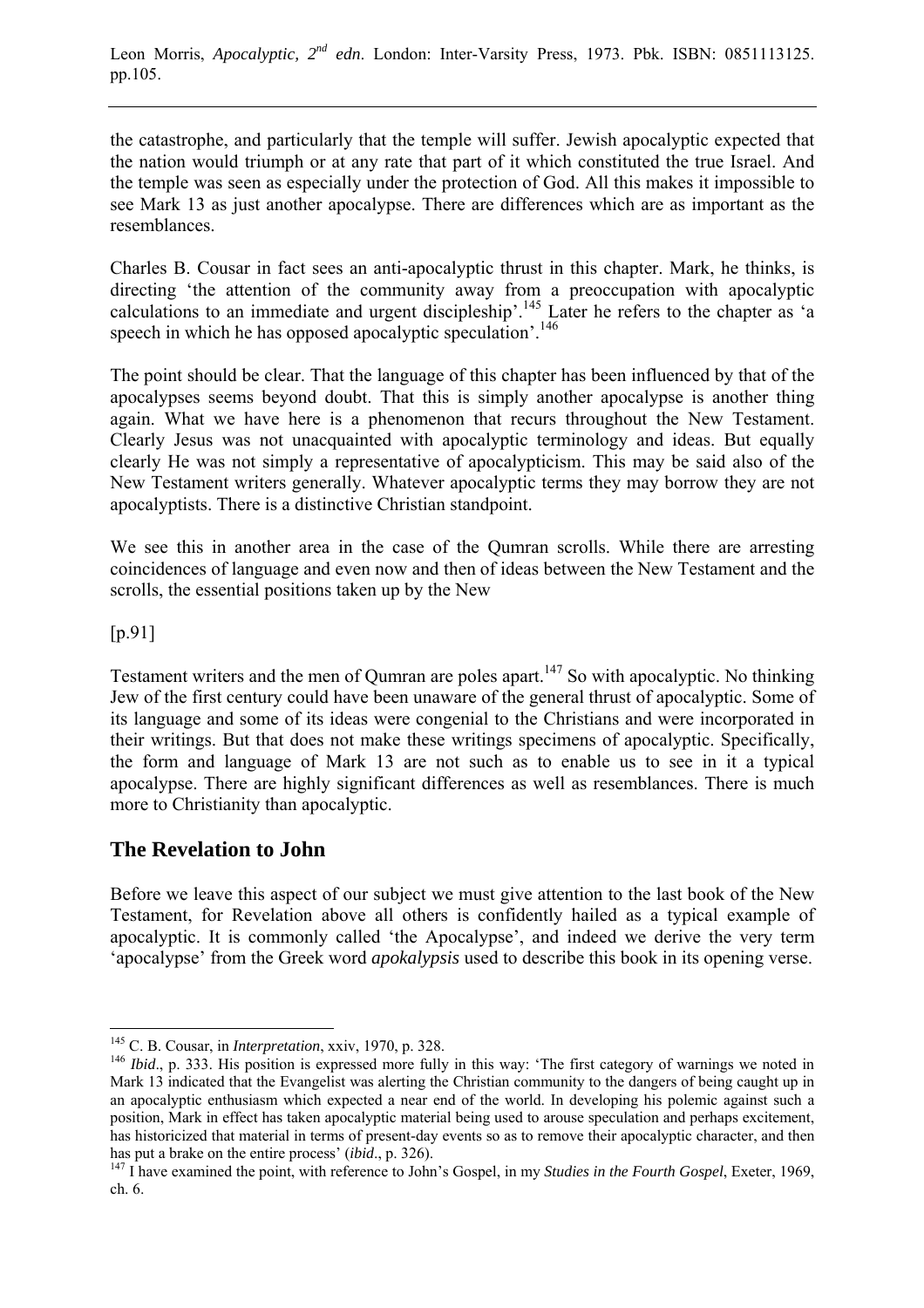Undoubtedly there is much to support this common classification, for apocalyptic characteristics are to be observed throughout the book. Especially is this the case with its symbolism. The modern reader finds himself in trouble with this symbolism again and again. To him it is a totally unfamiliar world. Indeed it is probably this as much as anything that accounts for the comparative neglect of the book throughout modern Christendom. But it was the world in which the apocalyptist was at home. Again, Revelation is like the apocalypses in its eager anticipation of the setting up of God's kingdom and its expectation of a new heaven and a new earth. In this category too we should place its emphasis on angels, and on revelations made through such heavenly beings. In all this, Revelation conforms to the typical apocalyptic canons.

But we should not overlook the fact that there are some

[p.92]

important differences also.<sup>148</sup> To begin with, our writer calls his book a prophecy and that not once but repeatedly (1:3; 22:7, 10, 18, 19). We noticed earlier that it is not easy to differentiate apocalyptic from prophecy, and there are sections in some of the prophetical books that critics usually describe as apocalyptic. But while the precise differentiation of prophecy from apocalyptic is not easy, it can scarcely be denied that a broad distinction may be made between the two. No-one, surely, will contend that prophecy and apocalyptic are synonymous terms. It is then significant that our author specifically classes his book with the prophets. In line with this is the fact that his visions convey the word of God (Rev. 1:2).

We have also seen that the prophets usually have a more stringent demand for repentance from those who call themselves God's people than do the apocalyptists. The concern of the latter is rather the comforting of the Lord's own. In this respect Revelation probably has a foot in both camps. On the one hand there is a strong insistence on the importance of upright living. Typical is the series of letters to the seven churches in chapters 2 and 3, where there are stern demands for repentance (2:5, 16, 21, 22; 3:3, 19). There is no glossing over of the offences of Christians. On the other hand, it is just as clear that this book is meant to give comfort and encouragement to the people of God. They were oppressed and fearful, and the Seer takes them behind the scenes so that they may see how God's purposes work out. It is typical of apocalyptic that it looks for the End, and this is the case with this book. God's people are exhorted to hold fast, for God's purpose is being worked out and it will become clear at the End. On this score it would seem that Revelation is partly with the prophets and partly with the apocalypses.

Yet we should notice a difference even in the way John looks for the End. We have noted that the apocalyptists were normally very pessimistic about this age. But John does not see this present world as completely dominated by evil,

[p.93]

though he does look for an outbreak of Satanic activity at the last time. For him history is the sphere in which God has wrought out redemption. The really critical thing in the history of mankind has already taken place, and it took place here, on this earth, in the affairs of men.

 $\overline{a}$ 148 Cf. A. Oepke, '[Revelation] has many affinities with the literature to which we now refer [*i.e*. apocalyptic], though it cannot be simply classified with it' (*Theological Dictionary of the New Testament*, iii, p. 578).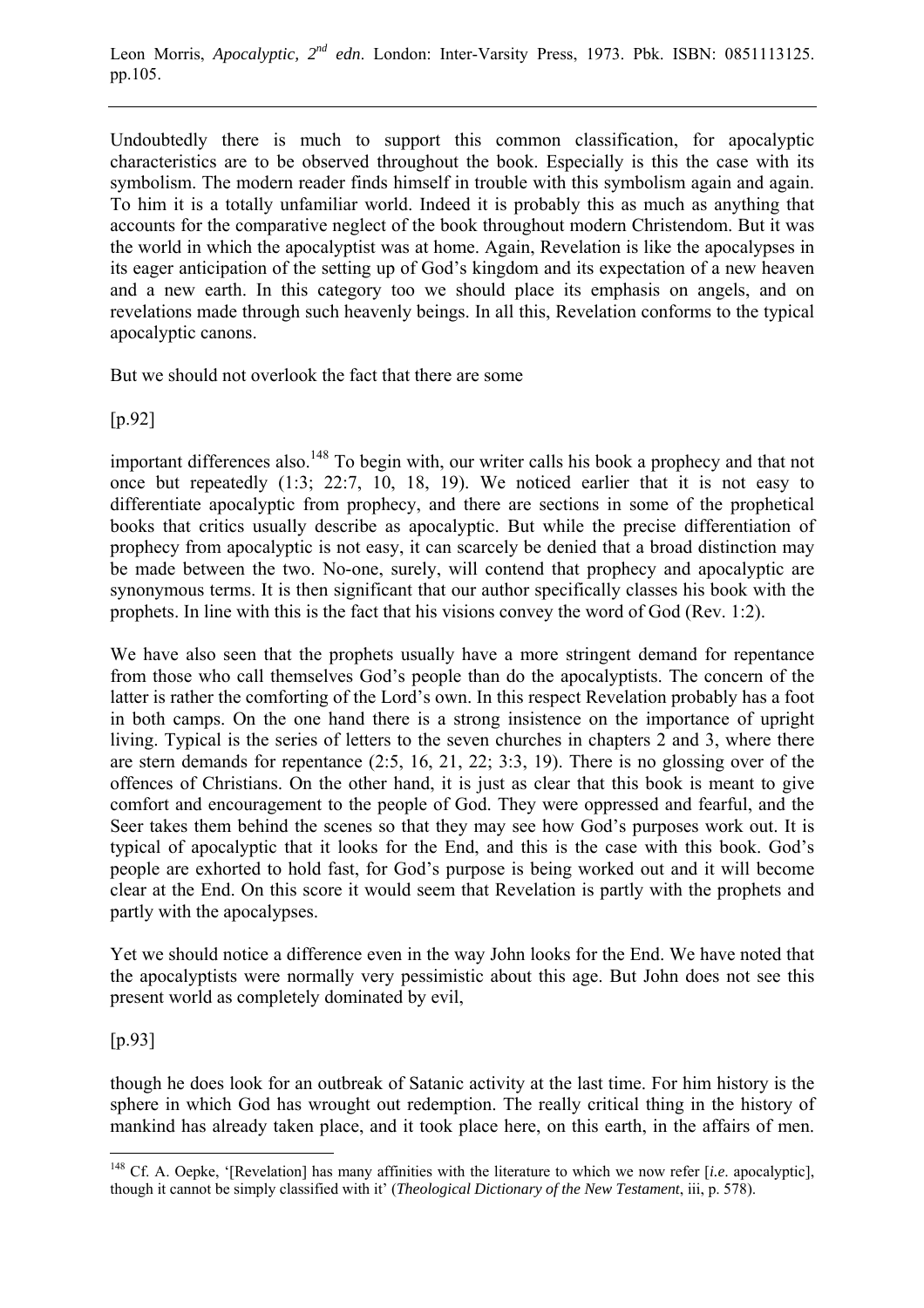The Lamb 'as it had been slain' dominates the entire book. John sees Christ as victorious and as having won the victory through His death, an event in history. His people share in His triumph, but they have conquered Satan 'by the blood of the Lamb and by the word of their testimony' (Rev. 12:11). The pessimism which defers God's saving activity until the End is absent. Though John depicts evil realistically, his book is fundamentally optimistic.

There are other differences. Thus the apocalypses are normally pseudonymous, but John writes in his own name (Rev. 1:1, 4, 9; 22:8). He does not look for an illustrious predecessor. And if it be objected that John was the name of one of the greatest of our Lord's apostles, the answer must be that the author of this book makes no attempt to indicate that it is that John and not another that is in mind. He says nothing at all about being an apostle. While it is open to any student to argue or assume that the two are identical, the point is that our author makes no claim equivalent to those in the apocalyptic writings.

Bruce W. Jones makes a good deal of this point. He insists that pseudonymity is characteristic of apocalyptic and that this is important. It gives the apocalypses their aura as emanating from the remote past. He sees the function of pseudonymity as simply identifying these books as old ones. It serves a different function from that in other books:

In apocalyptic, the pseudonym links the present and the past in a particular way; the past is important only because it points to the present. Along with *vaticinium ex eventu* prophecy, pseudonymity says, in effect, 'Now is the decisive time. Even the ancient heroes were talking about us.' Appeal to the past heightens the significance of the present.<sup>149</sup>

[p.94]

 $\overline{a}$ 

It may be that there is something of an exaggeration here. As we have seen, there is much more to apocalyptic than the voice from the past. But at least it is clear that the appeal to the remote past is a not unimportant feature of apocalyptic, and in this respect the Revelation is different.

Again, the apocalyptists characteristically retrace history, but do so in the guise of prophecy. From the standpoint of someone in the remote past they foretell what will happen up to their own day. Or if they do not do that, at least they speak from the standpoint of the ancient worthy in whose name they write. There is no trace of this in Revelation. Rather, in the manner of the true prophet John takes his stand firmly in his own day and looks resolutely to the future.

G. E. Ladd makes an important point when he sees Revelation as a book which

embodies the prophetic tension between history and eschatology. The beast is Rome and at the same time an eschatological Antichrist which cannot be fully equated with historical Rome. While the churches of Asia were facing persecution, there is no known persecution in the first century AD which fits that portrayed in the Apocalypse. The shadow of historical Rome is so outlined against the darker shadow of the eschatological Antichrist that it is difficult if not impossible to distinguish between the two. History is eschatologically interpreted; evil at the hands of Rome is realized eschatology.<sup>150</sup>

<sup>&</sup>lt;sup>149</sup> B. W. Jones, in *Journal of Biblical Literature*, lxxxvii, 1968, p. 326. <sup>150</sup> G. E. Ladd, in *Baker's Dictionary of Theology*, p. 53.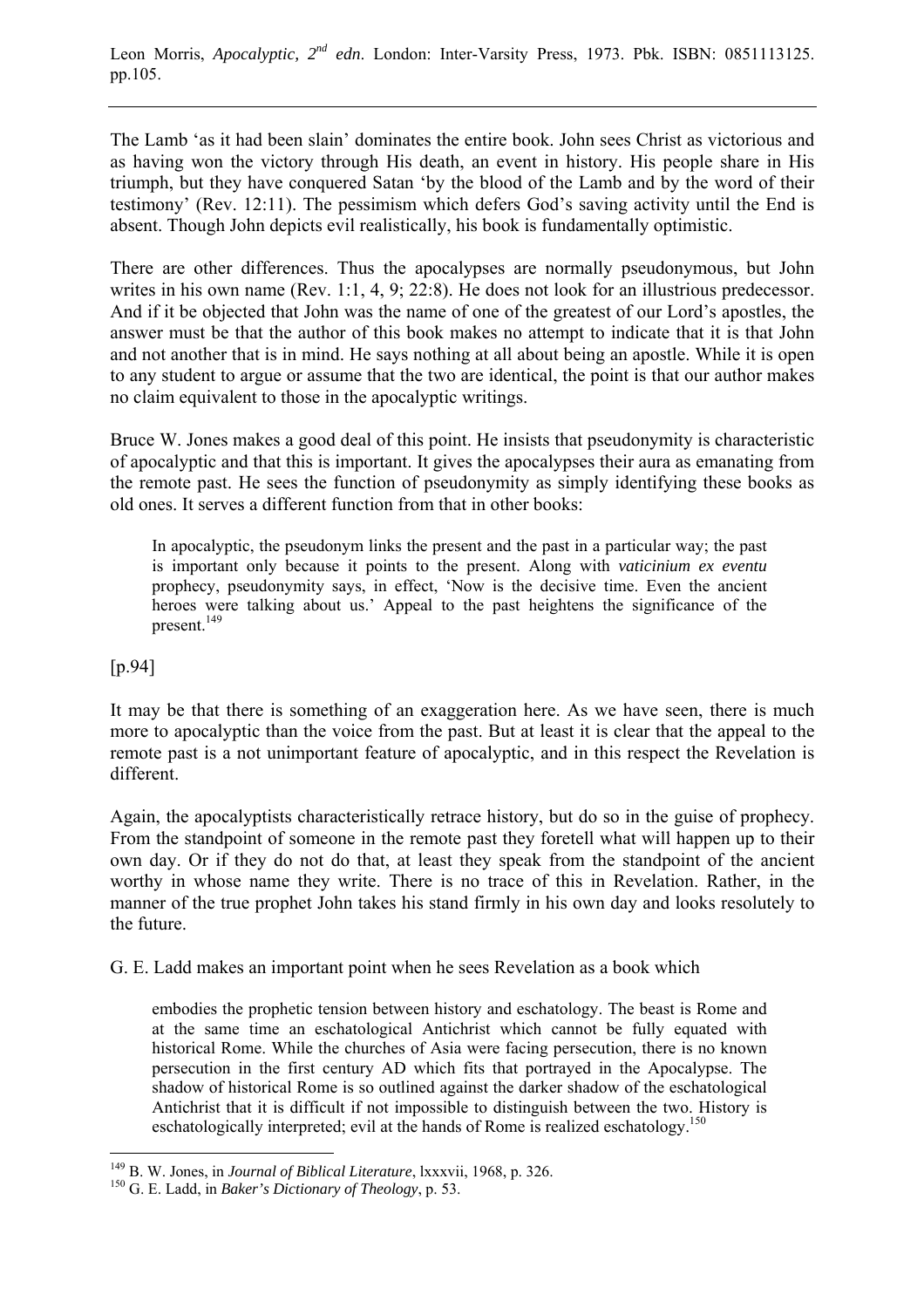This kind of tension is seen in the prophets as they addressed themselves to the needs of their own day but looked eagerly for the eschatological 'Day of the Lord'. But we do not see the same thing in the apocalypses.

With Revelation, then, as with Mark 13, there must be caution before we class it with the apocalypses. There are undoubted resemblances and it would be impossible to hold that our author is not indebted to the apocalyptic method. Clearly he knows this kind of writing and glories in it. But equally clearly he has not set himself to write just another apocalypse. His book has its own distinctives. While it has

[p.95]

connections with apocalyptic it is yet different. It is a Christian writing setting forth what God has done in Christ and what He will yet do, and using something of the apocalyptic method to bring all this out. But the emphasis on 'the Lamb as it had been slain', *i.e*. on a past event of history, is both central to Revelation and absent from the apocalypses.<sup>151</sup>

[p.96]

#### **APOCALYPTIC AND THE GOSPEL**

The point last noted is one that will bear examination against the background of Christianity as a whole and not simply Revelation. It may be doubted whether apocalyptic is a very good vehicle for the expression of the characteristic Christian message. Christianity puts its emphasis on the cross. At base it is a religion that tells us that in the fullness of the time God in the Person of His Son became man. This is a historical event that took place once, and which is dated at a precise point of time. The Son lived among men and closed His perfect life by dying on a cross for man's salvation. After that came His resurrection and ascension, the latter event bringing to a decisive end the events associated with the incarnation. The story does not end there, for following the Great Commission (Mt. 28:19f.) the followers of Jesus are active in proclaiming the gospel message and must be until the end of time. And it is prophesied that in due course that same Jesus will come again to be the judge of living and dead and to set up His kingdom. There is the ongoing story and this is not unimportant. But the really central thing for Christians, the 'crucial' thing in the literal sense of the term, is the cross. Christians always must look back to that as the ground of their salvation. It is the cross on which all their hopes rest.

In the apocalyptic literature, on the other hand, the emphasis is always on the last judgment and the events associated with it. Apocalyptic is concerned to show men that, no matter how

<sup>&</sup>lt;sup>151</sup> James Kallas has argued that Revelation is not an apocalyptic book because it has an attitude to suffering different from that of the apocalypses ('The Apocalypse―an Apocalyptic Book?' in *Journal of Biblical Literature*, lxxxvi, 1967, pp. 69-80o). He maintains that in the apocalypses suffering comes from forces opposed to God, forces that God will eventually crush. Suffering is simply evil and is to be vigorously opposed. By contrast, in other Jewish writings and in Revelation suffering comes from God and is to be submitted to, not resisted. It is just retribution. There may be something in this, but it must be borne in mind that in Revelation the attitude to suffering is more complex than Kallas allows. The author of the book is suffering at the hands of evil men for his witness to God (Rev. 1:9) and similarly the martyrs met their death because of their faithfulness to God (2:13; 6:9-11). There are thus passages in Revelation that regard suffering as an evil inflicted by the enemies of God, as well as passages which see it as a discipline or punishment sent by a righteous God.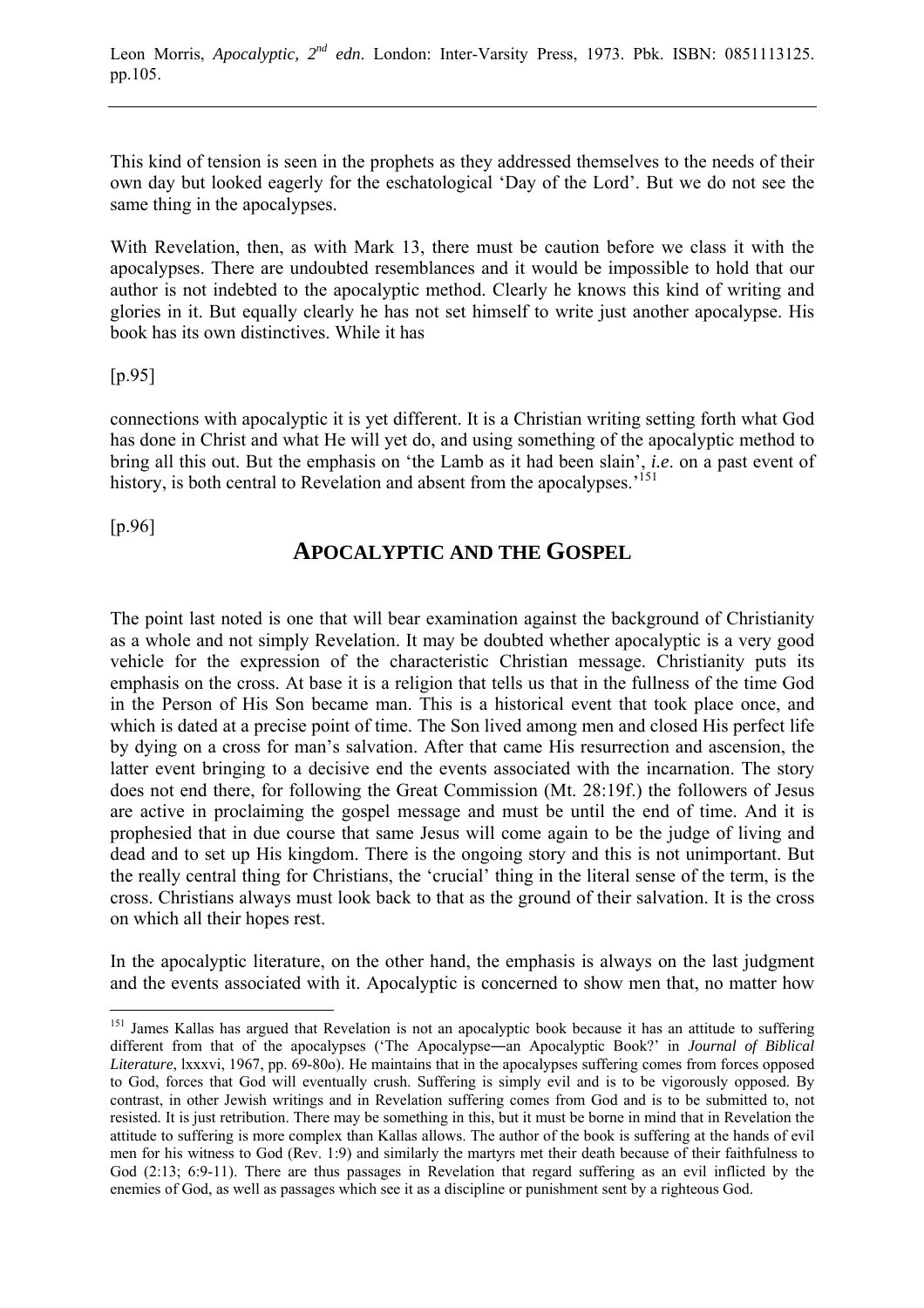powerful evil seems to be for the present, it will not ultimately triumph. In due time God will call upon all men to give account of themselves. He will judge all men. He will give the wicked their deserts. He will reward the righteous and take them to be with Himself.

The emphasis in the two classes of literature is different.

[p.97]

The apocalypses abandon this world and look forward to the day when God will set up His kingdom. The New Testament writings do not lose sight of this important truth, but they put the critical point, the very centre of things, earlier. This is reserved for what Christ did for our salvation.

F. C. Burkitt brings out the point by referring us to the early Christian apocalypse, *The Ascension of Isaiah*. He points out that this writing makes an unsatisfactory impression on the reader because it tries to do two things at once. He says:

...in the *Ascension of Isaiah* the idea that the End is the chief thing in history is crossed by the new Christian idea that it is the Incarnation of the Messiah, an event now passed, which is the chief thing in history. This new Christian idea, that began with S. Paul and attained more and more fixity and definiteness as time went on, is really fatal to great apocalyptic writing. The Incarnation, the career of Jesus Christ, may be the most important fact in all history past or future; but if so, an Apocalypse is not the proper literary form in which to set it forth.<sup>152</sup>

We cannot have it both ways. Granted that both the incarnation and the End are important, both cannot be the really significant thing. For the apocalypses there is the concentration on the future. In Christianity there is the recognition that the incarnation, with the atonement as its high point, is the most important event of all time. That is why, as Burkitt puts it, an apocalypse is not the proper literary form for setting forth the essential Christian message. The Christians might indeed borrow some of the apocalyptic terminology and approach. Some of their faith could well be tellingly expressed in this way. But the characteristic Christian writing must be the gospel. Ebeling says with emphasis: '*It is no accident that the characteristic literary form of Christianity was the gospel and not the apocalypse*.'153 This is the heart of the matter. It is the gospel that sets forth the great saving

[p.98]

truth of what God has done for mankind. It must be insisted upon that, if the New Testament is at all reliable, the early church stressed the crucifixion and the resurrection. Its message was that the Saviour had come and had died and risen again. Those who hold that the primitive preaching centres on eschatology are confronted with the awkward fact that this picture cannot be derived from the sources. The early Christians concentrated on the gospel, the message of what God in Christ had done for man's salvation. They were not unmindful, of course, of the future. They looked for the Christ to come as judge. But even then they did not

<sup>&</sup>lt;sup>152</sup> F. C. Burkitt, Jewish and Christian Apocalypses, p. 47.

<sup>&</sup>lt;sup>153</sup> G. Ebeling, in *Journal for Theology and the Church*, no. 6, 1969, p. 53 (Ebeling's italics).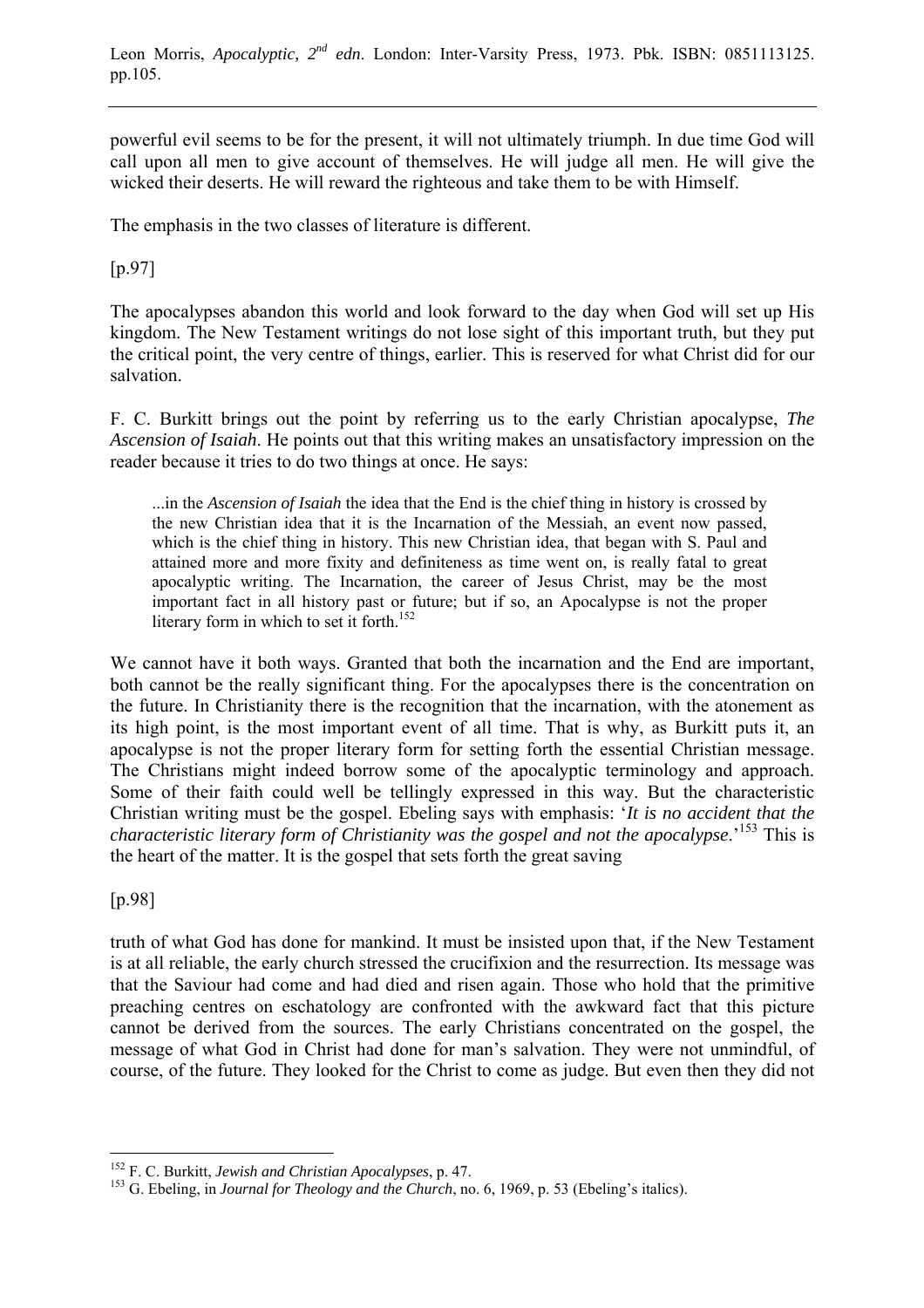forget the cross. It was the same Christ that had been crucified who would be the judge, and it was He whom they preached (cf. 1 Cor. 1:23).<sup>154</sup>

It was not only the way of forgiveness that differentiated the Christians from the apocalyptists, but the fact that there should be forgiveness at all. In the New Testament sin looms always as a problem, in fact as the problem. It is sin that separates man from God and which must be overcome if man is to be saved. Through all the disputes the theologians have had over the way the atonement is to be understood there has never been any doubt that in some way Jesus did accomplish atonement. Forgiveness is available. Men may now turn away from their sin and find their forgiveness and their peace in God. It is a grand gospel to preach to guilty men.

But the apocalyptists were not proclaiming a gospel. Their only interest in guilty men was that they should be punished. They divided all mankind into the good and the bad. The good, they thought, God would vindicate and deliver from the oppression of their enemies. The bad He would overthrow and utterly destroy. There was no place for repentant sinners in such a scheme. As C. Ryder Smith put it, in apocalyptic 'There is no doctrine of the salvation of sinners, no idea that God would find a way by which bad men might become good... the dominant idea was that God will save

[p.99]

 $\overline{a}$ 

good men from trouble, not that He will save bad men from sin'.155 This difference in emphasis must always be kept in mind when the relationship of Christianity to apocalyptic is being considered. In their attitude to sinners they are saying two very different, even contradictory things. Apocalyptic is not a fit vehicle for conveying the truth about forgiveness.

Nor is it really useful for helping men see the Christian attitude to this world in which we live. The men of the New Testament were convinced that God had broken into this world in the coming of Jesus. As we have already noticed, this has consequences in terms of forgiveness and salvation. But it also has consequences in terms of how we should regard this world. Many writers have spoken of Christianity as world-affirming, and this points us to an important truth. It is a faith that looks to God to act in the here and now. And it looks to its adherents to seek to realize God's will in the here and now. A meek resignation of this world to the powers of evil is never a part of Christianity. The apocalyptists were sure of the ultimate triumph of God and in this they are at one with the Christians. But they surrendered this world to the powers of evil and saw no hope for it. In this their worldview is out of harmony with that of the Christians and there is no way of bringing them together. One of the most fruitful of modern insights is that which speaks of 'holy worldliness' and sees the duty of the Christian as that of living for God in this world, not simply of awaiting 'pie in the sky'. But there is no way of fitting this into the world-view of the apocalyptists.<sup>156</sup>

 $^{154}$  *Cf*. E Fuchs, the primitive Jewish-Christian church 'expected as the divine judge one who had been crucified. (And what would there have been for it to proclaim, if it had cherished its expectation in secret?)' (*Journal for* 

*Theology and the Church*, no. 6, 1969, p. 72).<br><sup>155</sup> C. Ryder Smith, *The Bible Doctrine of Salvation*, London, 1946, p. 99. S. B. Frost has a similar thought, '...the apocalyptists were not faced by this problem of God's mercy because their God was not merciful' (*Old* 

*Testament Apocalyptic*, pp. 256f.).<br><sup>156</sup> James Robinson speaks of 'the transition from "loss of world", which had its being in the language of apocalypticism transmuted into Gnosticism, into worldliness, which had its being in the Jewish establishment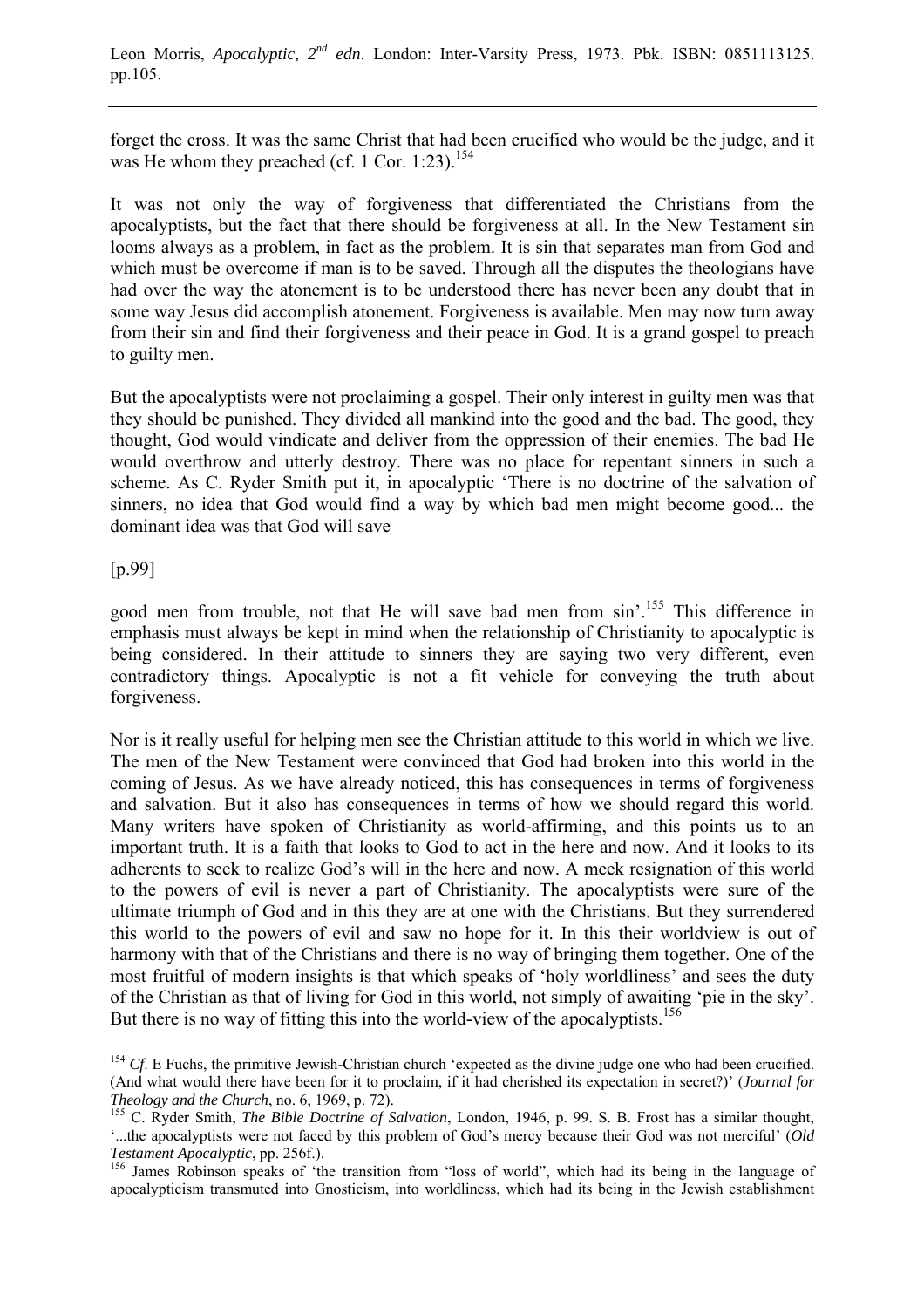Some, to be sure, see a certain compatibility between apocalyptic and the essential Christian message. Thus Käsemann refers to the 'central motif' of post-Easter apocalyptic as 'the hope of the epiphany of the Son of man coming to his

[p.100]

enthronement'. He goes on, '...it is a question whether Christian theology can ever make do, or be legitimate, without this motif which arose from the experience of Easter and determined the Easter faith'.157 Now it is true to say that the *parousia* with all it means is the necessary outcome of the Easter events. The one inevitably leads on to the other. But to see them as bound up with one another is not the same thing as to see them as equally important. It still remains true that it is not easy to express the centrality of the cross in apocalyptic terms. The *parousia* is important, but it is not the gospel.

We should also bear in mind the fact that most seem agreed that Jesus Himself was not an apocalyptist. Even Käsemann, who puts so much stress on the close connection between apocalyptic and the Christian message, indeed who sees them as in some sense one, agrees that this was not Jesus' teaching He thinks that Jesus stressed the nearness of God, and that apocalyptic was the early church's response to His teaching. This does but deepen the mystery. If Jesus was not basically an apocalyptist, why should the response to His teaching take this form? It is much better to see apocalyptic as but one strand in the church's message. It expresses some things well, particularly the eager looking forward to the End.

But apocalyptic is not a good medium for expressing 'the cruciality of the cross' and in fact it does not express it. Where the New Testament writers are concerned with the last things and final judgment they can use apocalyptic vividly and forcefully. But where they deal with Christ's saving work they use categories like justification by faith, reconciliation, the new covenant sealed with Christ's blood, and others. Here apocalyptic is not helpful. The New Testament writers do not use it and we can see why. Apocalyptic is simply not suitable as a way of bringing out such truths. And since Christ's atoning work is the central doctrine of New Testament Christianity, apocalyptic fails us at the heart of the faith.

In other words, we must accept apocalyptic as part of the background of the New Testament message. We cannot

[p.101]

understand important sections of the New Testament without some knowledge of apocalyptic. But we cannot hold that apocalyptic contains the key to the whole. It cannot express the great central doctrine of the faith. It is not well adapted to expressing the heart of the faith. At base Christianity is the gospel. And 'gospel' is not an apocalyptic term.

which was succeeded after the fall of Jerusalem by normative Judaism and orthodox Christianity' (*Soli Deo Gloria*, ed. J. McDowell Richards, Richmond, Va., 1968, p. 109).<br><sup>157</sup> E. Käsemann, in *Journal for Theology and the Church*, no. 6, 1969, p. 46.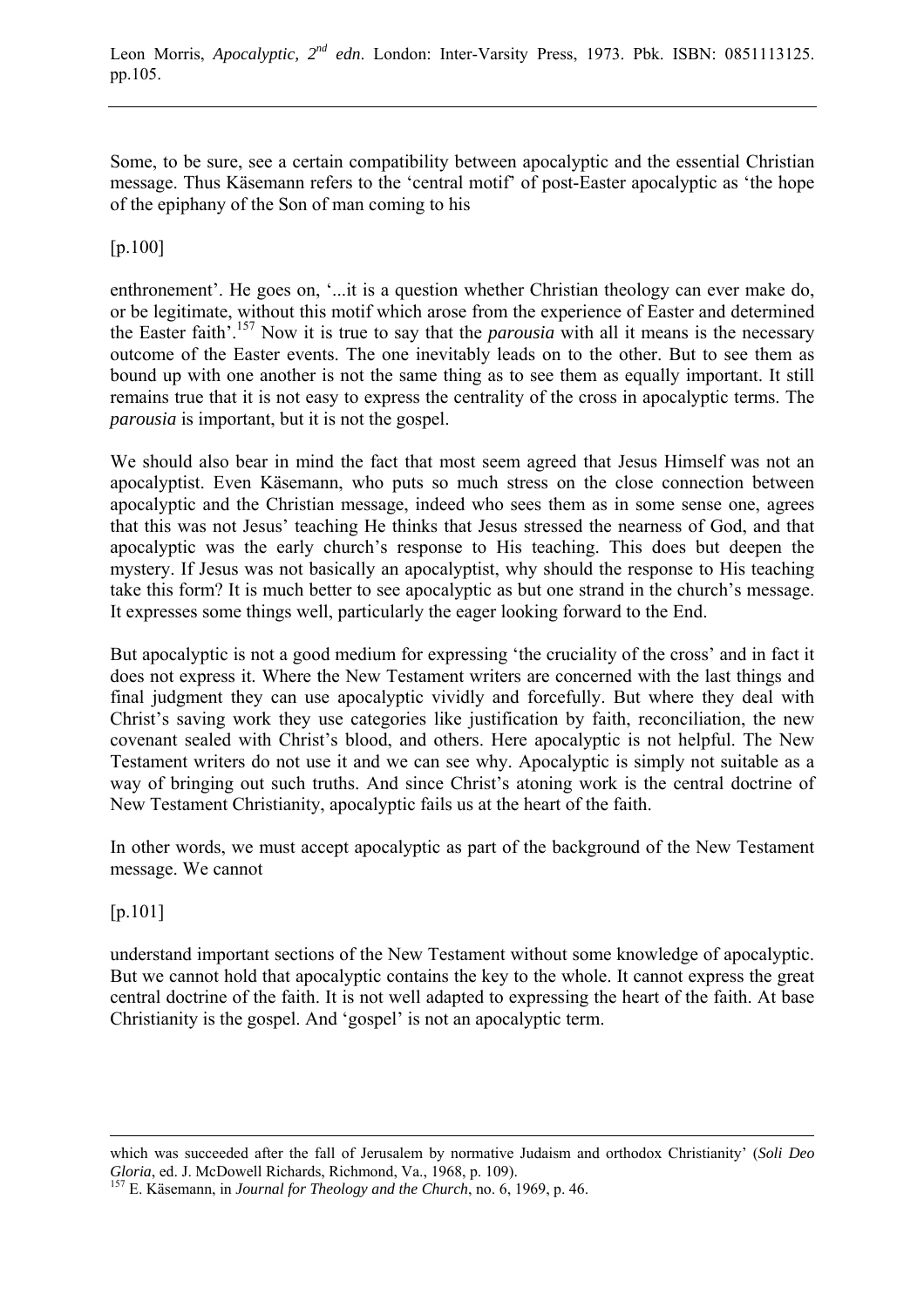[p.102]

#### **BIBLIOGRAPHY**

(This is not a reading list, but is confined to books and articles to which reference has in fact been made in the text or footnotes.)

- C. K. Barrett, *The New Testament Background: Selected Documents*, London, 1957.
- W. A. Beardslee, 'New Testament Apocalyptic in Recent Interpretation', in *Interpretation*, xxv, 1971.
- G. R. Beasley-Murray, 'The Rise and Fall of the Little Apocalypse Theory', in *The Expository Times*, lxiv, 1952-53.
- H. D. Betz, 'On the Problem of the Religio-Historical Understanding of Apocalyptieism', in *Journal for Theology and the Church*, no. 6, 1969.
- G. H. Box, '4 Ezra', in *The Apocrypha and Pseudepigrapha of the Old Testament*, ed. R. H. Charles, ii, Oxford, 1963.
- C. E. Braaten, 'The Significance of Apocalypticism for Systematic Theology', in *Interpretation*, xxv, 1971.
- L. H. Brockington, *A Critical Introduction to the Apocrypha*, London, 1961. ―The Problem of Pseudonymity', in *Journal of Theological Studies*, n.s., iv, 1953.
- R. Bultmann, *The History of the Synoptic Tradition*, Oxford, 1963.
- F. C. Burkitt, *Jewish and Christian Apocalypses*, London, 1914.
- D. R. Catchpole, 'The Problem of the Historicity of the Sanhedrin Trial', in *The Trial of Jesus*, ed. E. Bammel, London, 1970.
- R. H. Charles, *The Apocrypha and Pseudepigrapha of the Old Testament*, ii, Oxford, 1963.
- [p.103]
- R. H. Charles, *Religious Development Between the Old and the New Testaments*, London, 1914.
- H. Conzelmann, *An Outline of the Theology of the New Testament*, London, 1969.
- G. A. Cooke, *A Critical and Exegetical Commentary on the Book of Ezekiel*, Edinburgh, 1936.
- C. B. Cousar, 'Eschatology and Mark's Theologia Crucis', in *Interpretation*, xxiv, 1970.
- C. E. B. Cranfield, *The Gospel According to St. Mark*, Cambridge, 1959.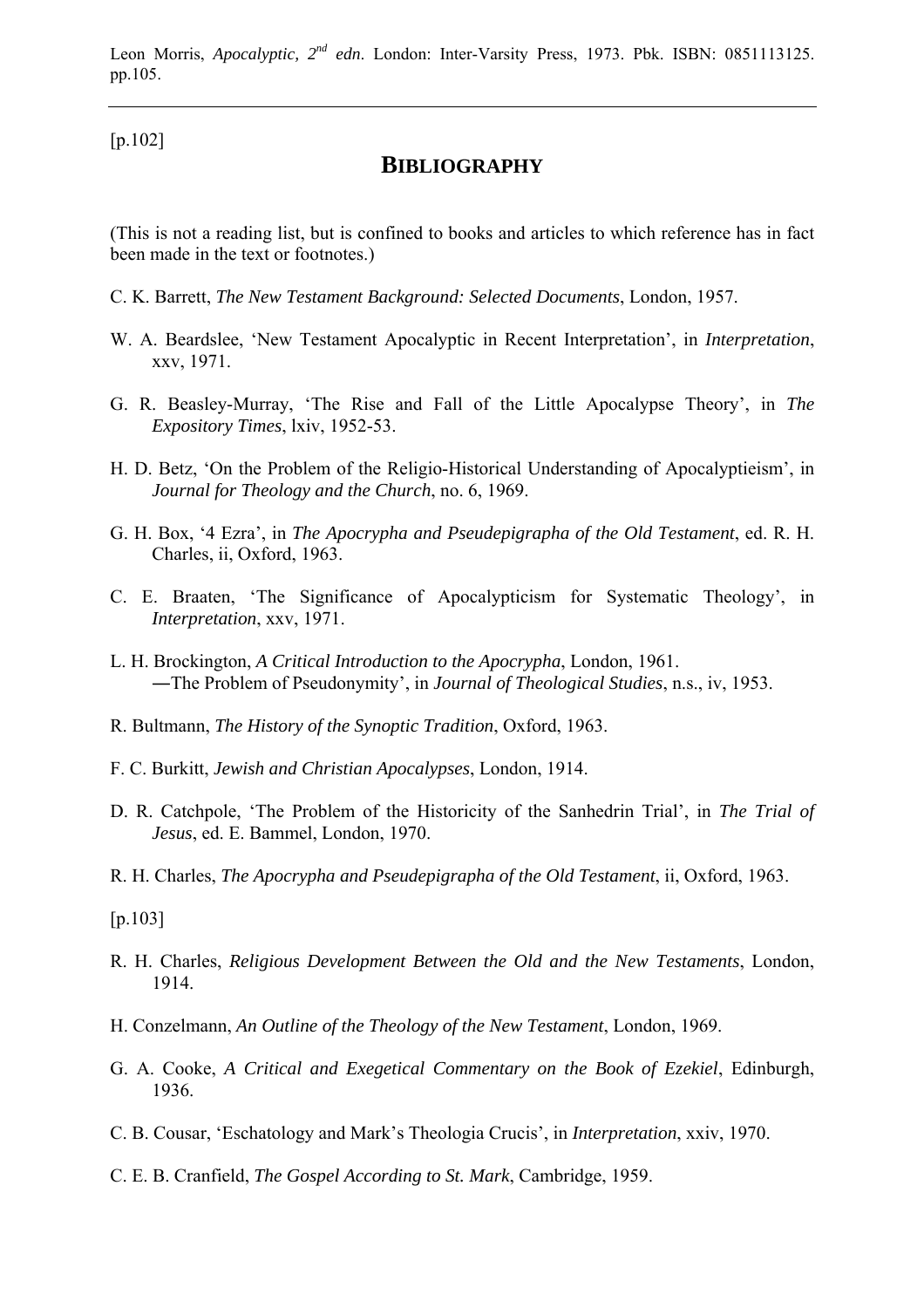- F. M. Cross, 'New Directions in the Study of Apocalyptic', in *Journal for Theology and the Church*, no. 6, 1969.
- W. D. Davies, *Christian Origins and Judaism*, London, 1962.
- ―Paul and Rabbinic Judaism, London, 1948.
- ―art. 'Contemporary Jewish Religion', in *Peake's Commentary on the Bible*, ed. M. Black and H. H. Rowley, London, 1962.
- G. Ebeling, 'The Ground of Christian Theology', in *Journal for Theology and the Church*, No. 6, 1969.
- W. Eichrodt, *Theology of the Old Testament*, ii, London, 1967.
- W. Förster, *Palestinian Judaism in New Testament Times*, Edinburgh and London, 1964.
- D. N. Freedman, 'The Flowering of Apocalyptic', in *Journal for Theology and the Church*, no. 6, 1969.
- S. B. Frost, *Old Testament Apocalyptic*, London, 1952.
- E. Fuchs, 'On the Task of a Christian Theology', in *Journal for Theology and the Church*, no. 6, 1969.
- R. H. Fuller, *A Critical Introduction to the New Testament*, London, 1966.
- G. Gloege, *The Day of His Coming*, London, 1963.
- G. B. Gray, *A Critical and Exegetical Commentary on the Book of Isaiah I-XXXIX*, Edinburgh, 1912.
- R. G. Hamerton-Kelly, 'The Temple and the Origins of Jewish Apocalyptic', in *Vetus Testamentum*, xx, 1970. P. D. Hanson, 'Old Testament Apocalyptic Reexamined', in *Interpretation*, xxv, 1971.
- J. Hastings, *Dictionary of the Bible*, 2nd ed. rev. F. C. Grant and H. H. Rowley, Edinburgh, 1963.

[p.104]

- E. W. Heaton, *The Book of Daniel*, London, 1964.
- E. Hennecke, *New Testament Apocrypha*, ed. W. Schneemelcher, trans. R. McL. Wilson, ii, London, 1965.
- D. A. Hubbard, art. 'Wisdom Literature', in *The New Bible Dictionary*, ed. J. D. Douglas et al., London, 1962.
- J. Jeremias, *New Testament Theology*, Part One, London, 1971.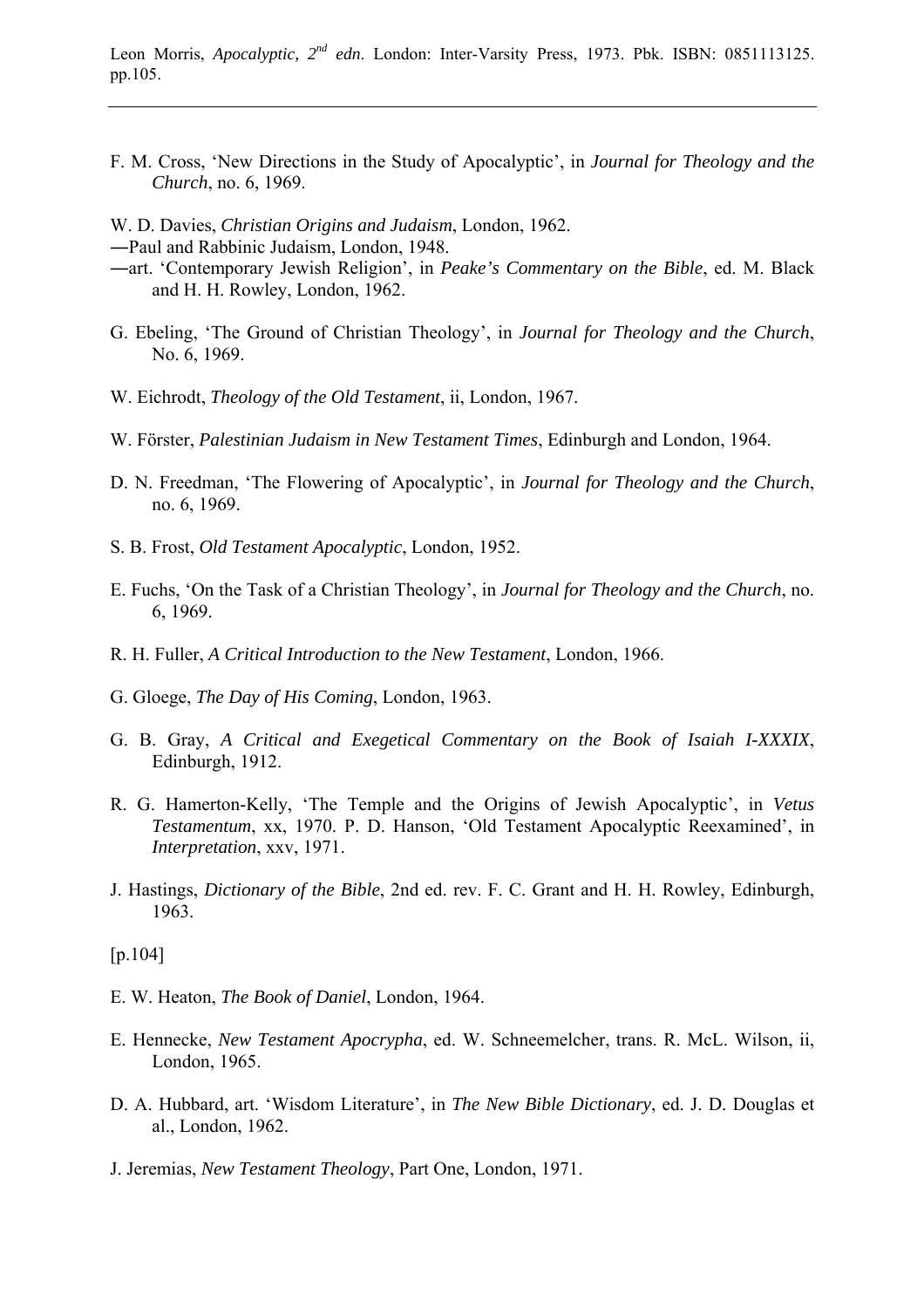- B. W. Jones, 'More about the Apocalypse as Apocalyptic', in *Journal of Biblical Literature*, lxxxvii, 1968.
- J. Kallas, 'The Apocalypse―an Apocalyptic Book?' in *Journal of Biblical Literature*, lxxxvi, 1967.
- E. Käsemann, 'The Beginnings of Christian Theology', in *Journal for Theology and the Church*, no. 6, 1969.
- G. A. F. Knight, *Prophets of Israel* (*1*) *Isaiah* (Bible Guides, ed. William Barclay and F. F. Bruce), London, 1961.
- J. L. Koole, art. 'Apocalyptic Literature', in *The Encyclopedia of Christianity*, i, ed. Edwin H. Palmer *et al*., Wilmington, Delaware, 1964.
- G. E. Ladd, art. 'Apocalyptic', in *Baker's Dictionary of Theology*, Grand Rapids, 1960.
- J. Mauchline, *Isaiah 1-39*, London, 1962.
- R. Meyer, art. '*prophetes*', in *Theological Dictionary of the New Testament*, ed. G. Friedrich, trans. G. W. Bromiley, vi, Grand Rapids, 1968.
- J. A. Montgomery, *A Critical and Exegetical Commentary on the Book of Daniel*, Edinburgh, 1959.
- G. F. Moore, *Judaism*, i, Harvard, 1958.
- L. Morris, *Studies in the Fourth Gospel*, Exeter, 1969.
- C. F. D. Moule, *The Birth of the New Testament*, London, 1962.
- W. R. Murdock, 'History and Revelation in Jewish Apocalypticism', in *Interpretation*, xxi, 1967.
- A. Oepke, art. '*kalupto*', in *Theological Dictionary of the New Testament*, ed. G. Kittel, trans. G. W. Bromiley, iii, Grand Rapids, 1965.
- N. Porteous, *Daniel*, London, 1965.
- J. Robinson, *Soli Deo Gloria*, ed. J. McDowell Richards, Richmond, Va., 1968.

[p.105]

- T. H. Robinson, *Prophecy and the Prophets in Ancient Israel*, London, 1941.
- W. G. Rollins, 'The New Testament and Apocalyptic', in *New Testament Studies*, 17, 1970- 71.